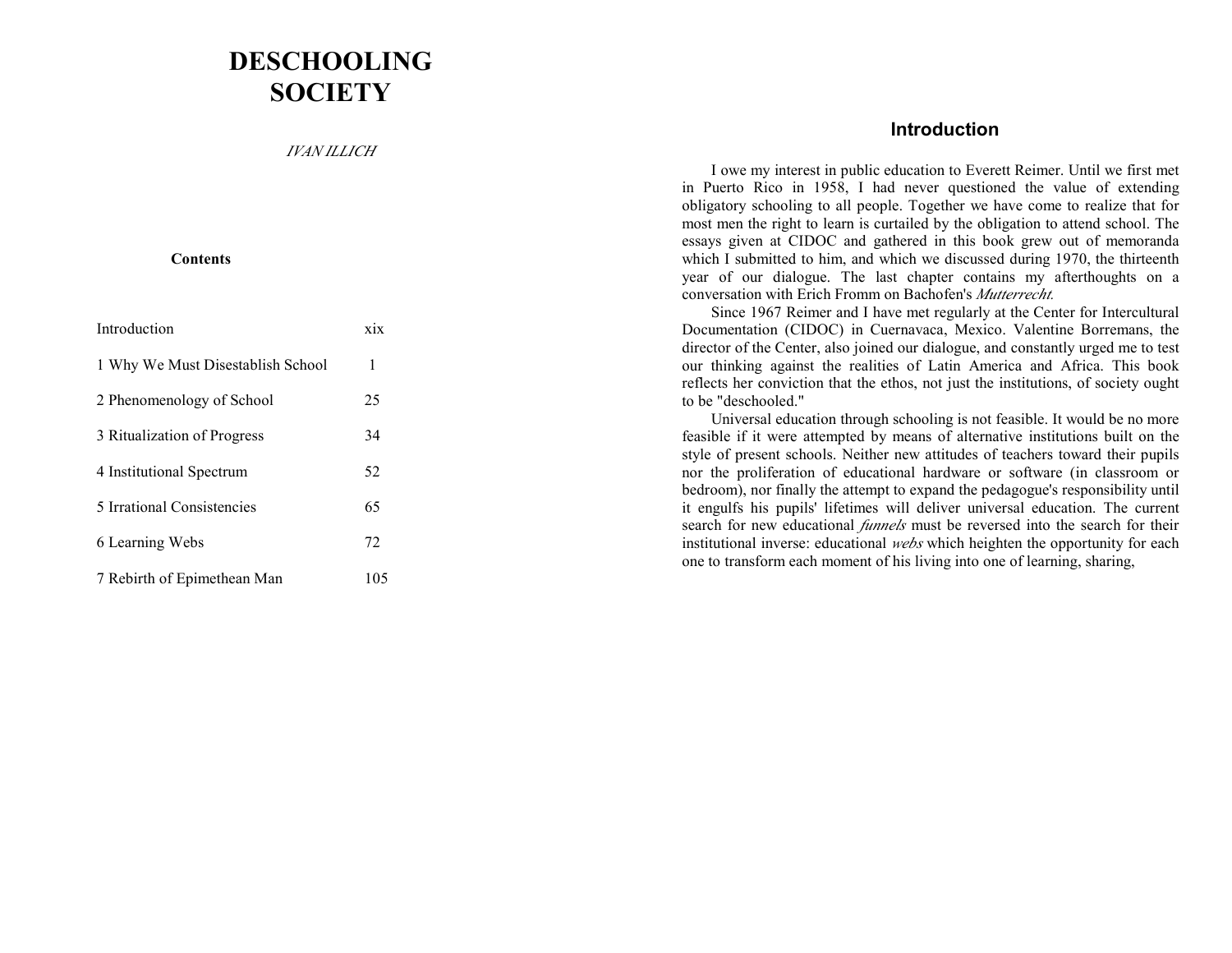and caring. We hope to contribute concepts needed by those who conduct such counterfoil research on education-and also to those who seek alternatives to other established service industries

On Wednesday mornings, during the spring and summer of 1970, I submitted the various parts of this book to the participants in our CIDOC programs in Cuernavaca. Dozens of them made suggestions or provided criticisms. Many will recognize their ideas in these pages, especially Paulo Freire, Peter Berger, and JosŽ Maria Bulnes, as well as Joseph Fitzpatrick, John Holt, Angel Quintero, Layman Allen, Fred Goodman, Gerhard Ladner, Didier Piveteau, Joel Spring, Augusto Salazar Bondy, and Dennis Sullivan, Among my critics, Paul Goodman most radically obliged me to revise my thinking. Robert Silvers provided me with brilliant editorial assistance on Chapters 1, 3, and 6. which have appeared in *The New York Review of Books*.

Reimer and I have decided to publish separate views of our joint research. He is working on a comprehensive and documented exposition, which will be subjected to several months of further critical appraisal and be published late in 1971 by Doubleday & Company. Dennis Sullivan, who acted as secretary at the meetings between Reimer and myself, is preparing a book for publication in the spring of 1972 which will place my argument in the context of current debate about public schooling in the United States. I offer this volume of essays now in the hope that it will provoke additional critical contributions to the sessions of a seminar on "Alternatives in Education" planned at CIDOC in Cuernavaca for 1972 and 1973.

I intend to discuss some perplexing issues which are raised once we embrace the hypothesis that society can be deschooled; to search for criteria which may help us distinguish institutions which merit development because they support learning in a deschooled milieu; and to clarify those personal goals which would foster the advent of an Age of Leisure *(schole)* as opposed to an economy dominated by service industries.

**IVAN ILLICH** 

## **CIDOC**

Cuernavaca, Mexico November, 1970

# 1. Why We Must Disestablish School

Many students, especially those who are poor, intuitively know what the schools do for them. They school them to confuse process and substance. Once these become blurred, a new logic is assumed: the more treatment there is, the better are the results; or, escalation leads to success. The pupil is thereby "schooled" to confuse teaching with learning, grade advancement with education, a diploma with competence, and fluency with the ability to say something new. His imagination is "schooled" to accept service in place of value. Medical treatment is mistaken for health care, social work for the improvement of community life, police protection for safety, military poise for national security, the rat race for productive work. Health, learning, dignity, independence, and creative endeavor are defined as little more than the performance of the institutions which claim to serve these ends, and their improvement is made to depend on allocating more resources to the management of hospitals, schools, and other agencies in question.

In these essays, I will show that the institutionalization of values leads inevitably to physical pollution, social polarization, and psychological impotence: three dimensions in a process of global degradation and modernized misery. I will explain how this process of degradation is accelerated when nonmaterial needs are transformed into demands for commodities; when health, education, personal mobility, welfare, or psychological healing are defined as the result of services or "treatments." I do this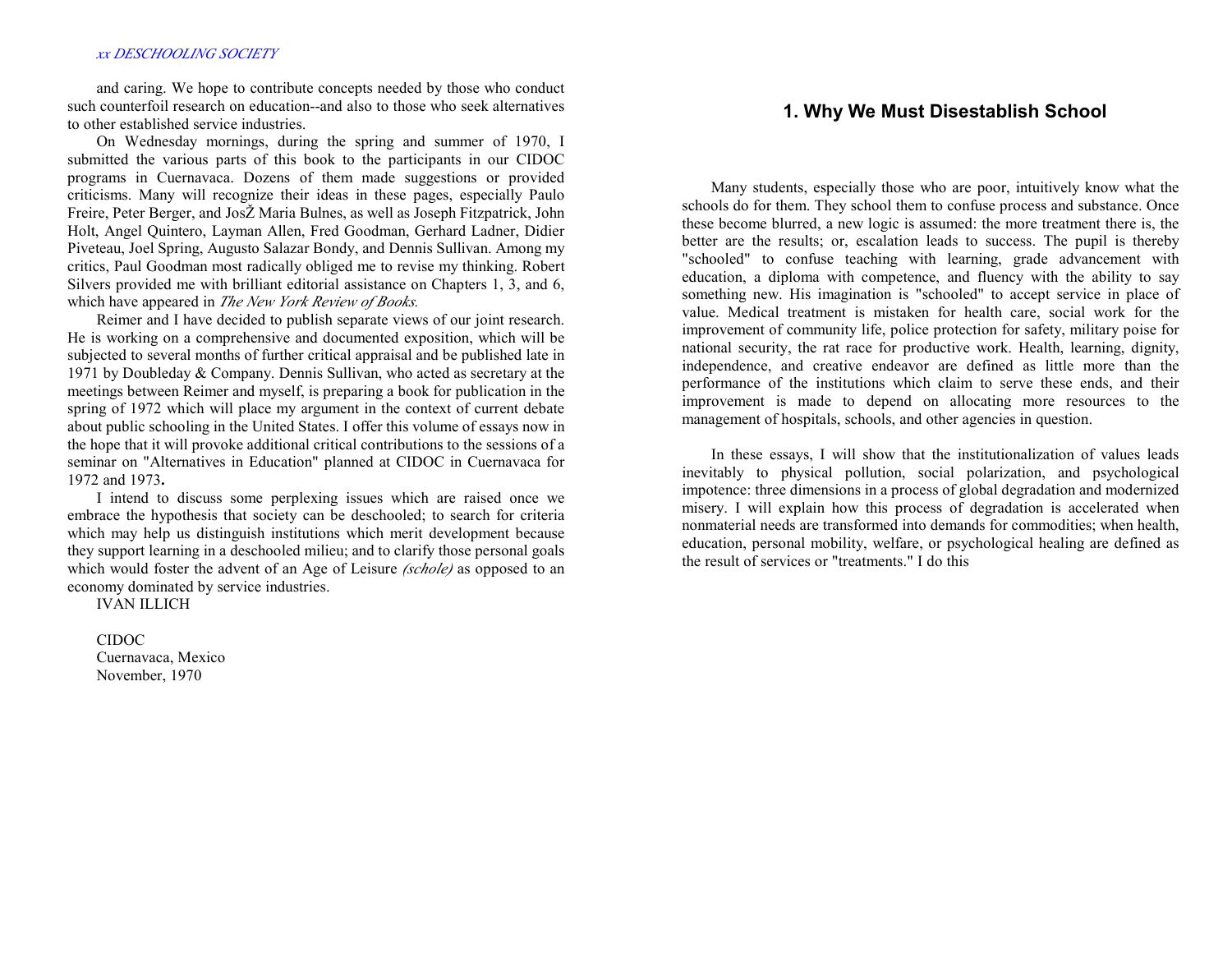because I believe that most of the research now going on about the future tends to advocate further increases in the institutionalization of values and that we must define conditions which would permit precisely the contrary to happen. We need research on the possible use of technology to create institutions which serve personal, creative, and autonomous interaction and the emergence of values which cannot be substantially controlled by technocrats. We need counterfoil research to current futurology.

I want to raise the general question of the mutual definition of man's nature and the nature of modern institutions which characterizes our world view and language. To do so, I have chosen the school as my paradigm, and I therefore deal only indirectly with other bureaucratic agencies of the corporate state: the consumer-family, the party, the army, the church, the media. My analysis of the hidden curriculum of school should make it evident that public education would profit from the deschooling of society, just as family life, politics, security, faith, and communication would profit from an analogous process.

I begin my analysis, in this first essay, by trying to convey what the deschooling of a schooled society might mean. In this context, it should be easier to understand my choice of the five specific aspects relevant to this process with which I deal in the subsequent chapters.

Not only education but social reality itself has become schooled. It costs roughly the same to school both rich and poor in the same dependency. The yearly expenditure per pupil in the slums and in the rich suburbs of any one of twenty U.S. cities lies in the same range-and sometimes is favorable to the poor. Rich and poor alike depend on schools and hospitals which guide their lives, form their world view, and define for them what is legitimate and what is not. Both view doctoring oneself as irresponsible, learning on one's own as unreliable, and community organization, when not paid for by those in authority, as a form

· Penrose B. Jackson, Trends in Elementary and Secondary Education Expenditures: Central City and Suburban Comparisons 1965 to 1968, U.S. Office of Education, Office of Program and Planning Evaluation, June 1969

of aggression or subversion. For both groups the reliance on institutional treatment renders independent accomplishment suspect. The progressive underdevelopment of self- and community-reliance is even more typical in Westchester than it is in the northeast of Brazil. Everywhere not only education but society as a whole needs "deschooling."

Welfare bureaucracies claim a professional, political, and financial monopoly over the social imagination, setting standards of what is valuable and what is feasible. This monopoly is at the root of the modernization of poverty. Every simple need to which an institutional answer is found permits the invention of a new class of poor and a new definition of poverty. Ten years ago in Mexico it was the normal thing to be born and to die in one's own home and to be buried by one's friends. Only the soul's needs were taken care of by the institutional church. Now to begin and end life at home become signs either of poverty or of special privilege. Dying and death have come under the institutional management of doctors and undertakers.

Once basic needs have been translated by a society into demands for scientifically produced commodities, poverty is defined by standards which the technocrats can change at will. Poverty then refers to those who have fallen behind an advertised ideal of consumption in some important respect. In Mexico the poor are those who lack three years of schooling, and in New York they are those who lack twelve.

The poor have always been socially powerless. The increasing reliance on institutional care adds a new dimension to their helplessness: psychological impotence, the inability to fend for themselves. Peasants on the high plateau of the Andes are exploited by the landlord and the merchant-once they settle in Lima they are, in addition, dependent on political bosses, and disabled by their lack of schooling. Modernized poverty combines the lack of power over circumstances with a loss of personal potency. This modernization of poverty is a world-wide phenomenon, and lies at the root of contemporary underdevelopment. Of course it appears under different guises in rich and in poor countries.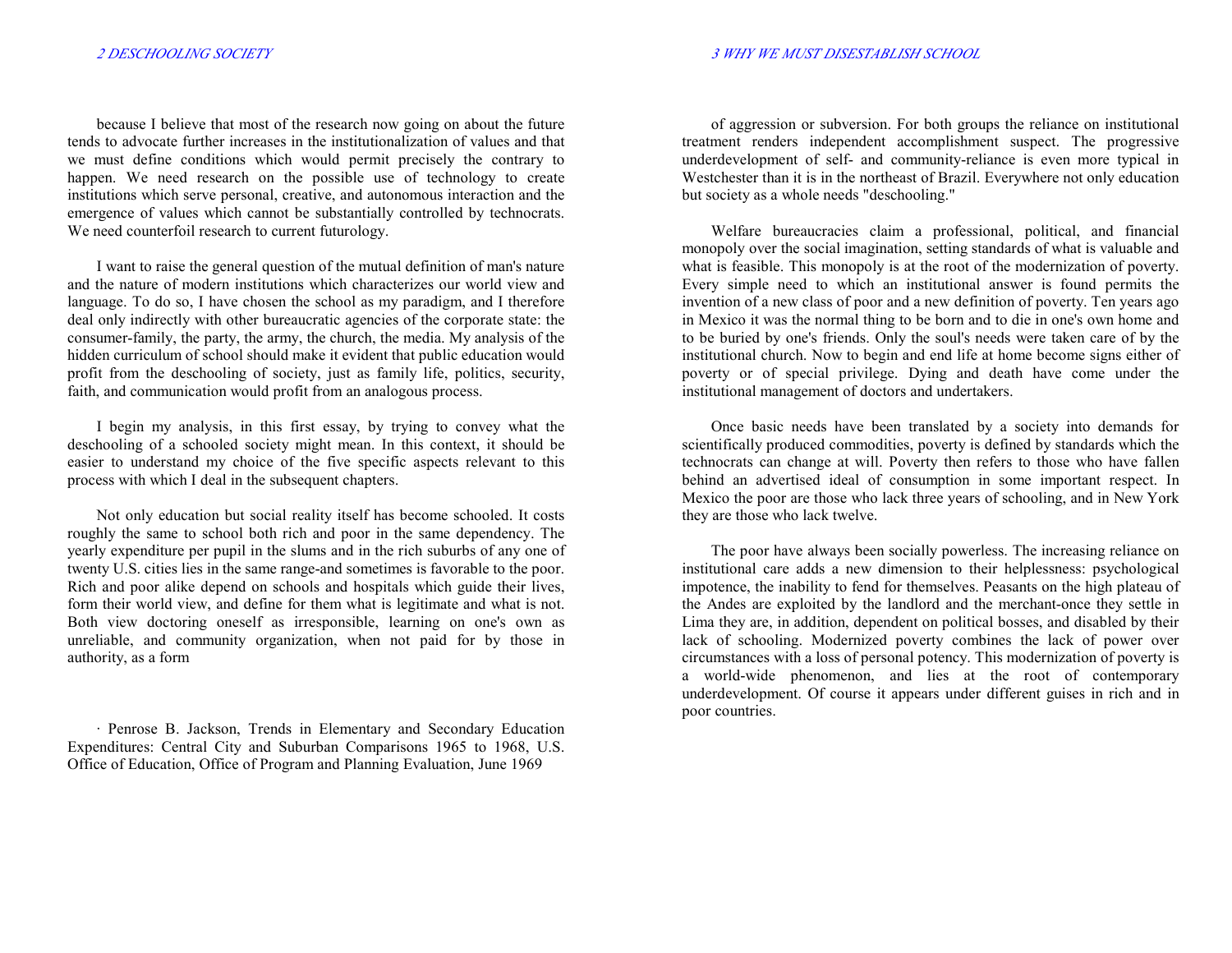It is probably most intensely felt in U.S. cities. Nowhere else is poverty treated at greater cost. Nowhere else does the treatment of poverty produce so much dependence, anger, frustration, and further demands. And nowhere else should it be so evident that poverty-once it has become modernized-has become resistant to treatment with dollars alone and requires an institutional revolution.

Today in the United States the black and even the migrant can aspire to a level of professional treatment which would have been unthinkable two generations ago, and which seems grotesque to most people in the Third World. For instance, the U.S. poor can count on a truant officer to return their children to school until they reach seventeen, or on a doctor to assign them to a hospital bed which costs sixty dollars per day-the equivalent of three months' income for a majority of the people in the world. But such care only makes them dependent on more treatment, and renders them increasingly incapable of organizing their own lives around their own experiences and resources within their own communities

The poor in the United States are in a unique position to speak about the predicament which threatens all the poor in a modernizing world. They are making the discovery that no amount of dollars can remove the inherent destructiveness of welfare institutions, once the professional hierarchies of these institutions have convinced society that their ministrations are morally necessary. The poor in the U.S. inner city can demonstrate from their own experience the fallacy on which social legislation in a "schooled" society is built.

Supreme Court Justice William 0. Douglas observed that "the only way to establish an institution is to finance it." The corollary is also true. Only by channeling dollars away from the institutions which now treat health, education, and welfare can the further impoverishment resulting from their disabling side effects be stopped.

This must be kept in mind when we evaluate federal aid pro-grams. As a case in point, between 1965 and 1968 over three billion dollars were spent in U.S. schools to offset the disadvan-

tages of about six million children. The program is known as Title One. It is the most expensive compensatory program ever attempted anywhere in education, yet no significant improvement can be detected in the learning of these "disadvantaged" children. Compared with their classmates from middle income homes, they have fallen further behind. Moreover, in the course of this program, professionals discovered an additional ten million children laboring under economic and educational handicaps. More reasons for claiming more federal funds are now at hand

This total failure to improve the education of the poor despite more costly treatment can be explained in three ways:

1. Three billion dollars are insufficient to improve the perform-ance of six million children by a measurable amount; or

2. The money was incompetently spent: different curricula, better administration, further concentration of the funds on the poor child, and more research are needed and would do the trick: or

3. Educational disadvantage cannot be cured by relying on education within the school.

The first is certainly true so long as the money has been spent through the school budget. The money indeed went to the schools which contained most of the disadvantaged children, but it was not spent on the poor children themselves. These children for whom the money was intended comprised only about half of those who were attending the schools that added the federal subsidies to their budgets. Thus the money was spent for custodial care. indoctrination and the selection of social roles, as well as education, all of which functions are inextricably mingled in the physical plants, curricula, teachers, administrators, and other key components of these schools, and, therefore, in their budgets.

The added funds enabled schools to cater disproportionately to the satisfaction of the relatively richer children who were "disadvantaged" by having to attend school in the company of the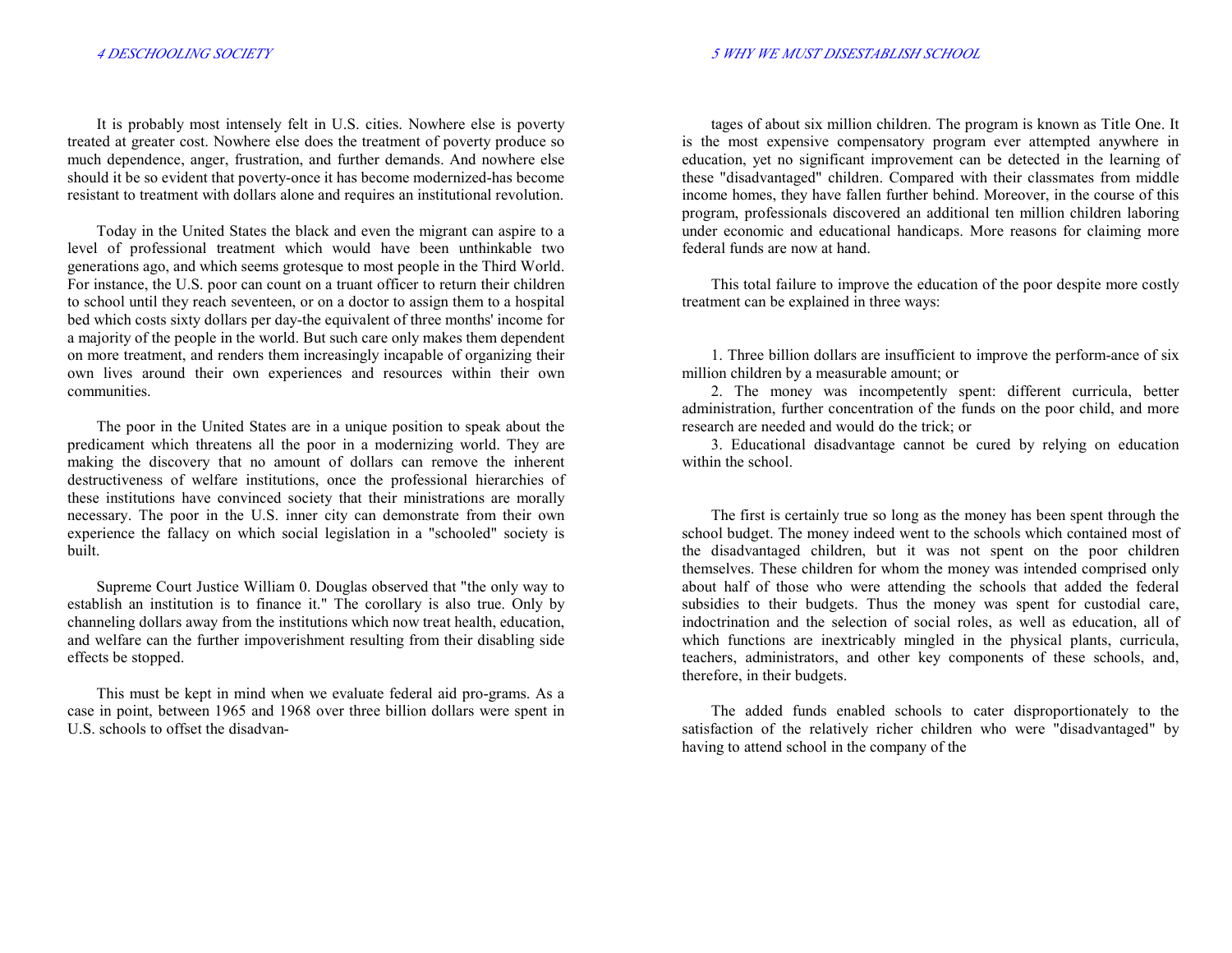poor. At best a small fraction of each dollar intended to remedy a poor child's disadvantages in learning could reach the child through the school budget.

It might be equally true that the money was incompetently spent. But even unusual incompetence cannot beat that of the school system. Schools by their very structure resist the concentration of privilege on those otherwise disadvantaged. Special curricula, separate classes, or longer hours only constitute more discrimination at a higher cost.

Taxpayers are not yet accustomed to permitting three billion dollars to vanish from HEW as if it were the Pentagon. The present Administration may believe that it can afford the wrath of educators. Middle-class Americans have nothing to lose if the program is cut. Poor parents think they do, but, even more, they are demanding control of the funds meant for their children. A logical way of cutting the budget and, one hopes, of increasing benefits is a system of tuition grants such as that proposed by Milton Friedman and others. Funds would be channeled to the beneficiary, enabling him to buy his share of the schooling of his choice. If such credit were limited to purchases which fit into a school curriculum, it would tend to provide greater equality of treatment, but would not thereby increase the equality of social claims.

It should be obvious that even with schools of equal quality a poor child can seldom catch up with a rich one. Even if they attend equal schools and begin at the same age, poor children lack most of the educational opportunities which are casually available to the middle-class child. These advantages range from conversation and books in the home to vacation travel and a different sense of oneself, and apply, for the child who enjoys them, both in and out of school. So the poorer student will generally fall behind so long as he depends on school for advancement or learning. The poor need funds to enable them to learn, not to get certified for the treatment of their alleged disproportionate deficiencies.

All this is true in poor nations as well as in rich ones, but there it appears under a different guise. Modernized poverty in poor

nations affects more people more visibly but also-for the moment-more superficially. Two-thirds of all children in Latin America leave school before finishing the fifth grade, but these "desertores" are not therefore as badly off as they would be in the United States.

Few countries today remain victims of classical poverty, which was stable and less disabling. Most countries in Latin America have reached the "take-off" point toward economic development and competitive consumption, and thereby toward modernized poverty: their citizens have learned to think rich and live poor. Their laws make six to ten years of school obligatory. Not only in Argentina but also in Mexico or Brazil the average citizen defines an adequate education by North American standards, even though the chance of getting such prolonged schooling is limited to a tiny minority. In these countries the majority is already hooked on school, that is, they are schooled in a sense of inferiority toward the better-schooled. Their fanaticism in favor of school makes it possible to exploit them doubly: it permits increasing allocation of public funds for the education of a few and increasing acceptance of social control by the many.

Paradoxically, the belief that universal schooling is absolutely necessary is most firmly held in those countries where the fewest people have been-and will be-served by schools. Yet in Latin America different paths toward education could still be taken by the majority of parents and children. Proportionately, national savings invested in schools and teachers might be higher than in rich countries, but these investments are totally insufficient to serve the majority by making even four years of school attendance possible. Fidel Castro talks as if he wanted to go in the direction of deschooling when he promises that by 1980 Cuba will be able to dissolve its university since all of life in Cuba will be an educational experience. At the grammar-school and high-school level, however, Cuba, like all other Latin-American countries, acts as though passage through a period defined as the "school age" were an unquestionable goal for all, delayed merely by a temporary shortage of resources.

The twin deceptions of increased treatment, as actually pro-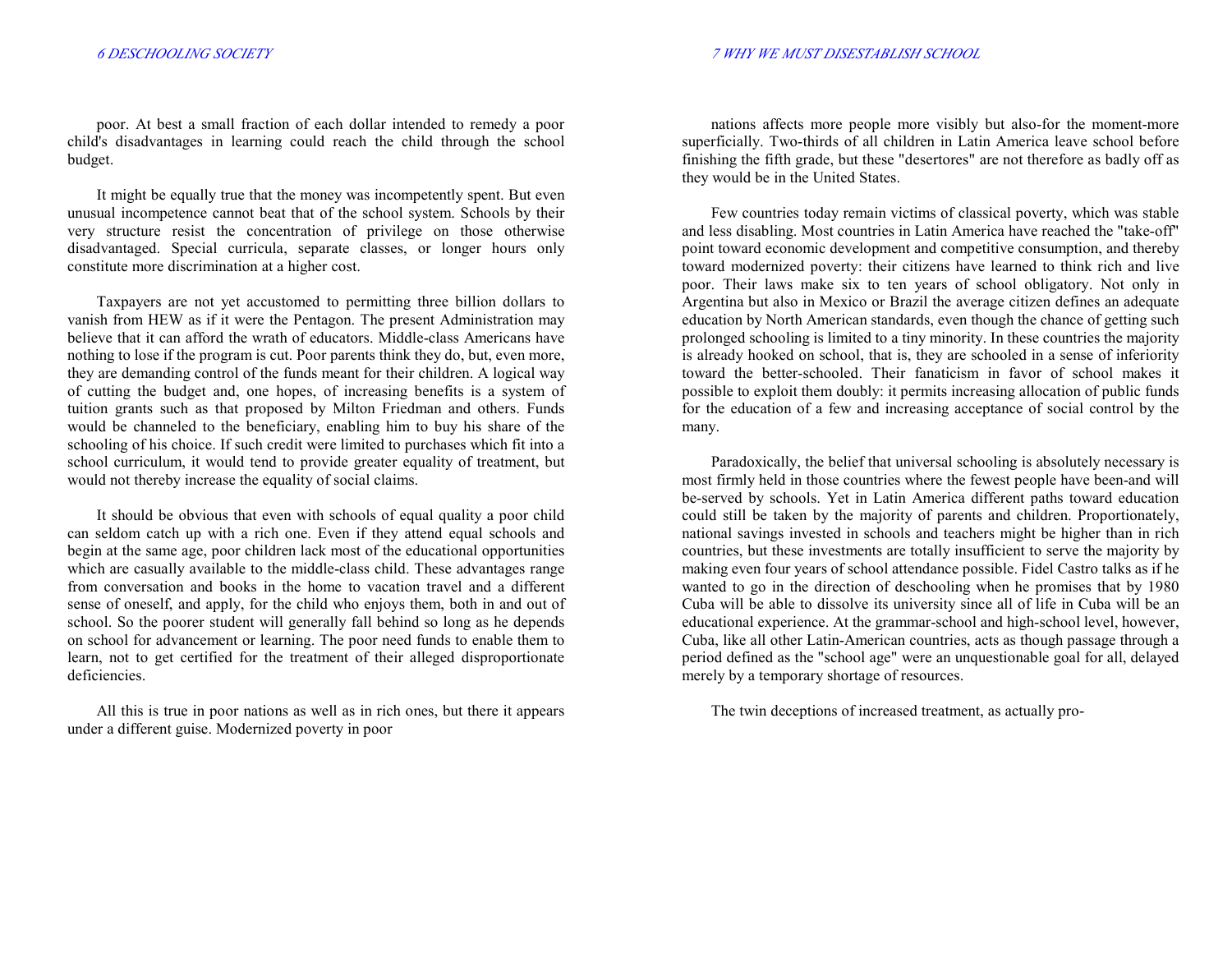vided in the United States and as merely promised in Latin America complement each other. The Northern poor are being disabled by the same twelve-year treatment whose lack brands the Southern poor as hopelessly backward. Neither in North America nor in Latin America do the poor get equality from obligatory schools. But in both places the mere existence of school discourages and disables the poor from taking control of their own learning. All over the world the school has an anti-educational effect on society: school is recognized as the institution which specializes in education. The failures of school are taken by most people as a proof that education is a very costly, very complex, always arcane, and frequently almost impossible task.

School appropriates the money, men, and good will available for education and in addition discourages other institutions from assuming educational tasks. Work, leisure, politics, city living, and even family life depend on schools for the habits and knowledge they presuppose, instead of becoming themselves the means of education. Simultaneously both schools and the other institutions which depend on them are priced out of the market.

In the United States the per capita costs of schooling have risen almost as fast as the cost of medical treatment. But increased treatment by both doctors and teachers has shown steadily declining results. Medical expenses concentrated on those above forty-five have doubled several times over a period of forty years with a resulting 3 percent increase in life expectancy in men. The increase in educational expenditures has produced even stranger results; otherwise President Nixon could not have been moved this spring to promise that every child shall soon have the "Right to Read" before leaving school.

In the United States it would take eighty billion dollars per year to provide what educators regard as equal treatment for all in grammar and high school. This is well over twice the \$36 billion now being spent. Independent cost projections prepared at HEW and the University of Florida indicate that by 1974 the comparable figures will be \$107 billion as against the \$45 billion now projected, and these figures wholly omit the enormous costs of what is called "higher education," for which demand is

growing even faster. The United States, which spent nearly eighty billion dollars in 1969 for "defense" including its deployment in Vietnam, is obviously too poor to provide equal schooling. The President's committee for the study of school finance should ask not how to support or how to trim such increasing costs, but how they can be avoided.

Equal obligatory schooling must be recognized as at least economically unfeasible. In Latin America the amount of public money spent on each graduate student is between 350 and 1,500 times the amount spent on the median citizen (that is, the citizen who holds the middle ground between the poorest and the richest). In the United States the discrepancy is smaller, but the discrimination is keener. The richest parents, some 10 percent, can afford private education for their children and help them to benefit from foundation grants. But in addition they obtain ten times the per capita amount of public funds if this is compared with the per capita expenditure made on the children of the 10 percent who are poorest. The principal reasons for this are that rich children stay longer in school, that a year in a university is disproportionately more expensive than a year in high school, and that most private universities depend-at least indirectly-on tax-derived finances.

Obligatory schooling inevitably polarizes a society; it also grades the nations of the world according to an international caste system. Countries are rated like castes whose educational dignity is determined by the average years of schooling of its citizens, a rating which is closely related to per capita gross national product, and much more painful.

The paradox of the schools is evident: increased expenditure escalates their destructiveness at home and abroad. This paradox must be made a public issue. It is now generally accepted that the physical environment will soon be destroyed by biochemical pollution unless we reverse current trends in the production of physical goods. It should also be recognized that social and personal life is threatened equally by HEW pollution, the inevitable by-product of obligatory and competitive consumption of welfare.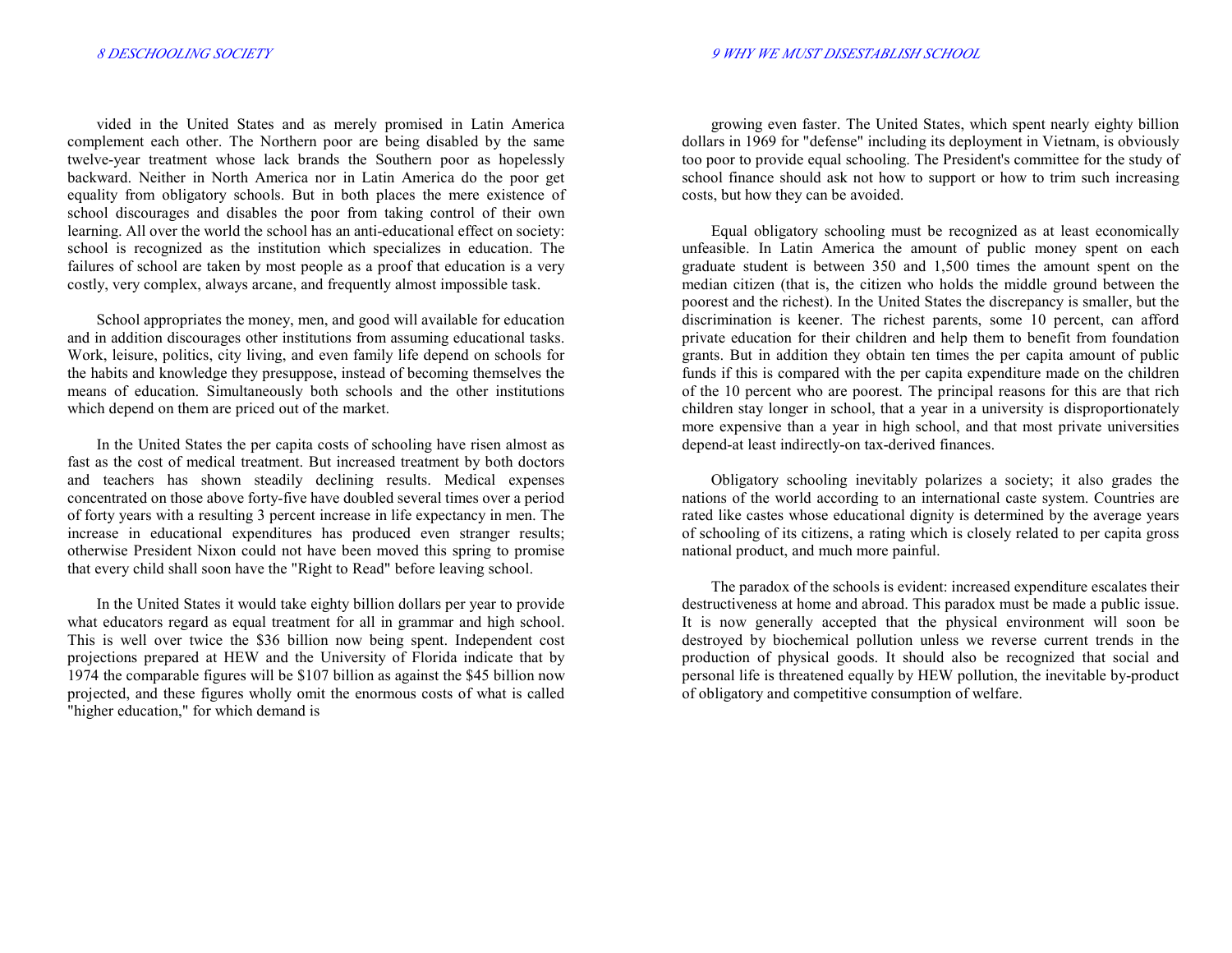The escalation of the schools is as destructive as the escalation of weapons but less visibly so. Everywhere in the world school costs have risen faster than enrollments and faster than the GNP; everywhere expenditures on school fall even further behind the expectations of parents, teachers, and pupils. Everywhere this situation discourages both the motivation and the financing for large-scale planning for nonschooled learning. The United States is proving to the world that no country can be rich enough to afford a school system that meets the demands this same system creates simply by existing, because a successful school system schools parents and pupils to the supreme value of a larger school system, the cost of which increases disproportionately as higher grades are in demand and become scarce.

Rather than calling equal schooling temporarily unfeasible, we must recognize that it is, in principle, economically absurd, and that to attempt it is intellectually emasculating, socially polarizing, and destructive of the credibility of the political system which promotes it. The ideology of obligatory schooling admits of no logical limits. The White House recently provided a good example. Dr. Hutschnecker, the "psychiatrist" who treated Mr. Nixon before he was qualified as a candidate, recommended to the President that all children between six and eight be professionally examined to ferret out those who have destructive tendencies, and that obligatory treatment be provided for them. If necessary, their re-education in special institutions should be required. This memorandum from his doctor the President sent for evaluation to HEW. Indeed, preventive concentration camps for predelinguents would be a logical improvement over the school system.

Equal educational opportunity is, indeed, both a desirable and a feasible goal, but to equate this with obligator; schooling is to confuse salvation with the Church. School has become the world religion of a modernized proletariat, and makes futile promises of salvation to the poor of the technological age. The nation-state has adopted it, drafting all citizens into a graded curriculum leading to sequential diplomas not unlike the initiation rituals and hieratic promotions of former times. The modern state has

assumed the duty of enforcing the judgment of its educators through wellmeant truant officers and job requirements, much as did the Spanish kings who enforced the judgments of their theologians through the conquistadors and the Inquisition.

Two centuries ago the United States led the world in a movement to disestablish the monopoly of a single church. Now we need the constitutional disestablishment of the monopoly of the school, and thereby of a system which legally combines prejudice with discrimination. The first article of a bill of rights for a modern, humanist society would correspond to the First Amendment to the U.S. Constitution: "The State shall make no law with respect to the establishment of education." There shall be no ritual obligatory for all.

To make this disestablishment effective, we need a law forbidding discrimination in hiring, voting, or admission to centers of learning based on previous attendance at some curriculum. This guarantee would not exclude performance tests of competence for a function or role, but would remove the present absurd discrimination in favor of the person who learns a given skill with the largest expenditure of public funds or what is equally likely has been able to obtain a diploma which has no relation to any useful skill or job. Only by protecting the citizen from being disqualified by anything in his career in school can a constitutional disestablishment of school become psychologically effective.

Neither learning nor justice is promoted by schooling because educators insist on packaging instruction with certification. Learning and the assignment of social roles are melted into schooling. Yet to learn means to acquire a new skill or insight, while promotion depends on an opinion which others have formed. Learning frequently is the result of instruction, but selection for a role or category in the job market increasingly depends on mere length of attendance

Instruction is the choice of circumstances which facilitate learning. Roles are assigned by setting a curriculum of conditions which the candidate must meet if he is to make the grade. School links instruction but not learning to these roles. This is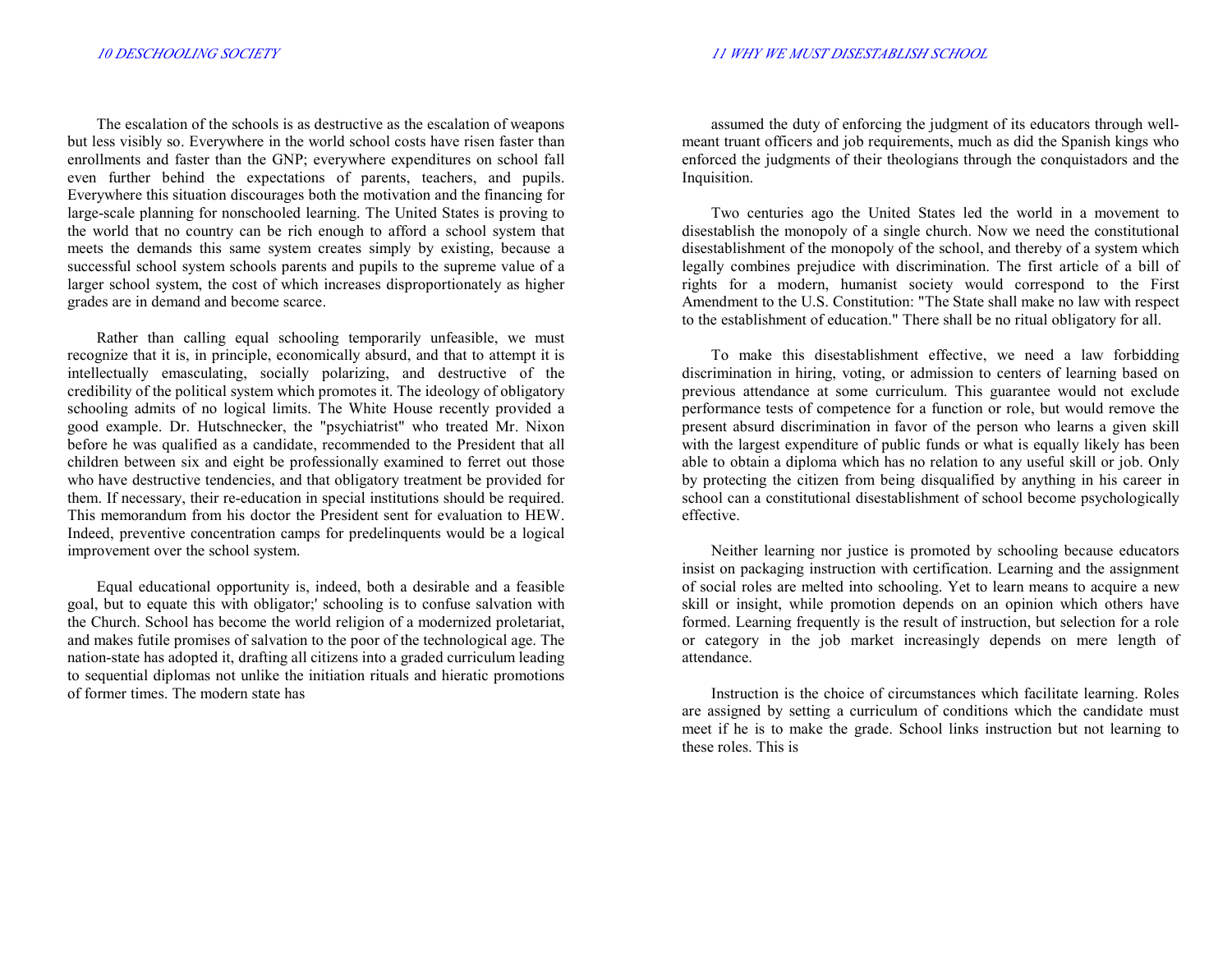neither reasonable nor liberating. It is not reasonable because it does not link relevant qualities or competences to roles, but rather the process by which such qualities are supposed to be acquired. It is not liberating or educational because school reserves instruction to those whose every step in learning fits previously approved measures of social control.

Curriculum has always been used to assign social rank. At times it could be prenatal: karma ascribes you to a caste and lineage to the aristocracy. Curriculum could take the form of a ritual, of sequential sacred ordinations, or it could consist of a succession of feats in war or hunting, or further advancement could be made to depend on a series of previous princely favors. Universal schooling was meant to detach role assignment from personal life history: it was meant to give everybody an equal chance to any office. Even now many people wrongly believe that school ensures the dependence of public trust on relevant learning achievements. However, instead of equalizing chances, the school system has monopolized their distribution.

To detach competence from curriculum, inquiries into a man's learning history must be made taboo, like inquiries into his political affiliation, church attendance, lineage, sex habits, or racial background. Laws forbidding discrimination on the basis of prior schooling must be enacted. Laws, of course, cannot stop prejudice against the unschooled-nor are they meant to force anyone to intermarry with an autodidact but they can discourage unjustified discrimination.

A second major illusion on which the school system rests is that most learning is the result of teaching. Teaching, it is true, may contribute to certain kinds of learning under certain circumstances. But most people acquire most of their knowledge outside school, and in school only insofar as school, in a few rich countries, has become their place of confinement during an increasing part of their lives

Most learning happens casually, and even most intentional learning is not the result of programmed instruction. Normal children learn their first language casually, although faster if their parents pay attention to them. Most people who learn a

second language well do so as a result of odd circumstances and not of sequential teaching. They go to live with their grandparents, they travel, or they fall in love with a foreigner. Fluency in reading is also more often than not a result of such extracurricular activities. Most people who read widely, and with pleasure, merely believe that they learned to do so in school; when challenged, they easily discard this illusion.

But the fact that a great deal of learning even now seems to happen casually and as a by-product of some other activity defined as work or leisure does not mean that planned learning does not benefit from planned instruction and that both do not stand in need of improvement. The strongly motivated student who is faced with the task of acquiring a new and complex skill may benefit greatly from the discipline now associated with the old-fashioned schoolmaster who taught reading, Hebrew, catechism, or multiplication by rote. School has now made this kind of drill teaching rare and disreputable, yet there are many skills which a motivated student with normal aptitude can master in a matter of a few months if taught in this traditional way. This is as true of codes as of their encipherment; of second and third languages as of reading and writing; and equally of special languages such as algebra, computer programming, chemical analysis, or of manual skills like typing, watchmaking, plumbing, wiring, TV repair; or for that matter dancing, driving, and diving.

In certain cases acceptance into a learning program aimed at a specific skill might presuppose competence in some other skill, but it should certainly not be made to depend upon the process by which such prerequisite skills were acquired. TV repair presupposes literacy and some math; diving, good swimming; and driving, very little of either.

Progress in learning skills is measurable. The optimum resources in time and materials needed by an average motivated adult can be easily estimated. The cost of teaching a second Western European language to a high level of fluency ranges between four and six hundred dollars in the United States, and for an Oriental tongue the time needed for instruction might be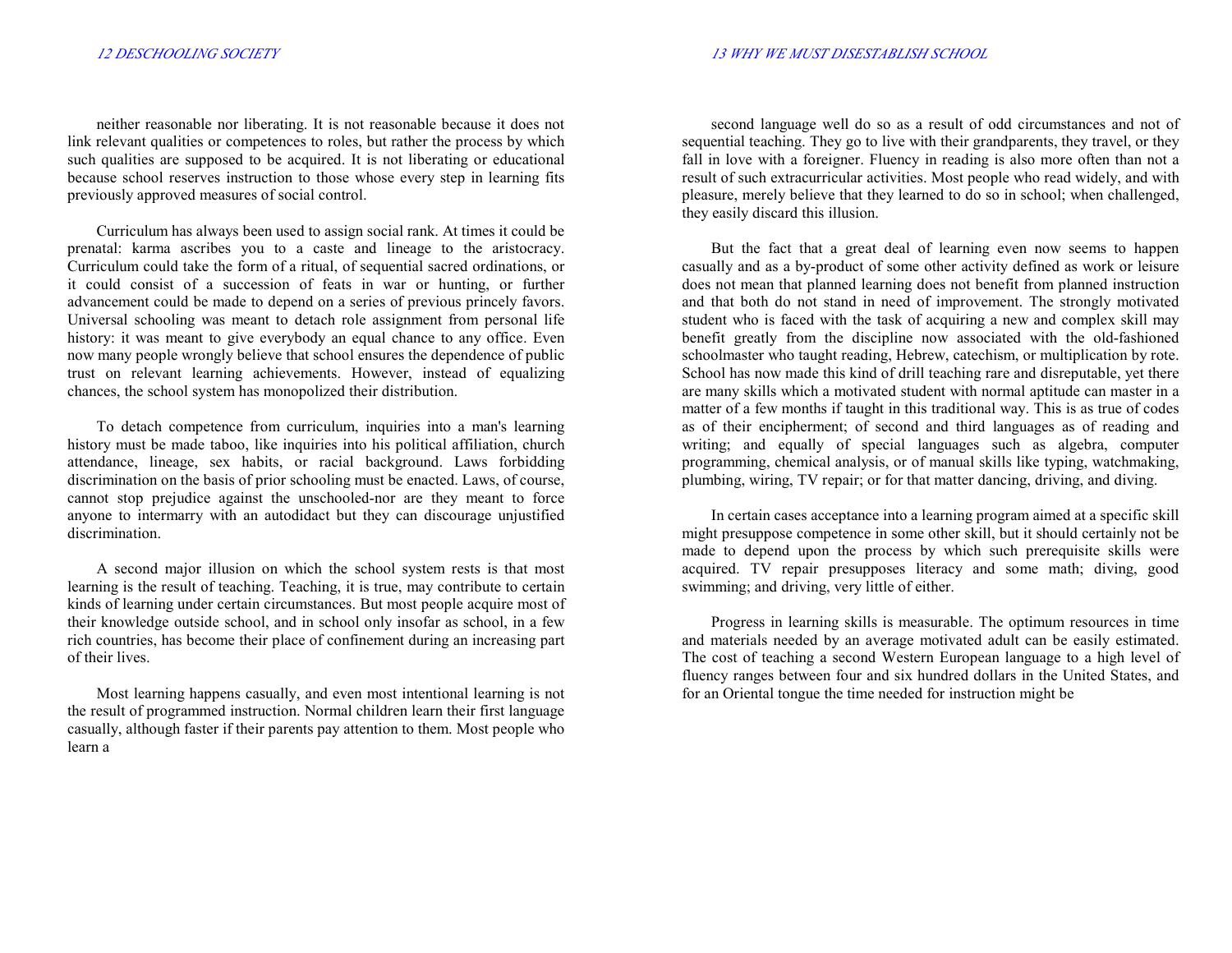doubled. This would still be very little compared with the cost of twelve years of schooling in New York City (a condition for acceptance of a worker into the Sanitation Department) almost fifteen thousand dollars. No doubt not only the teacher but also the printer and the pharmacist protect their trades through the public illusion that training for them is very expensive.

At present schools pre-empt most educational funds. Drill instruction which costs less than comparable schooling is now a privilege of those rich enough to bypass the schools, and those whom either the army or big business sends through in-service training. In a program of progressive deschooling of U.S. education, at first the resources available for drill training would be limited. But ultimately there should be no obstacle for anyone at any time of his life to be able to choose instruction among hundreds of definable skills at public expense.

Right now educational credit good at any skill center could be provided in limited amounts for people of all ages, and not just to the poor. I envisage such credit in the form of an educational passport or an "edu-credit card" provided to each citizen at birth. In order to favor the poor, who probably would not use their yearly grants early in life, a provision could be made that interest accrued to later users of cumulated "entitlements." Such credits would permit most people to acquire the skills most in demand, at their convenience, better, faster, cheaper, and with fewer undesirable side effects than in school.

Potential skill teachers are never scarce for long because, on the one hand, demand for a skill grows only with its performance within a community and, on the other, a man exercising a skill could also teach it. But, at present, those using skills which are in demand and do require a human teacher are discouraged from sharing these skills with others. This is done either by teachers who monopolize the licenses or by unions which protect their trade interests. Skill centers which would be judged by customers on their results, and not on the personnel they employ or the process they use, would open unsuspected working opportunities, frequently even for those who are now considered unemployable. Indeed, there is no reason why such skill centers should not be

at the work place itself, with the employer and his work force supplying instruction as well as jobs to those who choose to use their educational credits in this way.

In 1956 there arose a need to teach Spanish quickly to several hundred teachers, social workers, and ministers from the New York Archdiocese so that they could communicate with Puerto Ricans. My friend Gerry Morris announced over a Spanish radio station that he needed native speakers from Harlem. Next day some two hundred teen-agers lined up in front of his office, and he selected four dozen of them-many of them school dropouts. He trained them in the use of the U.S. Foreign Service Institute (FSI) Spanish manual, designed for use by linguists with graduate training, and within a week his teachers were on their own-each in charge of four New Yorkers who wanted to speak the language. Within six months the mission was accomplished. Cardinal Spellman could claim that he had 127 parishes in which at least three staff members could communicate in Spanish. No school program could have matched these results.

Skill teachers are made scarce by the belief in the value of licenses. Certification constitutes a form of market manipulation and is plausible only to a schooled mind. Most teachers of arts and trades are less skillful, less inventive, and less communicative than the best craftsmen and tradesmen. Most high-school teachers of Spanish or French do not speak the language as correctly as their pupils might after half a year of competent drills. Experiments conducted by Angel Quintero in Puerto Rico suggest that many young teenagers, if given the proper incentives, programs, and access to tools, are better than most schoolteachers at introducing their peers to the scientific exploration of plants, stars, and matter, and to the discovery of how and why a motor or a radio functions.

Opportunities for skill-learning can be vastly multiplied if we open the "market." This depends on matching the right teacher with the right student when he is highly motivated in an intelligent program, without the constraint of curriculum.

Free and competing drill instruction is a subversive blasphemy to the orthodox educator. It dissociates the acquisition of skills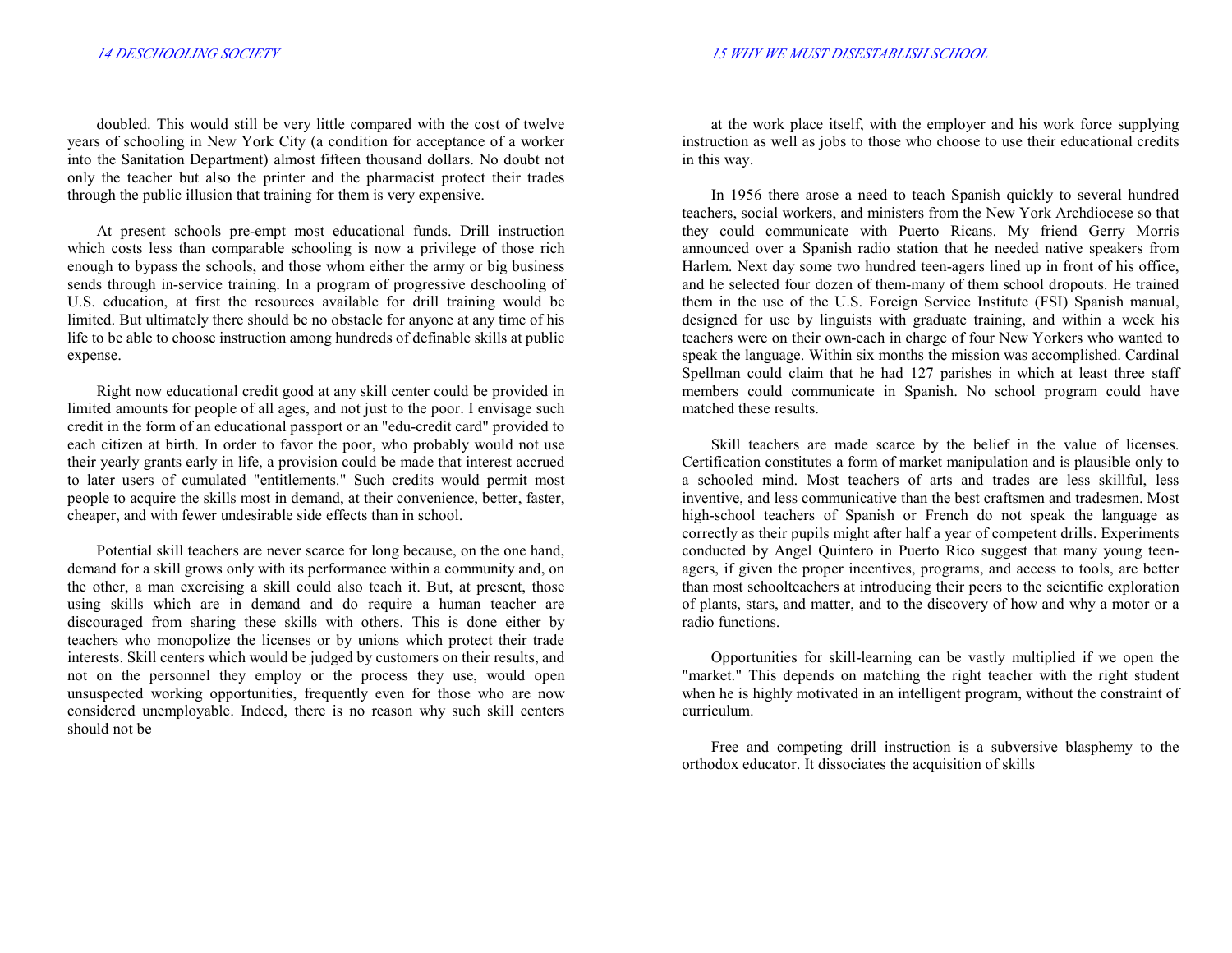from "humane" education, which schools package together, and thus it promotes unlicensed learning no less than unlicensed teaching for unpredictable purposes.

There is currently a proposal on record which seems at first to make a great deal of sense. It has been prepared by Christopher Jencks of the Center for the Study of Public Policy and is sponsored by the Office of Economic Opportunity. It proposes to put educational "entitlements" or tuition grants into the hands of parents and students for expenditure in the schools of their choice. Such individual entitlements could indeed be an important step in the right direction. We need a guarantee of the right of each citizen to an equal share of tax-derived educational resources, the right to verify this share, and the right to sue for it if denied. It is one form of a guarantee against regressive taxation.

The Jencks proposal, however, begins with the ominous statement that "conservatives, liberals, and radicals have all complained at one time or another that the American educational system gives professional educators too little incentive to provide high quality education to most children." The proposal condemns itself by proposing tuition grants which would have to be spent on schooling.

This is like giving a lame man a pair of crutches and stipulating that he use them only if the ends are tied together. As the proposal for tuition grants now stands, it plays into the hands not only of the professional educators but of racists, promoters of religious schools, and others whose interests are socially divisive. Above all, educational entitlements restricted to use within schools play into the hands of all those who want to continue to live in a society in which social advancement is tied not to proven knowledge but to the learning pedigree by which it is supposedly acquired. This discrimination in favor of schools which dominates Jencks's discussion on refinancing education could discredit one of the most critically needed principles for educational reform: the return of initiative and accountability for learning to the learner or his most immediate tutor.

The deschooling of society implies a recognition of the two-

faced nature of learning. An insistence on skill drill alone could be a disaster; equal emphasis must be placed on other kinds of learning. But if schools are the wrong places for learning a skill, they are even worse places for getting an education. School does both tasks badly, partly because it does not distinguish between them. School is inefficient in skill instruction especially because it is curricular. In most schools a program which is meant to improve one skill is chained always to another irrelevant task. History is tied to advancement in math, and class attendance to the right to use the playground.

Schools are even less efficient in the arrangement of the circumstances which encourage the open-ended, exploratory use of acquired skills, for which I will reserve the term "liberal education." The main reason for this is that school is obligatory and becomes schooling for schooling's sake: an enforced stay in the company of teachers, which pays off in the doubtful privilege of more such company. Just as skill instruction must be freed from curricular restraints, so must liberal education be dissociated from obligatory attendance. Both skilllearning and education for inventive and creative behavior can be aided by institutional arrangement, but they are of a different, frequently opposed nature.

Most skills can be acquired and improved by drills, because skill implies the mastery of definable and predictable behavior. Skill instruction can rely, therefore, on the simulation of circumstances in which the skill will be used. Education in the exploratory and creative use of skills, however, cannot rely on drills. Education can be the outcome of instruction, though instruction of a kind fundamentally opposed to drill. It relies on the relationship between partners who already have some of the keys which give access to memories stored in and by the community. It relies on the critical intent of all those who use memories creatively. It relies on the surprise of the unexpected question which opens new doors for the inquirer and his partner.

The skill instructor relies on the arrangement of set circumstances which permit the learner to develop standard responses. The educational guide or master is concerned with helping matching partners to meet so that learning can take place. He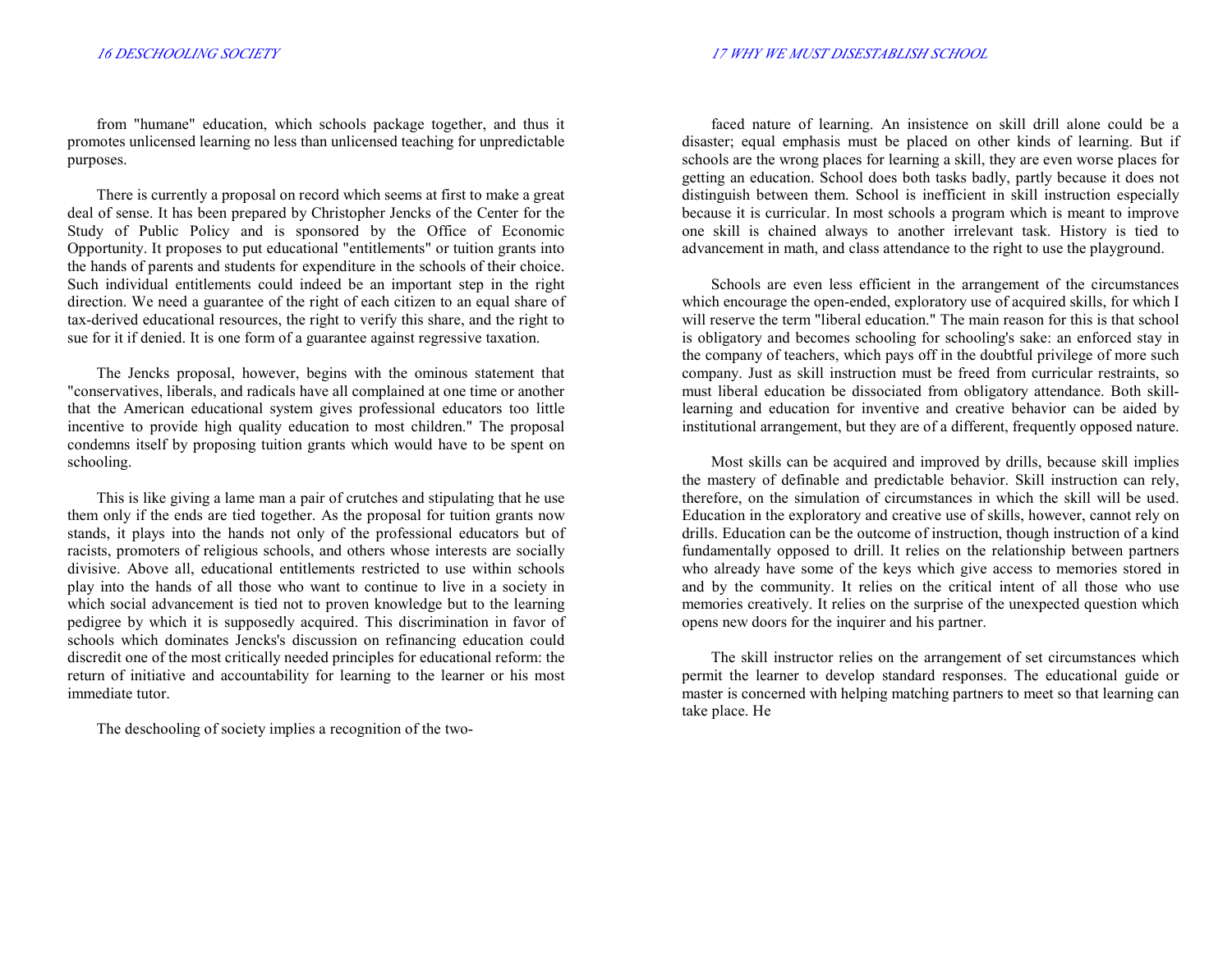matches individuals starting from their own, unresolved questions. At the most he helps the pupil to formulate his puzzlement since only a clear statement will give him the power to find his match, moved like him, at the moment, to explore the same issue in the same context.

Matching partners for educational purposes initially seems more difficult to imagine than finding skill instructors and partners for a game. One reason is the deep fear which school has implanted in us, a fear which makes us censorious. The unlicensed exchange of skills-even undesirable skills-is more predictable and therefore seems less dangerous than the unlimited opportunity for meeting among people who share an issue which for them, at the moment, is socially, intellectually, and emotionally important.

The Brazilian teacher Paulo Freire knows this from experience. He discovered that any adult can begin to read in a matter of forty hours if the first words he deciphers are charged with political meaning. Freire trains his teachers to move into a village and to discover the words which designate current important issues, such as the access to a well or the compound interest on the debts owed to the patron. In the evening the villagers meet for the discussion of these key words. They begin to realize that each word stays on the blackboard even after its sound has faded. The letters continue to unlock reality and to make it manageable as a problem. I have frequently witnessed how discussants grow in social awareness and how they are impelled to take political action as fast as they learn to read. They seem to take reality into their hands as they write it down.

I remember the man who complained about the weight of pencils: they were difficult to handle because they did not weigh as much as a shovel; and I remember another who on his way to work stopped with his Companions and wrote the word they were discussing with his hoe on the ground: "agua." Since 1962 my friend Freire has moved from exile to exile, mainly because he refuses to conduct his sessions around words which are preselected by approved educators, rather than those which his discussants bring to the class.

The educational matchmaking among people who have been

successfully schooled is a different task. Those who do not need such assistance are a minority, even among the readers of serious journals. The majority cannot and should not be rallied for discussion around a slogan, a word, or a picture. But the idea remains the same: they should be able to meet around a problem chosen and defined by their own initiative. Creative, exploratory learning requires peers currently puzzled about the same terms or problems. Large universities make the futile attempt to match them by multiplying their courses, and they generally fail since they are bound to curriculum, course structure, and bureaucratic administration. In schools, including universities, most resources are spent to purchase the time and motivation of a limited number of people to take up predetermined problems in a ritually defined setting. The most radical alternative to school would be a network or service which gave each man the same opportunity to share his current concern with others motivated by the same concern.

Let me give, as an example of what I mean, a description of how an intellectual match might work in New York City. Each man, at any given moment and at a minimum price, could identify himself to a computer with his address and telephone number, indicating the book, article, film, or recording on which he seeks a partner for discussion. Within days he could receive by mail the list of others who recently had taken the same initiative. This list would enable him by telephone to arrange for a meeting with persons who initially would be known exclusively by the fact that they requested a dialogue about the same subject.

Matching people according to their interest in a particular title is radically simple. It permits identification only on the basis of a mutual desire to discuss a statement recorded by a third person, and it leaves the initiative of arranging the meeting to the individual. Three objections are usually raised against this skeletal purity. I take them up not only to clarify the theory that I want to illustrate by my proposal for they highlight the deep-seated resistance to deschooling education, to separating learning from social control but also because they may help to suggest existing resources which are not now used for learning purposes.

The first objection is: Why cannot self-identification be based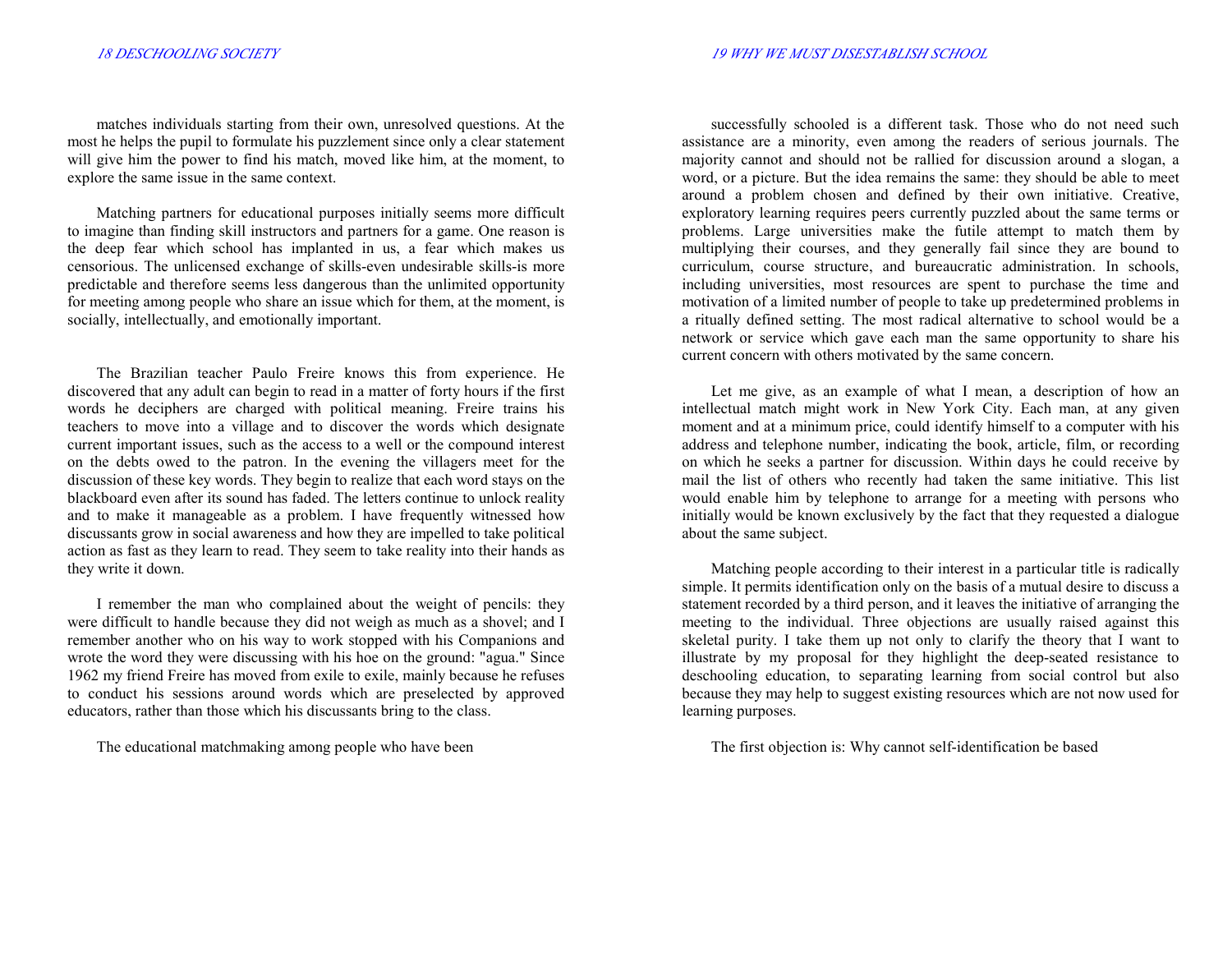also on an idea or an issue? Certainly such subjective terms could also be used in a computer system. Political parties, churches, unions, clubs, neighborhood centers, and professional societies already organize their educational activities in this way and in effect they act as schools. They all match people in order to explore certain "themes"; and these are dealt with in courses, seminars, and curricula in which presumed "common interests" are prepackaged. Such theme-matching is by definition teacher-centered: it requires an authoritarian presence to define for the participants the starting point for their discussion.

By contrast, matching by the title of a book, film, etc., in its pure form leaves it to the author to define the special language, the terms, and the framework within which a given problem or fact is stated; and it enables those who accept this starting point to identify themselves to one another. For instance, matching people around the idea of "cultural revolution" usually leads either to confusion or to demagoguery. On the other hand, matching those interested in helping each other understand a specific article by Mao, Marcuse, Freud, or Goodman stands in the great tradition of liberal learning from Plato's Dialogues, which are built around presumed statements by Socrates, to Aquinas's commentaries on Peter the Lombard. The idea of matching by title is thus radically different from the theory on which the "Great Books" clubs, for example, were built: instead of relying on the selection by some Chicago professors, any two partners can choose any book for further analysis.

The second objection asks: Why not let the identification of match seekers include information on age, background, world view, competence, experience, or other defining characteristics? Again, there is no reason why such discriminatory restrictions could not and should not be built into some of the many universities-with or without walls-which could use title-matching as their basic organizational device. I could conceive of a system designed to encourage meetings of interested persons at which the author of the book chosen would be present or represented; or a system which guaranteed the presence of a competent adviser; or one to which only students registered in a department or

school had access; or one which permitted meetings only between people who defined their special approach to the title under discussion. Advantages for achieving specific goals of learning could be found for each of these restrictions. But I fear that, more often than not, the real reason for proposing such restrictions is contempt arising from the presumption that people are ignorant: educators want to avoid the ignorant meeting the ignorant around a text which they may not understand and which they read only because they are interested in it

The third objection: Why not provide match seekers with incidental assistance that will facilitate their meetings-with space, schedules, screening, and protection? This is now done by schools with all the inefficiency characterizing large bureaucracies. If we left the initiative for meetings to the match seekers themselves, organizations which nobody now classifies as educational would probably do the job much better. I think of restaurant owners, publishers, telephone-answering services, department store managers, and even commuter train executives who could promote their services by rendering them attractive for educational meetings.

At a first meeting in a coffee shop, say, the partners might establish their identities by placing the book under discussion next to their cups. People who took the initiative to arrange for such meetings would soon learn what items to quote to meet the people they sought. The risk that the self-chosen discussion with one or several strangers might lead to a loss of time, disappointment, or even unpleasantness is certainly smaller than the same risk taken by a college applicant. A computer arranged meeting to discuss an article in a national magazine, held in a coffee shop off Fourth Avenue, would obligate none of the participants to stay in the company of his new acquaintances for longer than it took to drink a cup of coffee, nor would he have to meet any of them ever again. The chance that it would help to pierce the opaqueness of life in a modern city and further new friendship, self-chosen work, and critical reading is high. (The fact that a record of personal readings and meetings could be obtained thus by the FBI is undeniable; that this should still worry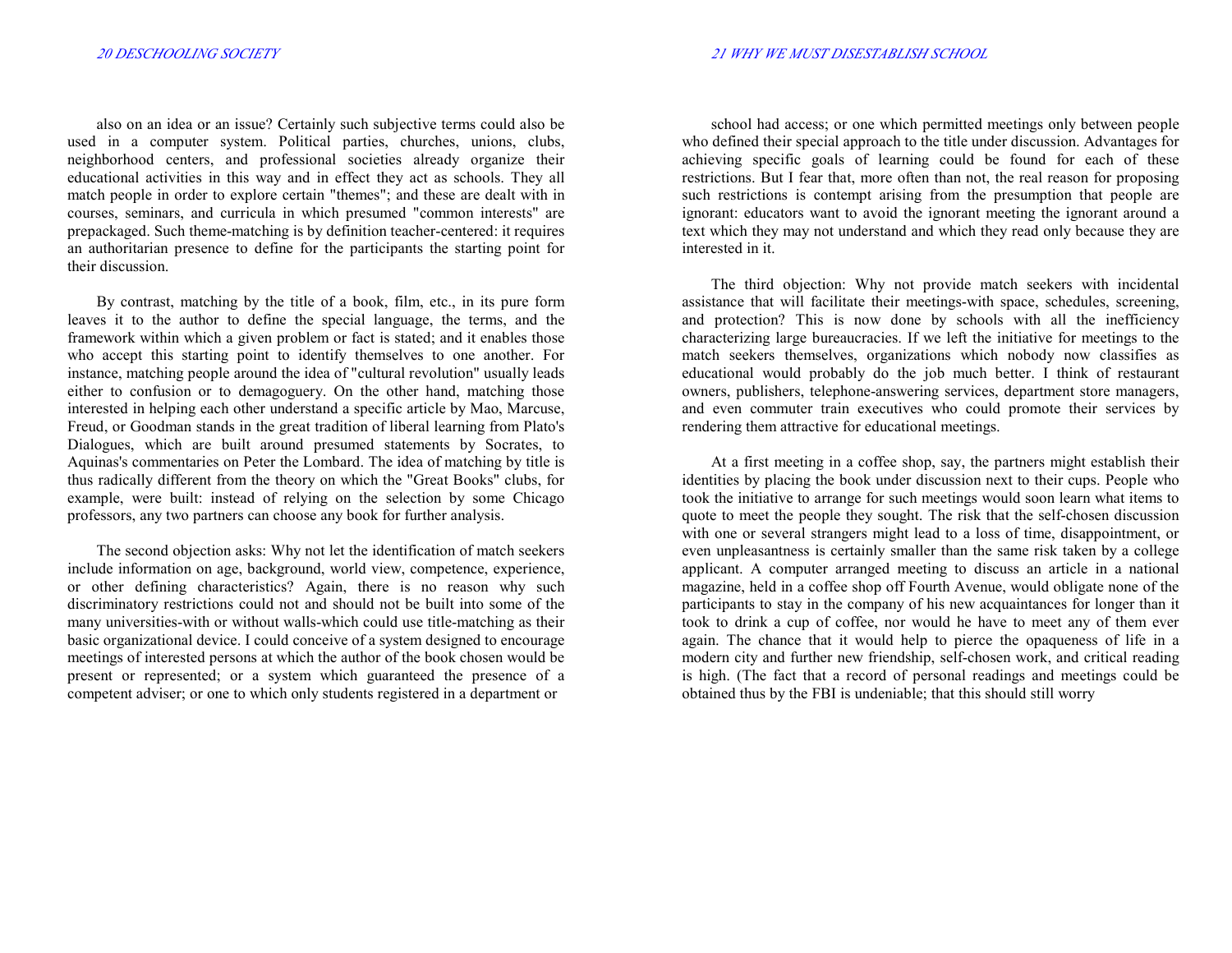anybody in 1970 is only amusing to a free man, who willy-nilly contributes his share in order to drown snoopers in the irrelevancies they gather.)

Both the exchange of skills and matching of partners are based on the assumption that education for all means education by all. Not the draft into a specialized institution but only the mobilization of the whole population can lead to popular culture. The equal right of each man to exercise his competence to learn and to instruct is now pre-empted by certified teachers. The teachers' competence, in turn, is restricted to what may be done in school. And, further, work and leisure are alienated from each other as a result: the spectator and the worker alike are supposed to arrive at the work place all ready to fit into a routine prepared for them. Adaptation in the form of a product's design, instruction, and publicity shapes them for their role as much as formal education by schooling. A radical alternative to a schooled society requires not only new formal mechanisms for the formal acquisition of skills and their educational use. A deschooled society implies a new approach to incidental or informal education.

Incidental education cannot any longer return to the forms which learning took in the village or the medieval town. Traditional society was more like a set of concentric circles of meaningful structures, while modern man must learn how to find meaning in many structures to which he is only marginally related. In the village, language and architecture and work and religion and family customs were consistent with one another, mutually explanatory and reinforcing. To grow into one implied a growth into the others. Even specialized apprenticeship was a by-product of specialized activities, such as shoemaking or the singing of psalms. If an apprentice never became a master or a scholar, he still contributed to making shoes or to making church services solemn. Education did not compete for time with either work or leisure. Almost all education was complex, lifelong, and unplanned.

Contemporary society is the result of conscious designs, and educational opportunities must be designed into them. Our re

liance on specialized, full-time instruction through school will now decrease, and we must find more ways to learn and teach: the educational quality of all institutions must increase again. But this is a very ambiguous forecast. It could mean that men in the modern city will be increasingly the victims of an effective process of total instruction and manipulation once they are deprived of even the tenuous pretense of critical independence which liberal schools now provide for at least some of their pupils.

It could also mean that men will shield themselves less behind certificates acquired in school and thus gain in courage to "talk back" and thereby control and instruct the institutions in which they participate. To ensure the latter we must learn to estimate the social value of work and leisure by the educational give-and. take for which they offer opportunity. Effective participation in the politics of a street, a work place, the library, a news program, or a hospital is therefore the best measuring stick to evaluate their level as educational institutions.

I recently spoke to a group of junior-high-school students in the process of organizing a resistance movement to their obligatory draft into the next class. Their slogan was "participation not simulation." They were disappointed that this was understood as a demand for less rather than for more education, and reminded me of the resistance which Karl Marx put up against a passage in the Gotha program which-one hundred years ago wanted to outlaw child labor. He opposed the proposal in the interest of the education of the young, which could happen only at work. If the greatest fruit of man's labor should be the education he receives from it and the opportunity which work gives him to initiate the education of others, then the alienation of modern society in a pedagogical sense is even worse than its economic alienation.

The major obstacle on the way to a society that truly educates was well defined by a black friend of mine in Chicago, who told me that our imagination was "all schooled up." We permit the state to ascertain the universal educational deficiencies of its citizens and establish one specialized agency to treat them. We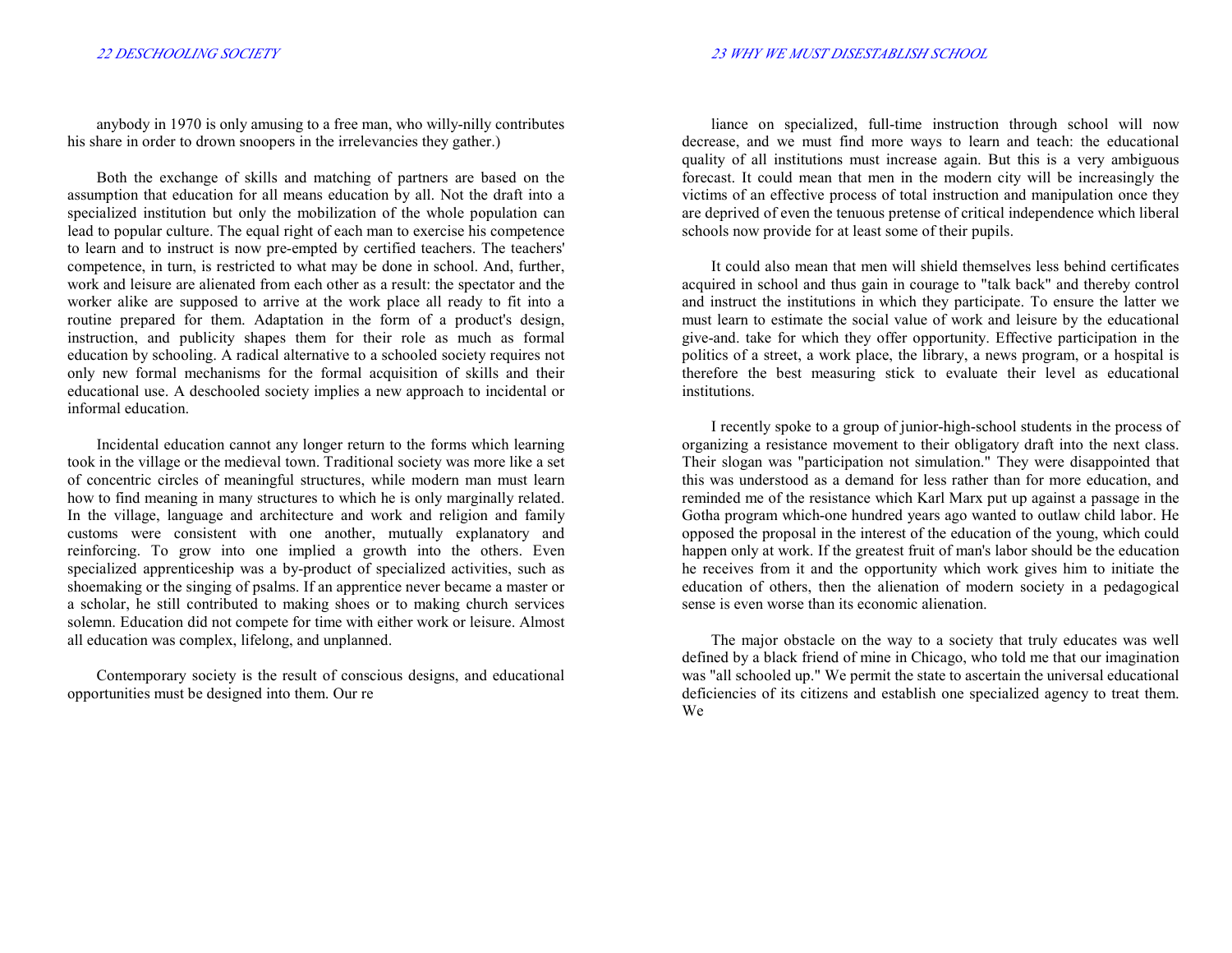thus share in the dy15

# 2 Phenomenology of School

Some words become so flexible that they cease to be useful "School" and "teaching" are such terms. Like an amoeba they fit into almost any interstice of the language. ABM will teach the Russians, IBM will teach Negro children, and the army can become the school of a nation.

The search for alternatives in education must therefore start with an agreement on what it is we mean by "school." This might be done in several ways. We could begin by listing the latent functions performed by modern school systems, such as custodial care, selection, indoctrination, and learning. We could make a client analysis and verify which of these latent functions render a service or a disservice to teachers, employers, children, parents, or the professions. We could survey the history of Western culture and the information gathered by anthropology in order to find institutions which played a role like that now performed by schooling. We could, finally, recall the many normative statements which have been made since the time of Comenius, or even since Quintilian, and discover which of these the modern school system most closely approaches. But any of these approaches would oblige us to start with certain assumptions about a relationship between school and education. To develop a language in which we can speak about school without such constant recourse to education, I have chosen to begin with something that might be called a phenomenology of public school. For this purpose I shall define "school" as the age-specific, teacher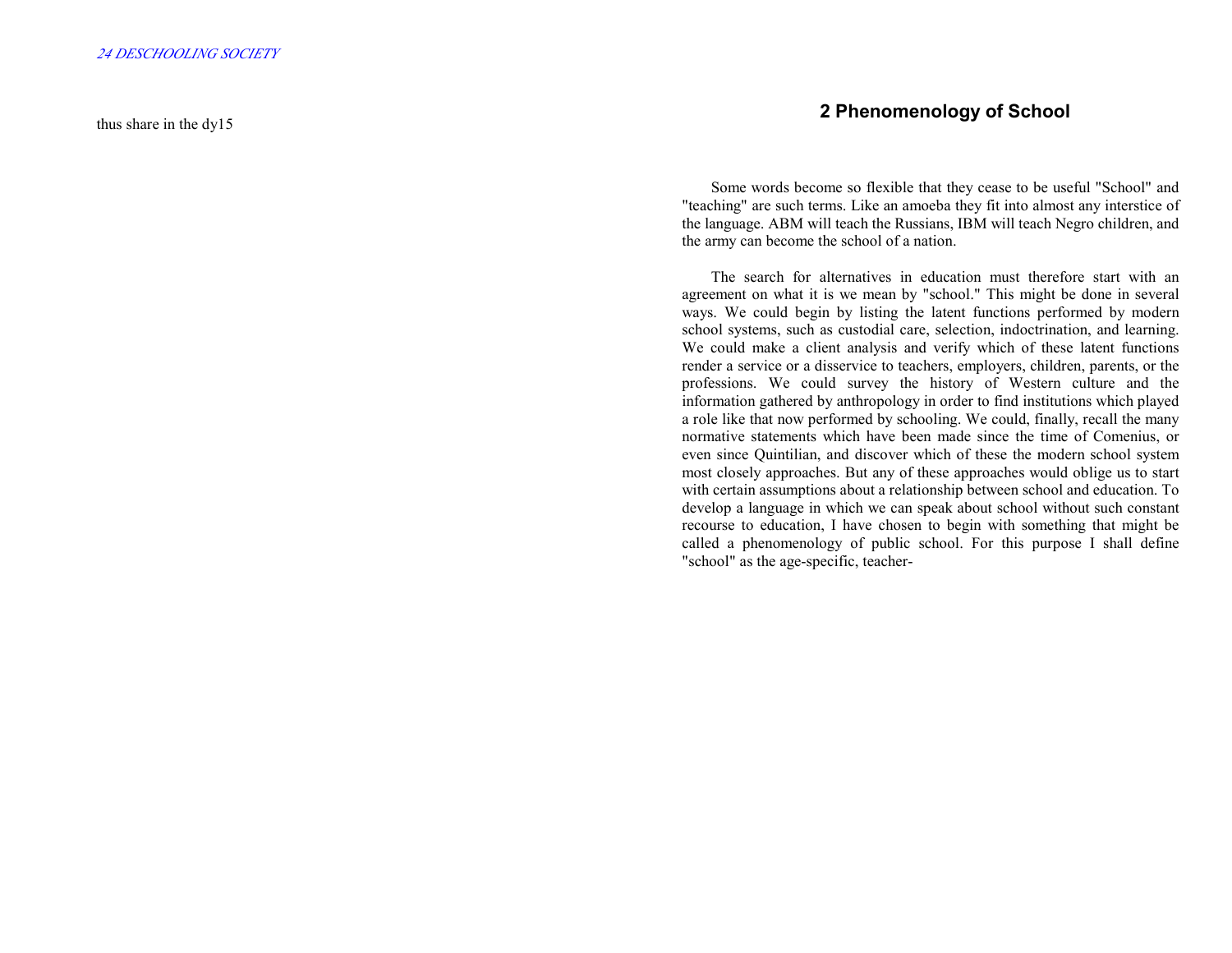related process requiring full-time attendance at an obligatory curriculum.

1. Age School groups people according to age. This grouping rests on three unquestioned premises. Children belong in school.

Children learn in school. Children can be taught only in school. I think these unexamined premises deserve serious questioning. We have grown accustomed to children. We have decided that they should go to school, do as they are told, and have neither income nor families of their own. We expect them to know their place and behave like children. We remember, whether nostalgically or bitterly, a time when we were children, too. We are expected to tolerate the childish behavior of children. Man-kind, for us, is a species both afflicted and blessed with the task of caring for children. We forget, however, that our present concept of "childhood" developed only recently in Western Europe and more recently still in the Americas.\*

Childhood as distinct from infancy, adolescence, or youth was unknown to most historical periods. Some Christian centuries did not even have an eve for its bodily proportions. Artists depicted the infant as a miniature adult seated on his mother's arm. Children appeared in Europe along with the pocket watch and the Christian moneylenders of the Renaissance. Before our century neither the poor nor the rich knew of children's dress, children's games, or the child's immunity from the law. Childhood belonged to the bourgeoisie. The worker's child, the peasant's child, and the nobleman's child all dressed the way their fathers dressed, played the way their fathers played, and were hanged by the neck as were their fathers. After the discovery of "childhood" by the bourgeoisie all this changed. Only some churches continued to respect for some time the dignity and maturity of the young. Until the Second Vatican Council, each child was instructed that a Christian reaches moral discernment and freedom at the age of seven, and from then on is capable of committing sins for which

\* For parallel histories of modern capitalism and modern childhood see Philippe Aries, Centuries Of Childhood, Knopf, 1962.

he may be punished by an eternity in Hell. Toward the middle of this century, middle-class parents began to try to spare their children the impact of this doctrine, and their thinking about children now prevails in the practice of the Church.

Until the last century, "children" of middle-class parents were made at home with the help of preceptors and private schools. Only with the advent of industrial society did the mass production of "childhood" become feasible and come within the reach of the masses. The school system is a modern phenomenon, as is the childhood it produces.

Since most people today live outside industrial cities, most people today do not experience childhood. In the Andes you till the soil once you have become "useful." Before that, you watch the sheep. If you are well nourished, you should be useful by eleven, and otherwise by twelve. Recently, I was talking to my night watchman, Marcos, about his eleven-year-old son who works in a barbershop. I noted in Spanish that his son was still a "ni-o," Marcos, surprised, answered with a guileless smile: "Don Ivan, I guess you're right." Realizing that until my remark the father had thought of Marcos primarily as his "son," I felt guilty for having drawn the curtain of childhood between two sensible persons. Of course if I were to tell the New York slum-dweller that his working son is still a "child," he would show no surprise. He knows quite well that his elevenyear-old son should be allowed childhood, and resents the fact that he is not. The son of Marcos has yet to be afflicted with the yearning for childhood; the New Yorker's son feels deprived.

Most people around the world, then, either do not want or cannot get modern childhood for their offspring. But it also seems that childhood is a burden to a good number of those few who are allowed it. Many of them are simply forced to go through it and are not at all happy playing the child's role. Growing up through childhood means being condemned to a process of inhuman conflict between self-awareness and the role imposed by a society going through its own school age. Neither Stephen Daedalus nor Alexander Portnoy enjoyed childhood, and neither, I suspect, did many of us like to be treated as children.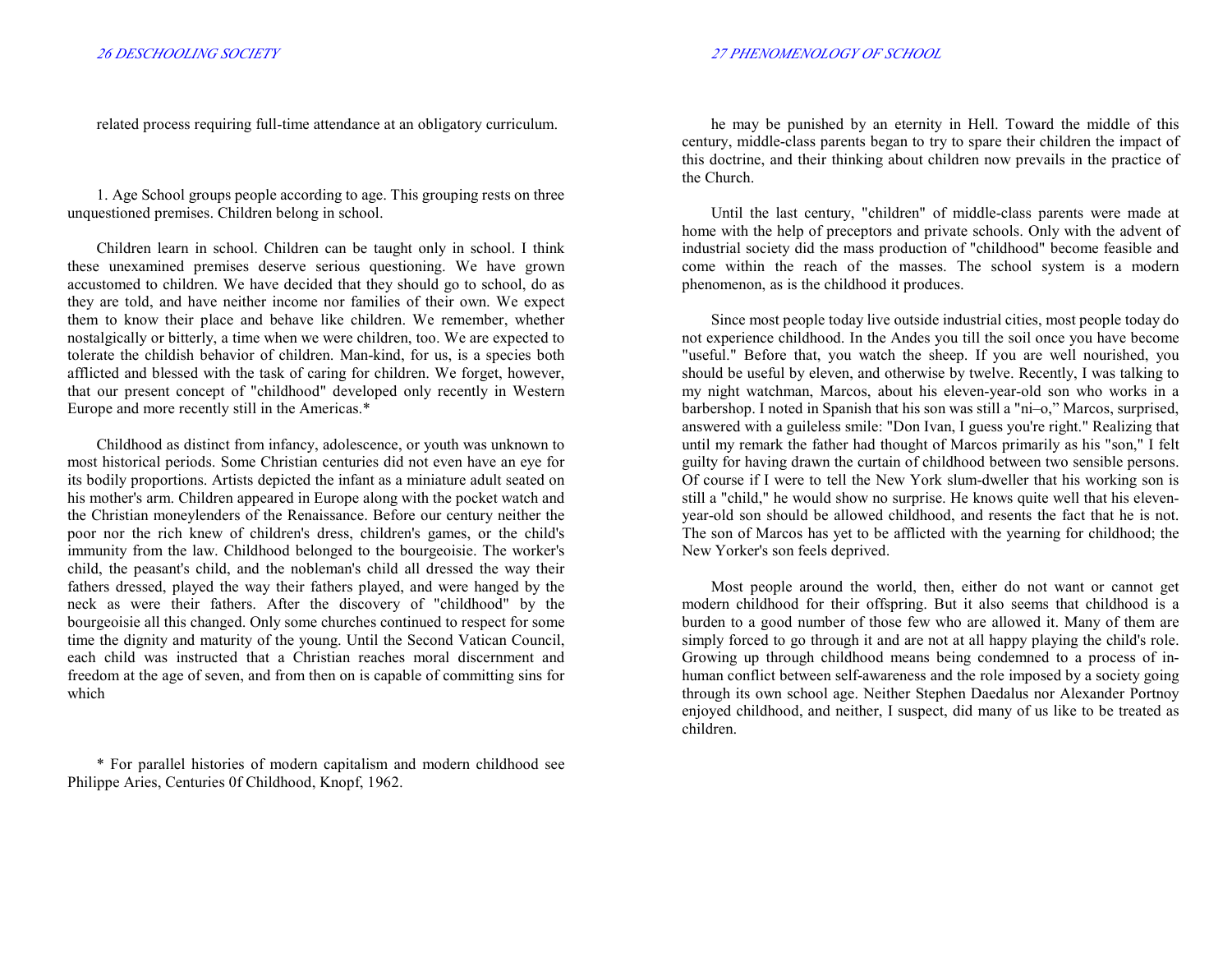If there were no age-specific and obligatory learning institution, "childhood" would go out of production. The youth of rich nations would be liberated from its destructiveness, and poor nations would cease attempting to rival the childishness of the rich. If society were to outgrow its age of childhood, it would have to become livable for the young. The present disjunction between an adult society which pretends to be humane and a school environment which mocks reality could no longer be maintained.

The disestablishment of schools could also end the present discrimination against infants, adults, and the old in favor of children throughout their adolescence and youth. The social decision to allocate educational resources preferably to those citizens who have outgrown the extraordinary learning capacity of their first four years and have not arrived at the height of their selfmotivated learning will, in retrospect, probably appear as bizarre.

Institutional wisdom tells us that children need school. Institutional wisdom tells us that children learn in school. But this institutional wisdom is itself the product of schools because sound common sense tells us that only children can be taught in school. Only by segregating human beings in the category of childhood could we ever get them to submit to the authority of a schoolteacher.

2. Teachers and Pupils By definition, children are pupils. The demand for the milieu of childhood creates an unlimited market for accredited teachers. School is an institution built on the axiom that learning is the result of teaching. And institutional wisdom continues to accept this axiom, despite overwhelming evidence to the contrary.

We have all learned most of what we know outside school. Pupils do most of their learning without, and often despite, their teachers. Most tragically, the majority of men are taught their lesson by schools, even though they never go to school.

Everyone learns how to live outside school. We learn to speak, to think, to love, to feel, to play, to curse, to politick, and to work

without interference from a teacher. Even children who are under a teacher's care day and night are no exception to the rule. Orphans, idiots, and schoolteachers' sons learn most of what they learn outside the "educational" process planned for them. Teachers have made a poor showing in their attempts at increasing learning among the poor. Poor parents who want their children to go to school are less concerned about what they will learn than about the certificate and money they will earn. And middle-class parents commit their children to a teacher's care to keep them from learning what the poor learn on the streets. Increasingly educational research demonstrates that children learn most of what teachers pretend to teach them from peer groups, from comics, from chance observations, and above all from mere participation in the ritual of school. Teachers, more often than not, obstruct such learning of subject matters as goes on in school.

Half of the people in our world never set foot in school. They have no contact with teachers, and they are deprived of the privilege of becoming dropouts. Yet they learn quite effectively the message which school teaches: that they should have school, and more and more of it. School instructs them in their own inferiority through the tax collector who makes them pay for it, or through the demagogue who raises their expectations of it, or through their children once the latter are hooked on it. So the poor are robbed of their selfrespect by subscribing to a creed that grants salvation only through the school. At least the Church gave them a chance to repent at the hour of death. School leaves them with the expectation (a counterfeit hope) that their grandchildren will make it. That expectation is of course still more learning which comes from school but not from teachers.

Pupils have never credited teachers for most of their learning. Bright and dull alike have always relied on rote, reading, and wit to pass their exams, motivated by the stick or by the carrot of a desired career.

Adults tend to romanticize their schooling. In retrospect, they attribute their learning to the teacher whose patience they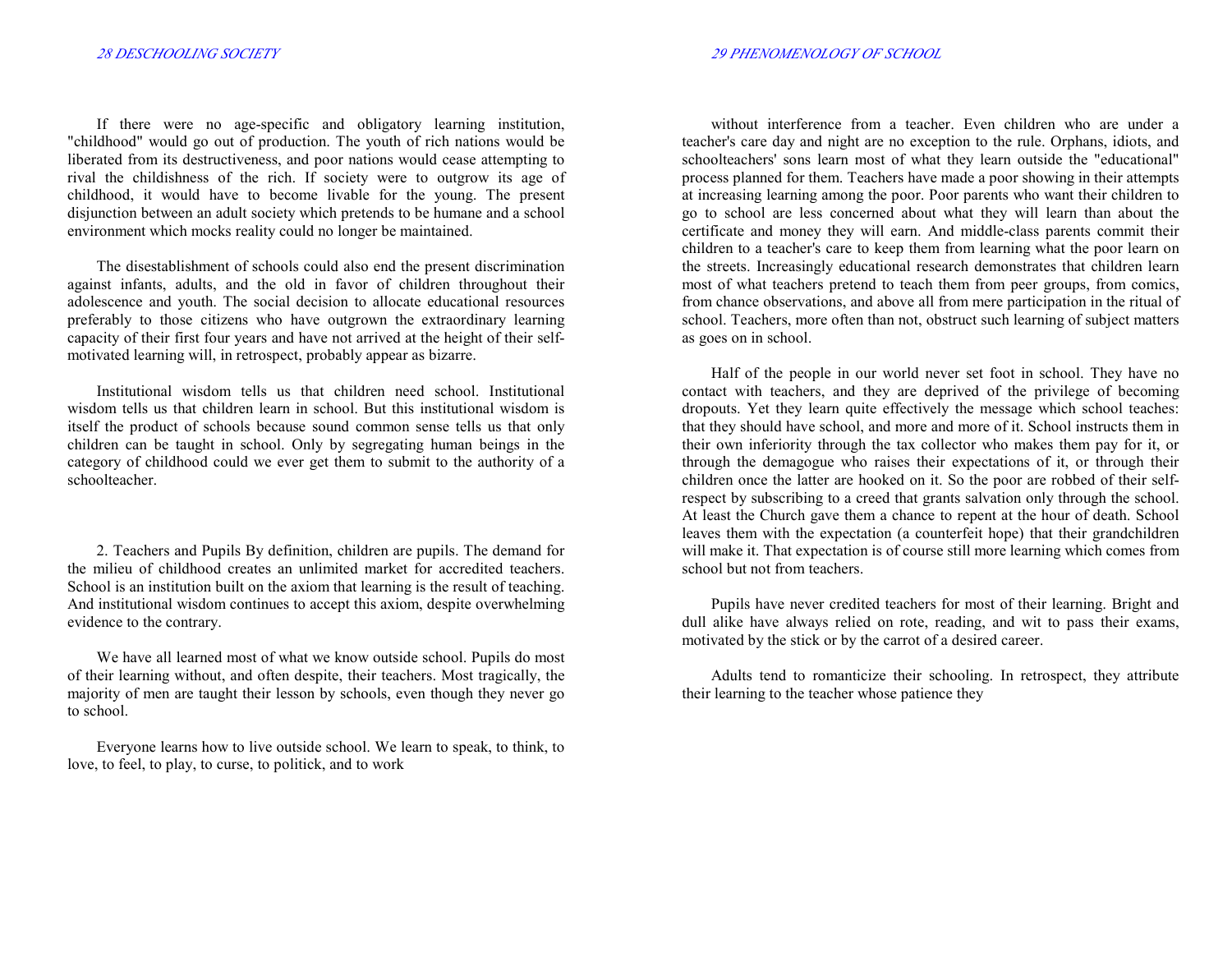learned to admire. But the same adults would worry about the mental health of a child who rushed home to tell them what he learned from his every teacher

Schools create jobs for schoolteachers, no matter what their pupils learn from them

3. Full-Time Attendance Every month I see another list of proposals made by some U.S. industry to AID, suggesting the replacement of Latin-American "classroom practitioners" either by disciplined systems administrators or just by TV. In the United States teaching as a team enterprise of educational researchers, designers, and technicians is gaining acceptance. But, no matter whether the teacher is a schoolmarm or a team of men in white coats, and no matter whether they succeed in teaching the subject matter listed in the catalogue or whether they fail, the professional teacher creates a sacred milieu.

Uncertainty about the future of professional teaching puts the classroom into jeopardy. Were educational professionals to specialize in promoting learning, they would have to abandon a system which calls for between 750 and 1,000 gatherings a year. But of course teachers do a lot more. The institutional wisdom of schools tells parents, pupils, and educators that the teacher, if he is to teach, must exercise his authority in a sacred precinct. This is true even for teachers whose pupils spend most of their school time in a classroom without walls.

School, by its very nature, tends to make a total claim on the time and energies of its participants. This, in turn, makes the teacher into custodian, preacher, and therapist.

In each of these three roles the teacher bases his authority on a different claim. The teacher-as-custodian acts as a master of ceremonies, who guides his pupils through a drawn-out labyrinthine ritual. He arbitrates the observance of rules and administers the intricate rubrics of initiation to life. At his best, he sets the stage for the acquisition of some skill as schoolmasters always have. Without illusions of producing any profound learning, he drills his pupils in some basic routines.

The teacher-as-moralist substitutes for parents, God, or the

state. He indoctrinates the pupil about what is right or wrong, not only in school but also in society at large. He stands in loco parentis for each one and thus ensures that all feel themselves children of the same state.

The teacher-as-therapist feels authorized to delve into the personal life of his pupil in order to help him grow as a person. When this function is exercised by a custodian and preacher, it usually means that he persuades the pupil to submit to a domestication of his vision of truth and his sense of what is right.

The claim that a liberal society can be founded on the modern school is paradoxical. The safeguards of individual freedom are all canceled in the dealings of a teacher with his pupil. When the schoolteacher fuses in his person the functions of judge, ideologue, and doctor, the fundamental style of society is perverted by the very process which should prepare for life. A teacher who combines these three powers contributes to the warping of the child much more than the laws which establish his legal or economic minority, or restrict his right to free assembly or abode.

Teachers are by no means the only professionals who offer therapy. Psychiatrists, guidance counselors, and job counselors, even lawyers, help their clients to decide, to develop their personalities, and to learn. Yet common sense tells the client that such professionals should abstain from imposing their opinion of what is right or wrong, or from forcing anyone to follow their advice. Schoolteachers and ministers are the only professionals who feel entitled to pry into the private affairs of their clients at the same time as they preach to a captive audience.

Children are protected by neither the First nor the Fifth Amendment when they stand before that secular priest, the teacher. The child must confront a man who wears an invisible triple crown, like the papal tiara, the symbol of triple authority combined in one person. For the child, the teacher pontificates as pastor, prophet, and priest-he is at once guide, teacher, and administrator of a sacred ritual. He combines the claims of medieval popes in a society constituted under the guarantee that these claims shall never be exercised together by one established and obligatory institution--church or state.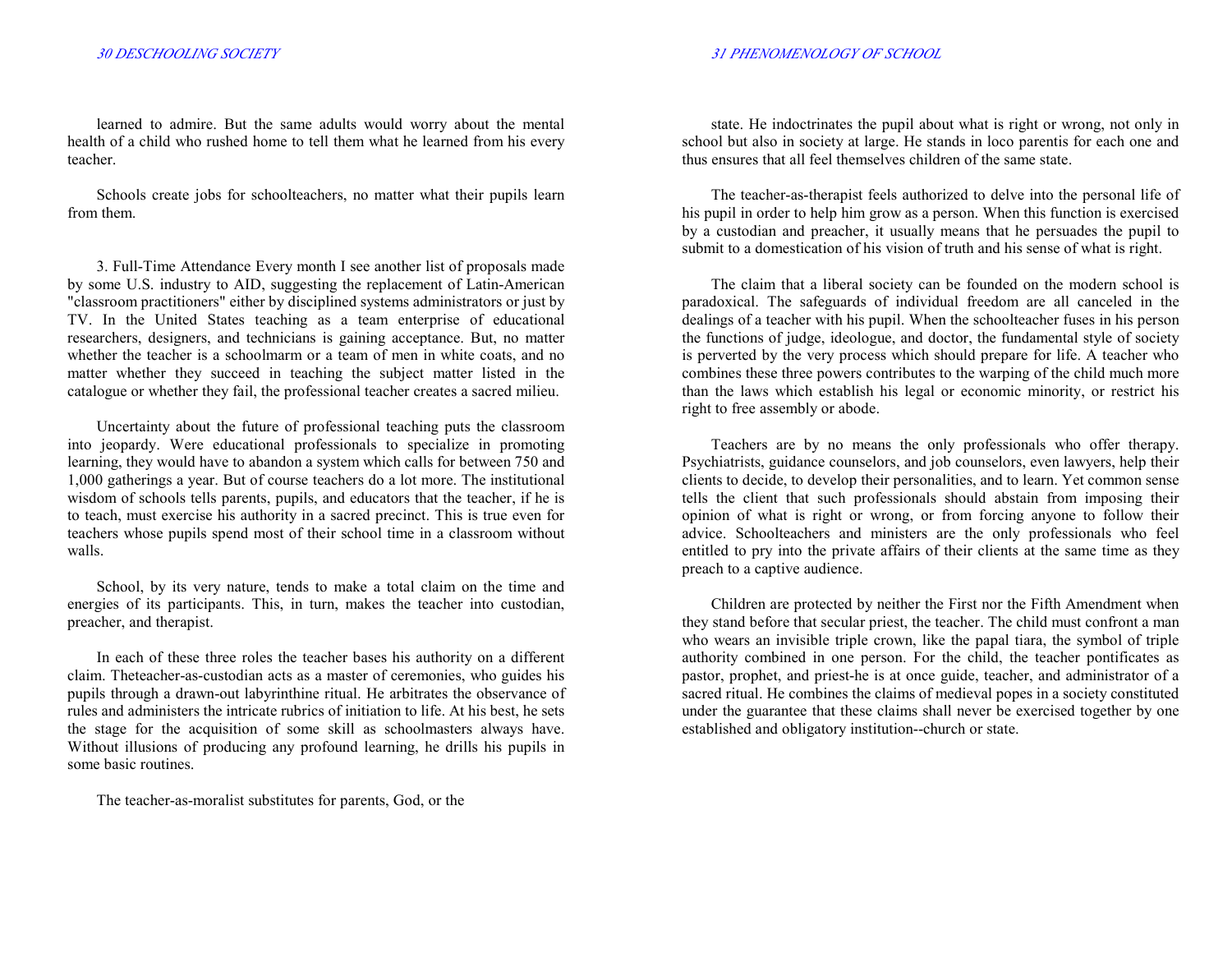Defining children as full-time pupils permits the teacher to exercise a kind of power over their persons which is much less limited by constitutional and consuetudinal restrictions than the power wielded by the guardians of other social enclaves. Their chronological age disqualifies children from safeguards which are routine for adults in a modern asylum-madhouse, monastery, or jail.

Under the authoritative eye of the teacher, several orders of value collapse into one. The distinctions between morality, legal, ity, and personal worth are blurred and eventually eliminated. Each transgression is made to be felt as a multiple offense. The offender is expected to feel that he has broken a rule, that he has behaved immorally, and that he has let himself down. A pupil who adroitly obtains assistance on an exam is told that he is an outlaw, morally corrupt, and personally worthless.

Classroom attendance removes children from the everyday world of Western culture and plunges them into an environment far more primitive, magical, and deadly serious. School could not create such an enclave within which the rules of ordinary reality are suspended, unless it physically incarcerated the young during many successive years on sacred territory. The attendance rule makes it possible for the schoolroom to serve as a magic womb, from which the child is delivered periodically at the school days and school year's completion until he is finally expelled into adult life. Neither universal extended childhood nor the smothering atmosphere of the classroom could exist without schools. Yet schools, as compulsory channels for learning, could exist without either and be more repressive and destructive than anything we have come to know. To understand what it means to deschool society, and not just to reform the educational establishment, we must now focus on the hidden curriculum of schooling. We are not concerned here, directly, with the hidden curriculum of the ghetto streets which brands the poor or with the hidden curriculum of the drawing room which benefits the rich. We are rather concerned to call attention to the fact that the ceremonial or ritual of schooling itself constitutes such a hidden curriculum. Even the best of teachers cannot entirely protect his pupils from

it. Inevitably, this hidden curriculum of schooling adds prejudice and guilt to the discrimination which a society practices against some of its members and compounds the privilege of others with a new title to condescend to the majority. Just as inevitably, this hidden curriculum serves as a ritual of initiation into a growth-oriented consumer society for rich and poor alike.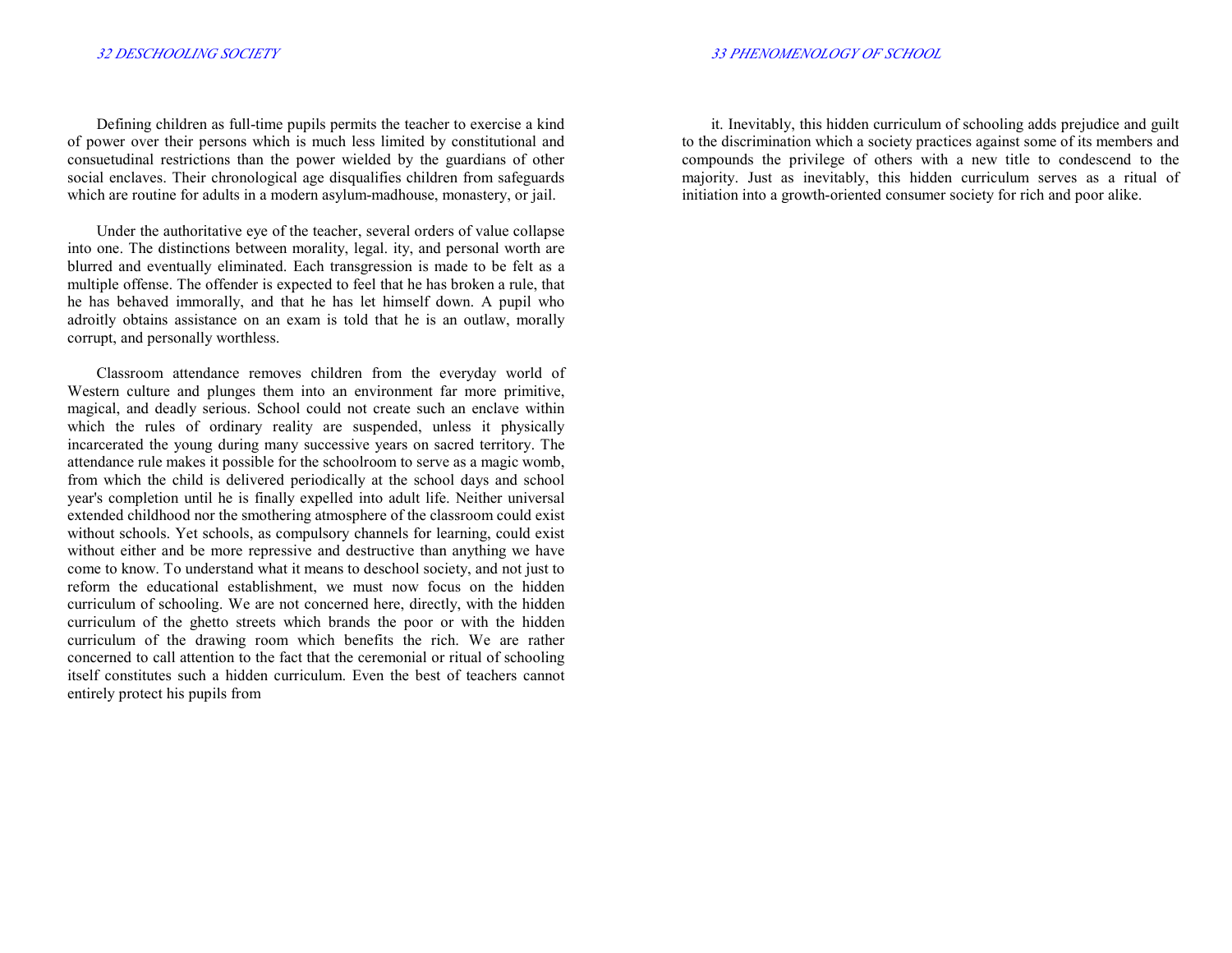# **3 Ritualization of Progress**

The university graduate has been schooled for selective service among the rich of the world. Whatever his or her claims of solidarity with the Third World, each American college graduate has had an education costing an amount five times greater than the median life income of half of humanity. A Latin American student is introduced to this exclusive fraternity by having at least 350 times as much public money spent on his education as on that of his fellow citizens of median income. With very rare exceptions, the university graduate from a poor country feels more comfortable with his North American and European colleagues than with his nonschooled compatriots, and all students are academically processed to be happy only in the company of fellow consumers of the products of the educational machine.

The modern university confers the privilege of dissent on those who have been tested and classified as potential money-makers or power-holders. No one is given tax funds for the leisure in which to educate himself or the right to educate others unless at the same time he can also be certified for achievement. Schools select for each successive level those who have, at earlier stages in the game, proved themselves good risks for the established order. Having a monopoly on both the resources for learning and the investiture of social roles, the university coopts the discoverer and the potential dissenter. A degree always leaves its indelible price tag on the curriculum of its consumer. Certified college graduates fit only into a world which puts a price tag on their

heads, thereby giving them the power to define the level of expectations in their society. In each country the amount of consumption by the college graduate sets the standard for all others; if they would be civilized people on or off the job, they will aspire to the style of life of college graduates.

The university thus has the effect of imposing consumer standards at work and at home, and it does so in every part of the world and under every political system. The fewer university graduates there are in a country, the more their cultivated demands are taken as models by the rest of the population. The gap between the consumption of the university graduate and that of the average citizen is even wider in Russia, China, and Algeria than in the United States. Cars, airplane trips, and tape recorders confer more visible distinction in a socialist country, where only a degree, and not just money, can procure them.

The ability of the university to fix consumer goals is something new. In many countries the university acquired this power only in the sixties, as the delusion of equal access to public education began to spread. Before that the university protected an individual's freedom of speech, but did not automatically convert his knowledge into wealth. To be a scholar in the Middle Ages meant to be poor, even a beggar. By virtue of his calling, the medieval scholar learned Latin, became an outsider worthy of the scorn as well as the esteem of peasant and prince, burgher and cleric. To get ahead in the world, the scholastic first had to enter it by joining the civil service, preferably that of the Church. The old university was a liberated zone for discovery and the discussion of ideas both new and old. Masters and students gathered to read the texts of other masters, now long dead, and the living words of the dead masters gave new perspective to the fallacies of the present day. The university was then a community of academic quest and endemic unrest.

In the modern multiversity this community has fled to the fringes, where it meets in a pad, a professor's office, or the chaplain's quarters. The structural purpose of the modern university has little to do with the traditional quest. Since Gutenberg, the exchange of disciplined, critical inquiry has, for the most part,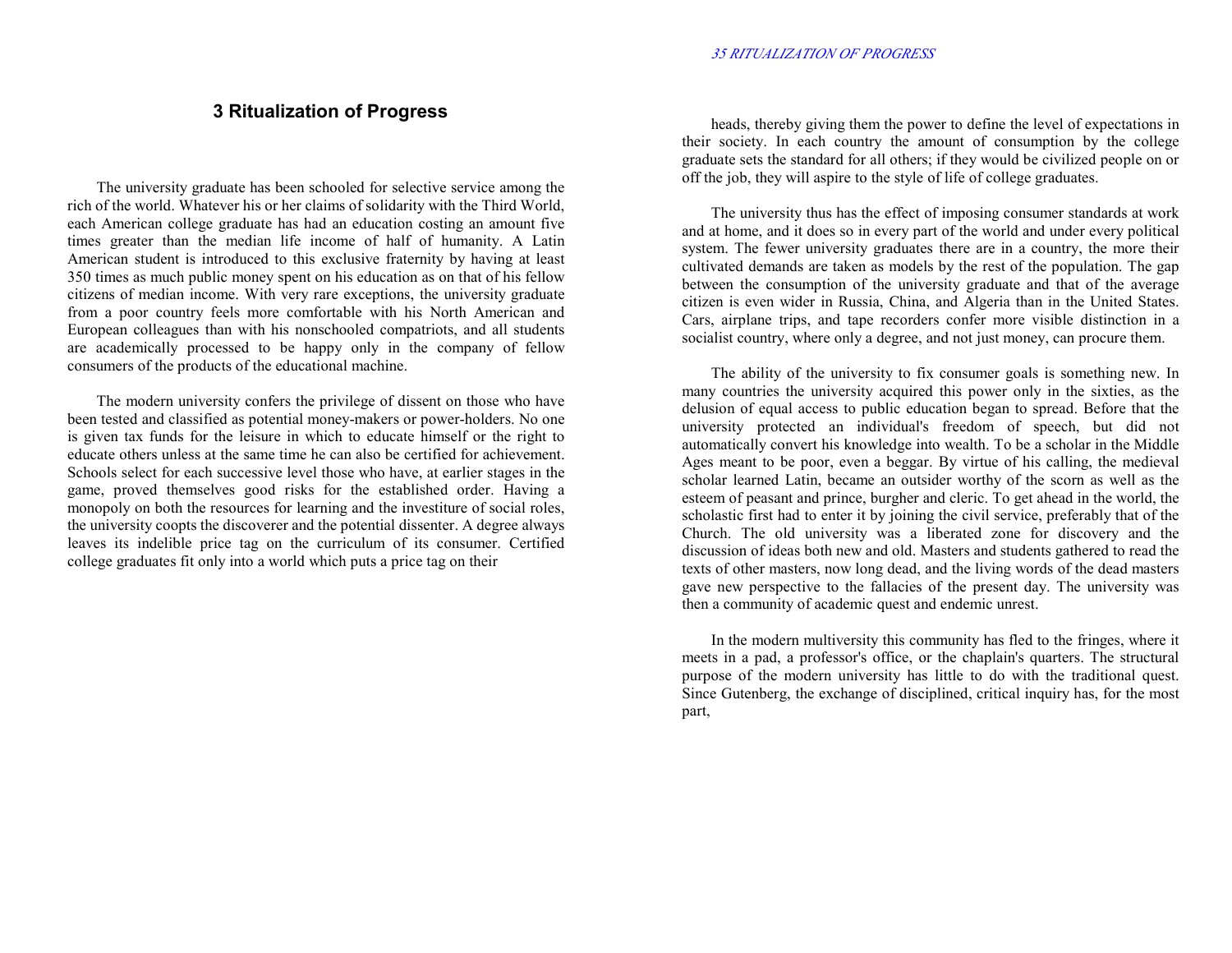moved from the "chair" into print. The modern university has forfeited its chance to provide a simple setting for encounters which are both autonomous and anarchic, focused yet unplanned and ebullient, and has chosen instead to manage the process by which so-called research and instruction are produced.

The American university, since Sputnik, has been trying to catch up with the body count of Soviet graduates. Now the Germans are abandoning their academic tradition and are building "campuses" in order to catch up with the Americans. During the present decade they want to increase their expenditure for grammar and high schools from 14 to 59 billion DM, and more than triple expenditures for higher learning. The French propose by 1980 to raise to 10 percent of their GNP the amount spent on schools, and the Ford Foundation has been pushing poor countries in Latin America to raise per capita expenses for "respect-able" graduates toward North American levels. Students see their studies as the investment with the highest monetary return, and nations see them as a key factor in development.

For the majority who primarily seek a college degree, the university has lost no prestige, but since 1968 it has visibly lost standing among its believers. Students refuse to prepare for war, pollution, and the perpetuation of prejudice. Teachers assist them in their challenge to the legitimacy of the government, its foreign policy, education, and the American way of life. More than a few reject degrees and prepare for a life in a counterculture, outside the certified society. They seem to choose the way of medieval Fraticelli and Alumbrados of the Reformation, the hippies and dropouts of their day. Others recognize the monopoly of the schools over the resources which they need to build a countersociety. They seek support from each other to live with integrity while submitting to the academic ritual. They form, so to speak, hotbeds of heresy right within the hierarchy.

Large parts of the general population, however, regard the modern mystic and the modern heresiarch with alarm. They threaten the consumer economy, democratic privilege, and the self-image of America. But they cannot be wished away. Fewer

and fewer can be reconverted by patience or coopted by subtlety for instance, by appointing them to teach their heresy. Hence the search for means which would make it possible either to get rid of dissident individuals or to reduce the importance of the university which serves them as a base for protest.

The students and faculty who question the legitimacy of the university, and do so at high personal cost, certainly do not feel that they are setting consumer standards or abetting a production system. Those who have founded such groups as the Committee of Concerned Asian Scholars and the North American Congress on Latin America (NACLA) have been among the most effective in changing radically the perceptions of the realities of foreign countries for millions of young people. Still others have tried to formulate Marxian interpretations of American society or have been among those responsible for the flowering of communes. Their achievements add new strength to the argument that the existence of the university is necessary to guarantee continued social criticism.

There is no question that at present the university offers a unique combination of circumstances which allows some of its members to criticize the whole of society. It provides time, mobility, access to peers and information, and a certain impunity-privileges not equally available to other segments of the population. But the university provides this freedom only to those who have already been deeply initiated into the consumer society and into the need for some kind of obligatory public schooling.

The school system today performs the threefold function common to powerful churches throughout history. It is simultaneously the repository of society's myth, the institutionalization of that myth's contradictions, and the locus of the ritual which reproduces and veils the disparities between myth and reality. Today the school system, and especially the university, provides ample opportunity for criticism of the myth and for rebellion against its institutional perversions. But the ritual which demands tolerance of the fundamental contradictions between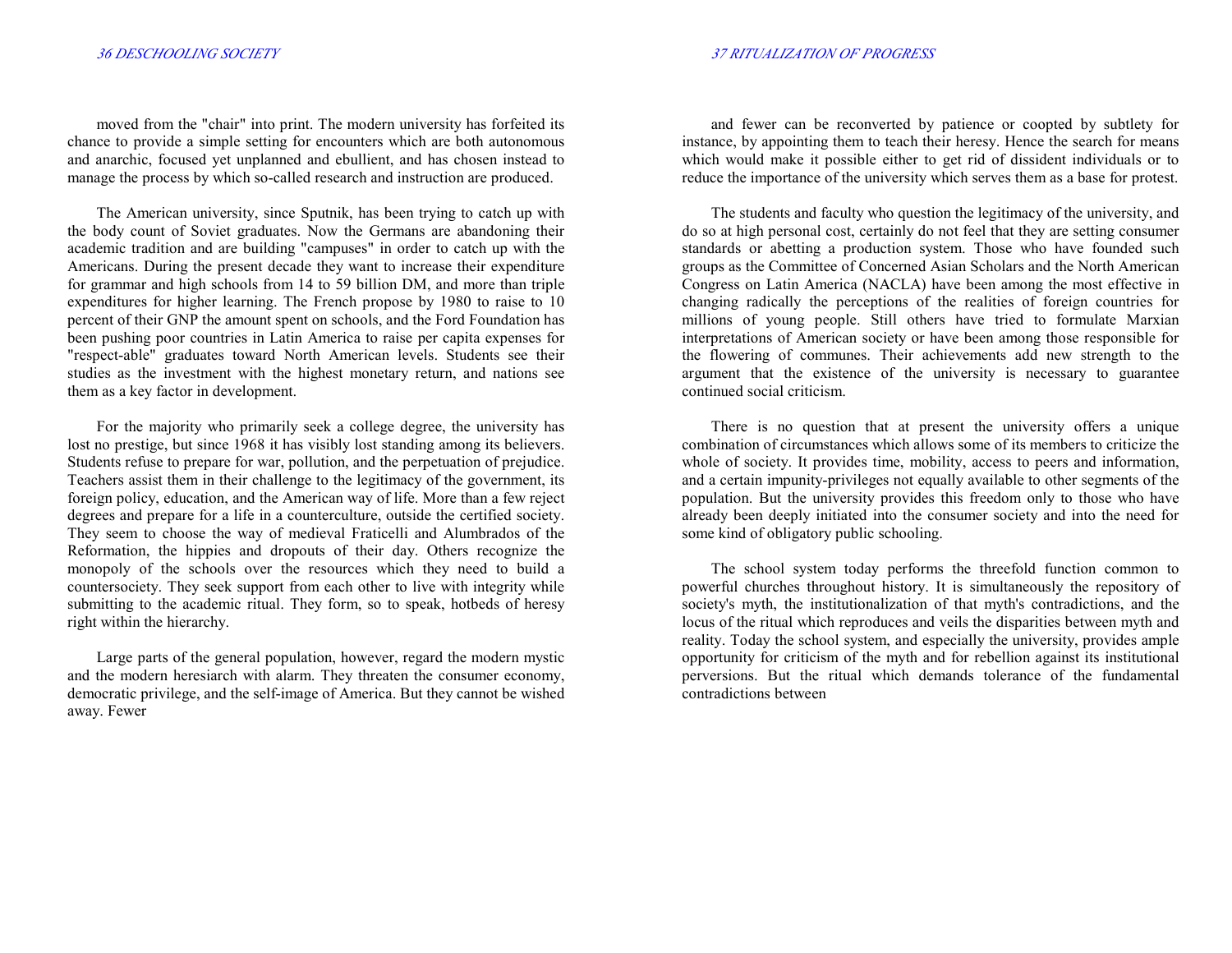myth and institution still goes largely unchallenged, for neither ideological criticism nor social action can bring about a new society. Only disenchantment with and detachment from the central social ritual and reform of that ritual can bring about radical change.

The American university has become the final stage of the most all encompassing initiation rite the world has ever known. No society in history has been able to survive without ritual or myth, but ours is the first which has needed such a dull, protracted, destructive, and expensive initiation into its myth. The contemporary world civilization is also the first one which has found it necessary to rationalize its fundamental initiation ritual in the name of education. We cannot begin a reform of education unless we first understand that neither individual learning nor social equality can be enhanced by the ritual of schooling. We cannot go beyond the consumer society unless we first understand that obligatory public schools inevitably reproduce such a society, no matter what is taught in them.

The project of demythologizing which I propose cannot be limited to the university alone. Any attempt to reform the university without attending to the system of which it is an integral part is like trying to do urban renewal in New York City from the twelfth story up. Most current college-level reform looks like the building of high-rise slums. Only a generation which grows up without obligatory schools will be able to recreate the university.

The Myth of Institutionalized Values

School initiates, too, the Myth of Unending Consumption. This modern myth is grounded in the belief that process inevitably produces something of value and, therefore, production necessarily produces demand. School teaches us that instruction produces learning. The existence of schools produces the demand for

schooling. Once we have learned to need school, all our activities tend to take the shape of client relationships to other specialized institutions. Once the self-taught man or woman has been discredited, all nonprofessional activity is rendered suspect. In school we are taught that valuable learning is the result of attendance; that the value of learning increases with the amount of input; and, finally, that this value can be measured and documented by grades and certificates.

In fact, learning is the human activity which least needs manipulation by others. Most learning is not the result of instruction. It is rather the result of unhampered participation in a meaningful setting. Most people learn best by being "with it," yet school makes them identify their personal, cognitive growth with elaborate planning and manipulation.

Once a man or woman has accepted the need for school, he or she is easy prey for other institutions. Once young people have allowed their imaginations to be formed by curricular instruction, they are conditioned to institutional planning of every sort. "Instruction" smothers the horizon of their imaginations. They cannot be betrayed, but only short-changed, because they have been taught to substitute expectations for hope. They will no longer be surprised, for good or ill, by other people, because they have been taught what to expect from every other person who has been taught as they were. This is true in the case of another person or in the case of a machine.

This transfer of responsibility from self to institution guarantees social regression, especially once it has been accepted as an obligation. So rebels against Alma Mater often "make it" into her faculty instead of growing into the courage to infect others with their personal teaching and to assume responsibility for the results. This suggests the possibility of a new Oedipus story-Oedipus the Teacher, who "makes" his mother in order to engender children with her. The man addicted to being taught seeks his security in compulsive teaching. The woman who experiences her knowledge as the result of a process wants to reproduce it in others.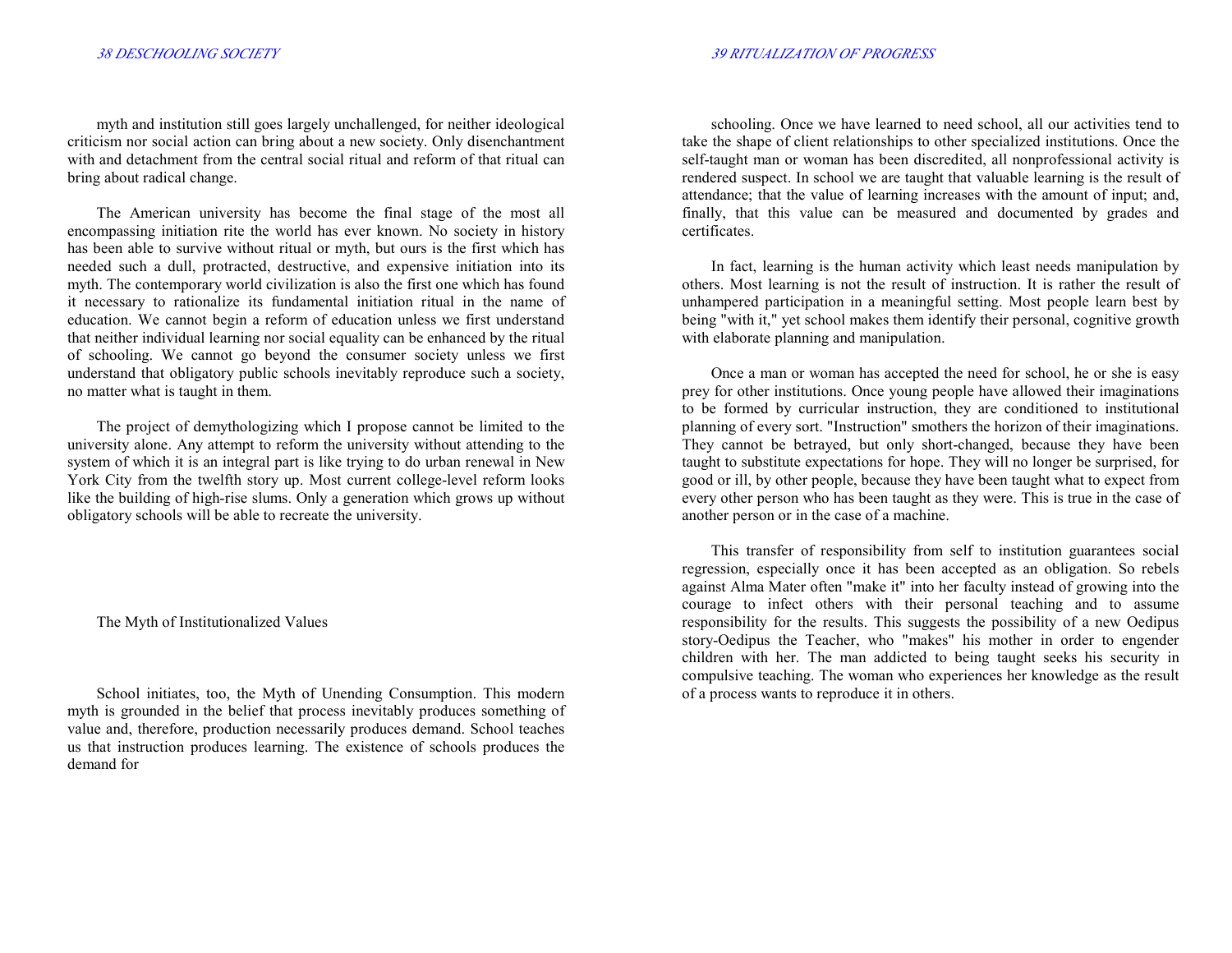#### The Myth of Measurement of Values

The institutionalized values school instills are quantified ones. School initiates young people into a world where everything can be measured, including their imaginations, and, indeed, man himself.

But personal growth is not a measurable entity. It is growth in disciplined dissidence, which cannot be measured against any rod, or any curriculum, nor compared to someone else's achievement. In such learning one can emulate others only in imaginative endeavor, and follow in their footsteps rather than mimic their gait. The learning I prize is immeasurable re-creation.

School pretends to break learning up into subject "matters," to build into the pupil a curriculum made of these prefabricated blocks, and to gauge the result on an international scale. People who submit to the standard of others for the measure of their own personal growth soon apply the same ruler to themselves. They no longer have to be put in their place, but put themselves into their assigned slots, squeeze themselves into the niche which they have been taught to seek, and, in the very process, put their fellows into their places, too, until everybody and everything fits.

People who have been schooled down to size let unmeasured experience slip out of their hands. To them, what cannot be measured becomes secondary, threatening. They do not have to be robbed of their creativity. Under instruction, they have unlearned to "do" their thing or "be" themselves, and value only what has been made or could be made.

Once people have the idea schooled into them that values can be produced and measured, they tend to accept all kinds of rank' ings. There is a scale for the development of nations, another for the intelligence of babies, and even progress toward peace can be calculated according to body count. In a schooled world the road to happiness is paved with a consumer's index.

The Myth of Packaging Values

School sells curriculum--a bundle of goods made according to the same process and having the same structure as other merchandise. Curriculum production for most schools begins with allegedly scientific research, on whose basis educational engineers predict future demand and tools for the assembly line, within the limits set by budgets and taboos. The distributor-teacher delivers the finished product to the consumer pupil, whose reactions are carefully studied and charted to provide research data for the preparation of the next model, which may be "ungraded," "student-designed," "team-taught," "visually-aided," or "issue-centered."

The result of the curriculum production process looks like any other modern staple. It is a bundle of planned meanings, a package of values, a commodity whose "balanced appeal" makes it marketable to a sufficiently large number to justify the cost of production. Consumer-pupils are taught to make their desires conform to marketable values. Thus they are made to feel guilty if they do not behave according to the predictions of consumer research by getting the grades and certificates that will place them in the job category they have been led to expect.

Educators can justify more expensive curricula on the basis of their observation that learning difficulties rise proportionately with the cost of the curriculum. This is an application of Parkinson's Law that work expands with the resources available to do it. This law can be verified on all levels of school: for instance, reading difficulties have been a major issue in French schools only since their per capita expenditures have approached U.S. levels of 1950-when reading difficulties became a major issue in U.S. schools.

In fact, healthy students often redouble their resistance to teaching as they find themselves more comprehensively manipulated. This resistance is due not to the authoritarian style of a public school or the seductive style of some free schools, but to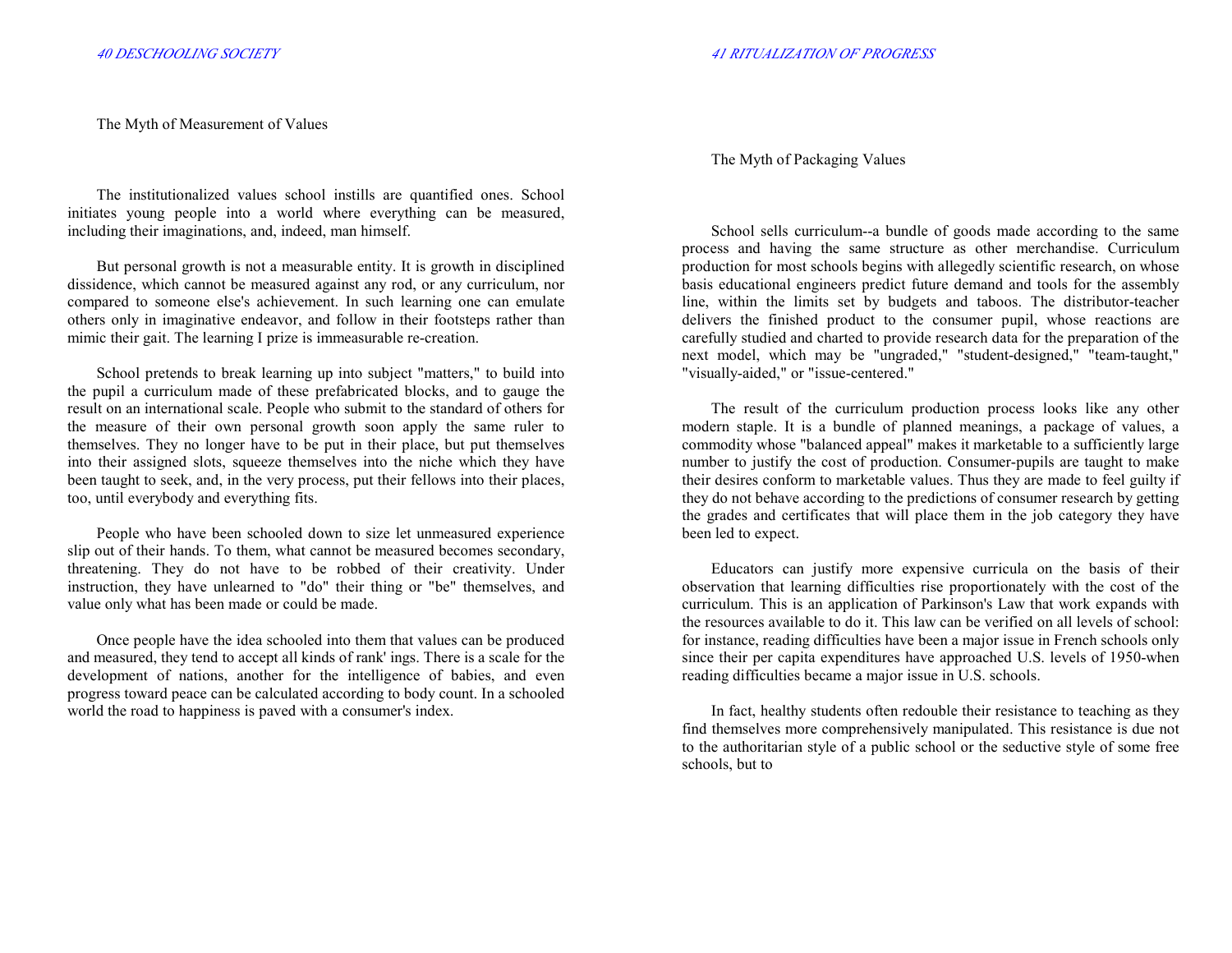the fundamental approach common to all schools-the idea that one person's judgment should determine what and when another person must learn.

The Myth of Self-Perpetuating Progress

Even when accompanied by declining returns in learning, paradoxically, rising per capita instructional costs increase the value of the pupil in his or her own eyes and on the market. At almost any cost, school pushes the pupil up to the level of competitive curricular consumption, into progress to ever higher levels. Expenditures to motivate the student to stay on in school skyrocket as he climbs the pyramid. On higher levels they are disguised as new football stadiums, chapels, or programs called International Education. If it teaches nothing else, school teaches the value of escalation: the value of the American way of doing things.

The Vietnam war fits the logic of the moment. Its success has been measured by the numbers of persons effectively treated by cheap bullets delivered at immense cost, and this brutal calculus is unashamedly called "body count." Just as business is business, the never-ending accumulation of money, so war is killing, the never-ending accumulation of dead bodies. In like manner, education is schooling, and this open-ended process is counted in pupil-hours. The various processes are irreversible and self-justifying. By economic standards the country gets richer and richer. By death-accounting standards the nation goes on winning its war forever. And by school standards the population becomes increasingly educated.

School programs hunger for progressive intake of instruction, but even if the hunger leads to steady absorption, it never yields the joy of knowing something to one's satisfaction. Each subject comes packaged with the instruction to go on consuming one "offering" after another, and last year's wrapping is always obsolete for this year's consumer. The textbook racket builds on this demand. Educational reformers promise each new generation the latest and the best, and the public is schooled into demanding

what they offer. Both the dropout who is forever reminded of what he missed and the graduate who is made to feel inferior to the new breed of student know exactly where they stand in the ritual of rising deceptions and continue to support a society which euphemistically calls the widening frustration gap a "revolution of rising expectations."

But growth conceived as open-ended consumption-eternal progress-can never lead to maturity. Commitment to unlimited quantitative increase vitiates the possibility of organic development.

Ritual Game and the New World Religion

The school leaving age in developed nations outpaces the rise in life expectancy. The two curves will intersect in a decade and create a problem for Jessica Mitford and professionals concerned with "terminal education." I am reminded of the late Middle Ages, when the demand for Church services outgrew a lifetime, and "Purgatory" was created to purify souls under the pope's control before they could enter eternal peace. Logically, this led first to a trade in indulgences and then to an attempt at Reformation. The Myth of Unending Consumption now takes the place of belief in life everlasting.

Arnold Toynbee has pointed out that the decadence of a great culture is usually accompanied by the rise of a new World Church which extends hope to the domestic proletariat while serving the needs of a new warrior class. School seems eminently suited to be the World Church of our decaying culture. No institution could better veil from its participants the deep discrepancy between social principles and social reality in today's world. Secular, scientific, and death-denying, it is of a piece with the modern mood. Its classical, critical veneer makes it appear pluralist if not antireligious. Its curriculum both defines science and is itself defined by so-called scientific research. No one completes school--yet. It never closes its doors on anyone without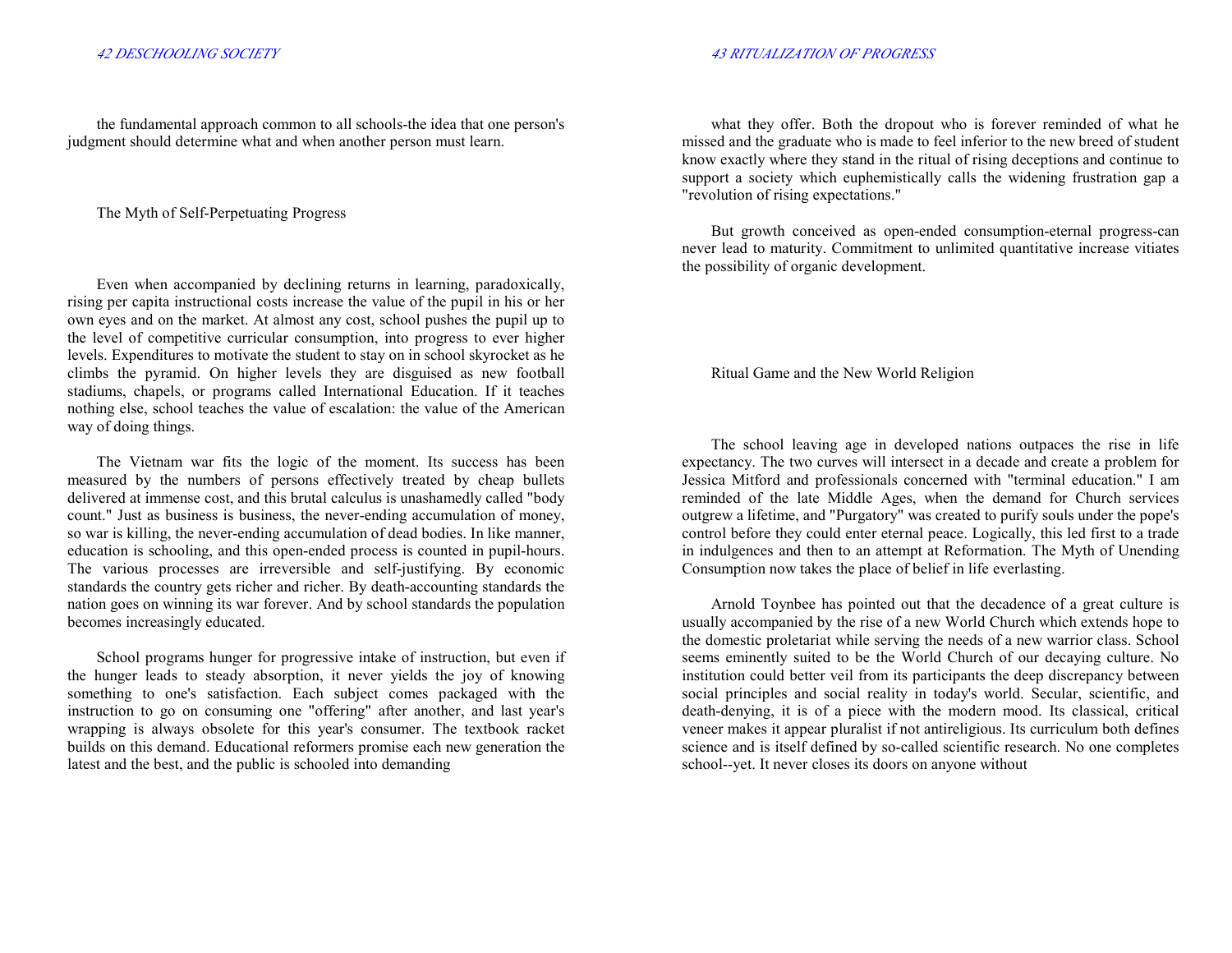first offering him one more chance: at remedial, adult, and continuing education.

School serves as an effective creator and sustainer of social myth because of its structure as a ritual game of graded promotions. Introduction into this gambling ritual is much more important than what or how something is taught. It is the game itself that schools, that gets into the blood and becomes a habit. A whole society is initiated into the Myth of Unending Consumption of services. This happens to the degree that token participation in the open-ended ritual is made compulsory and compulsive everywhere. School directs ritual rivalry into an international game which obliges competitors to blame the world's ills on those who cannot or will not play. School is a ritual of initiation which introduces the neophyte to the sacred race of progressive consumption, a ritual of propitiation whose academic priests mediate between the faithful and the gods of privilege and power, a ritual of expiation which sacrifices its dropouts, branding them as scapegoats of underdevelopment.

Even those who spend at best a few years in school-and this is the overwhelming majority in Latin America, Asia, and Africa-learn to feel guilty because of their underconsumption of schooling. In Mexico six grades of school are legally obligatory. Children born into the lower economic third have only two chances in three to make it into the first grade. If they make it, they have four chances in one hundred to finish obligatory schooling by the sixth grade. If they are born into the middle third group, their chances increase to twelve out of a hundred. With these rules, Mexico is more successful than most of the other twenty-five Latin American republics in providing public education.

Everywhere, all children know that they were given a chance, albeit an unequal one, in an obligatory lottery, and the presumed equality of the international standard now compounds their original poverty with the selfinflicted discrimination accepted by the dropout. They have been schooled to the belief in rising expectations and can now rationalize their growing frustration outside school by accepting their rejection from scholastic grace. They are excluded from Heaven because, once baptized,

they did not go to church. Born in original sin, they are baptized into first grade, but go to Gehenna (which in Hebrew means "slum") because of their personal faults. As Max Weber traced the social effects of the belief that salvation belonged to those who accumulated wealth, we can now observe that grace is reserved for those who accumulate years in school.

The Coming Kingdom:

The Universalization of Expectations

School combines the expectations of the consumer expressed in its claims with the beliefs of the producer expressed in its ritual, It is a liturgical expression of a world-wide "cargo cult," reminiscent of the cults which swept Melanesia in the forties, which injected cultists with the belief that if they but put on a black tie over their naked torsos, Jesus would arrive in a steamer bearing an icebox, a pair of trousers, and a sewing machine for each believer.

School fuses the growth in humiliating dependence on a master with the growth in the futile sense of omnipotence that is so typical of the pupil who wants to go out and teach all nations to save themselves. The ritual is tailored to the stern work habits of the hardhats, and its purpose is to celebrate the myth of an earthly paradise of never-ending consumption, which is the only hope for the wretched and dispossessed.

Epidemics of insatiable this-worldly expectations have occurred throughout history, especially among colonized and marginal groups in all cultures. Jews in the Roman Empire had their Essenes and Jewish messiahs, serfs in the Reformation their Thomas MŸnzer, dispossessed Indians from Paraguay to Dakota their infectious dancers. These sects were always led by a prophet, and limited their promises to a chosen few. The school-induced expectation of the kingdom, on the other hand, is impersonal rather than prophetic, and universal rather than local. Man has become the engineer of his own messiah and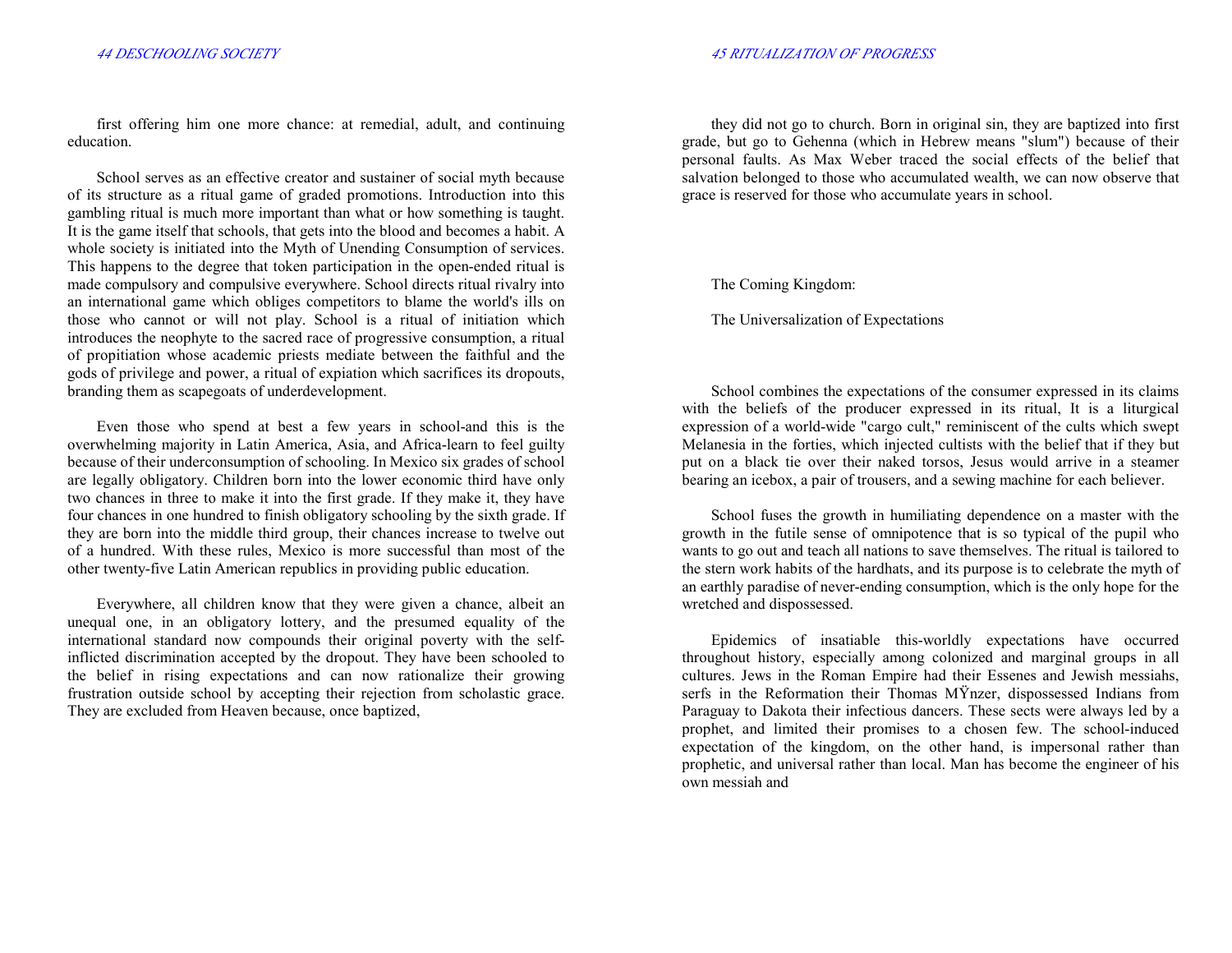promises the unlimited rewards of science to those who submit to progressive engineering for his reign.

#### The New Alienation

School is not only the New World Religion. It is also the world's fastestgrowing labor market. The engineering of consumers has become the economy's principal growth sector. As production costs decrease in rich nations. there is an increasing concentration of both capital and labor in the vast enterprise of equipping man for disciplined consumption. During the past decade capital investments directly related to the school system rose even faster than expenditures for defense. Disarmament would only accelerate the process by which the learning industry moves to the center of the national economy. School gives unlimited opportunity for legitimated waste, so long as its destructiveness goes unrecognized and the cost of palliatives goes up.

If we add those engaged in full-time teaching to those in full-time attendance, we realize that this so-called superstructure has become society's major employer. In the United States sixty-two million people are in school and eighty million at work elsewhere. This is often forgotten by neo-Marxist analysts who say that the process of deschooling must be postponed or bracketed until other disorders, traditionally understood as more fundamental, are corrected by an economic and political revolution. Only if school is understood as an industry can revolutionary strategy be planned realistically. For Marx, the cost of producing demands for commodities was barely significant. Today most human labor is engaged in the production of demands that can be satisfied by industry which makes intensive use of capital. Most of this is done in school.

Alienation, in the traditional scheme, was a direct consequence of work's becoming wage-labor which deprived man of the opportunity to create and be recreated. Now young people are prealienated by schools that isolate them while they pretend to be both producers and consumers of their own knowledge, which

is conceived of as a commodity put on the market in school. School makes alienation preparatory to life, thus depriving education of reality and work of creativity. School prepares for the alienating institutionalization of life by teaching the need to be taught. Once this lesson is learned, people lose their incentive to grow in independence; they no longer find relatedness attractive, and close themselves off to the surprises which life offers when it is not predetermined by institutional definition. And school directly or indirectly employs a major portion of the population. School either keeps people for life or makes sure that they will fit into some institution.

The New World Church is the knowledge industry, both purveyor of opium and the workbench during an increasing number of the years of an individual's life. Deschooling is, therefore, at the root of any movement for human liberation

The Revolutionary Potential of Deschooling

Of course, school is not, by any means, the only modern institution which has as its primary purpose the shaping of man's vision of reality. The hidden curriculum of family life, draft, health care, so-called professionalism, or of the media play an important part in the institutional manipulation of man's worldvision, language, and demands. But school enslaves more profoundly and more systematically, since only school is credited with the principal function of forming critical judgment, and, paradoxically, tries to do so by making learning about oneself, about others, and about nature depend on a prepackaged process. School touches us so intimately that none of us can expect to be liberated from it by something else.

Many self-styled revolutionaries are victims of school. They see even "liberation" as the product of an institutional process. Only liberating oneself from school will dispel such illusions. The discovery that most learning requires no teaching can be neither manipulated nor planned. Each of us is personally responsible for his or her own deschooling, and only we have the power to do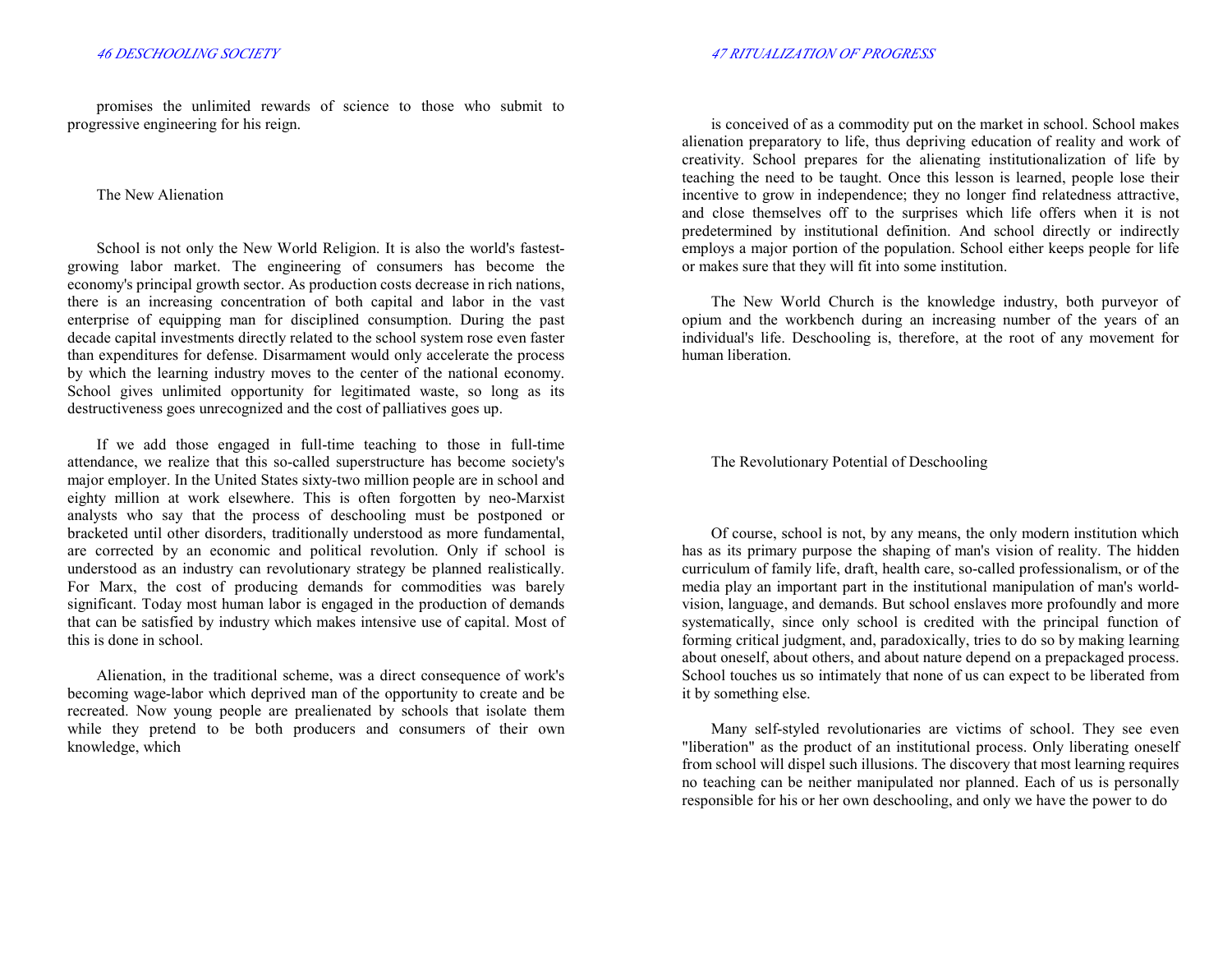it. No one can be excused if he fails to liberate himself from schooling. People could not free themselves from the Crown until at least some of them had freed themselves from the established Church. They cannot free themselves from progressive consumption until they free themselves from obligatory school.

We are all involved in schooling, from both the side of production and that of consumption. We are superstitiously convinced that good learning can and should be produced in us-and that we can produce it in others. Our attempt to withdraw from the concept of school will reveal the resistance we find in ourselves when we try to renounce limitless consumption and the pervasive presumption that others can be manipulated for their own good. No one is fully exempt from the exploitation of others in the schooling process.

School is both the largest and the most anonymous employer of all. Indeed, the school is the best example of a new kind of enterprise, succeeding the guild, the factory, and the corporation. The multinational corporations which have dominated the economy are now being complemented, and may one day be replaced, by supernationally planned service agencies. These enterprises present their services in ways that make all men feel obliged to consume them. They are internationally standardized, redefining the value of their services periodically and everywhere at approximately the same rhythm.

"Transportation" relying on new cars and superhighways serves the same institutionally packaged need for comfort, prestige, speed, and gadgetry, whether its components are produced by the state or not. The apparatus of "medical care" defines a peculiar kind of health, whether the service is paid for by the state or by the individual. Graded promotion in order to obtain diplomas fits the student for a place on the same international pyramid of qualified manpower, no matter who directs the school.

In all these cases employment is a hidden benefit: the driver of a private automobile, the patient who submits to hospitalization, or the pupil in the schoolroom must now be seen as part of a new class of "employees." A liberation movement which starts in school, and yet is grounded in the awareness of teachers and

pupils as simultaneously exploiters and exploited, could foreshadow the revolutionary strategies of the future; for a radical program of deschooling could train youth in the new style of revolution needed to challenge a social system featuring obligatory "health," "wealth," and "security."

The risks of a revolt against school are unforeseeable, but they are not as horrible as those of a revolution starting in any other major institution. School is not yet organized for self-protection as effectively as a nation-state, or even a large corporation. Liberation from the grip of schools could be bloodless. The weapons of the truant officer and his allies in the courts and employment agencies might take very cruel measures against the individual offender, especially if he or she were poor, but they might turn out to be powerless against the surge of a mass movement.

School has become a social problem; it is being attacked on all sides, and citizens and their governments sponsor unconventional experiments all over the world. They resort to unusual statistical devices in order to keep faith and save face. The mood among some educators is much like the mood among Catholic bishops after the Vatican Council. The curricula of so-called "free schools" resemble the liturgies of folk and rock masses. The demands of high-school students to have a say in choosing their teachers are as strident as those of parishioners demanding to select their pastors. But the stakes for society are much higher if a significant minority loses its faith in schooling. This would endanger the survival not only of the economic order built on the coproduction of goods and demands, but equally of the political order built on the nation-state into which students are delivered by the school.

Our options are clear enough. Either we continue to believe that institutionalized learning is a product which justifies unlimited investment or we rediscover that legislation and planning and investment, if they have any place in formal education, should be used mostly to tear down the barriers that now impede opportunities for learning, which can only be a personal activity.

If we do not challenge the assumption that valuable knowledge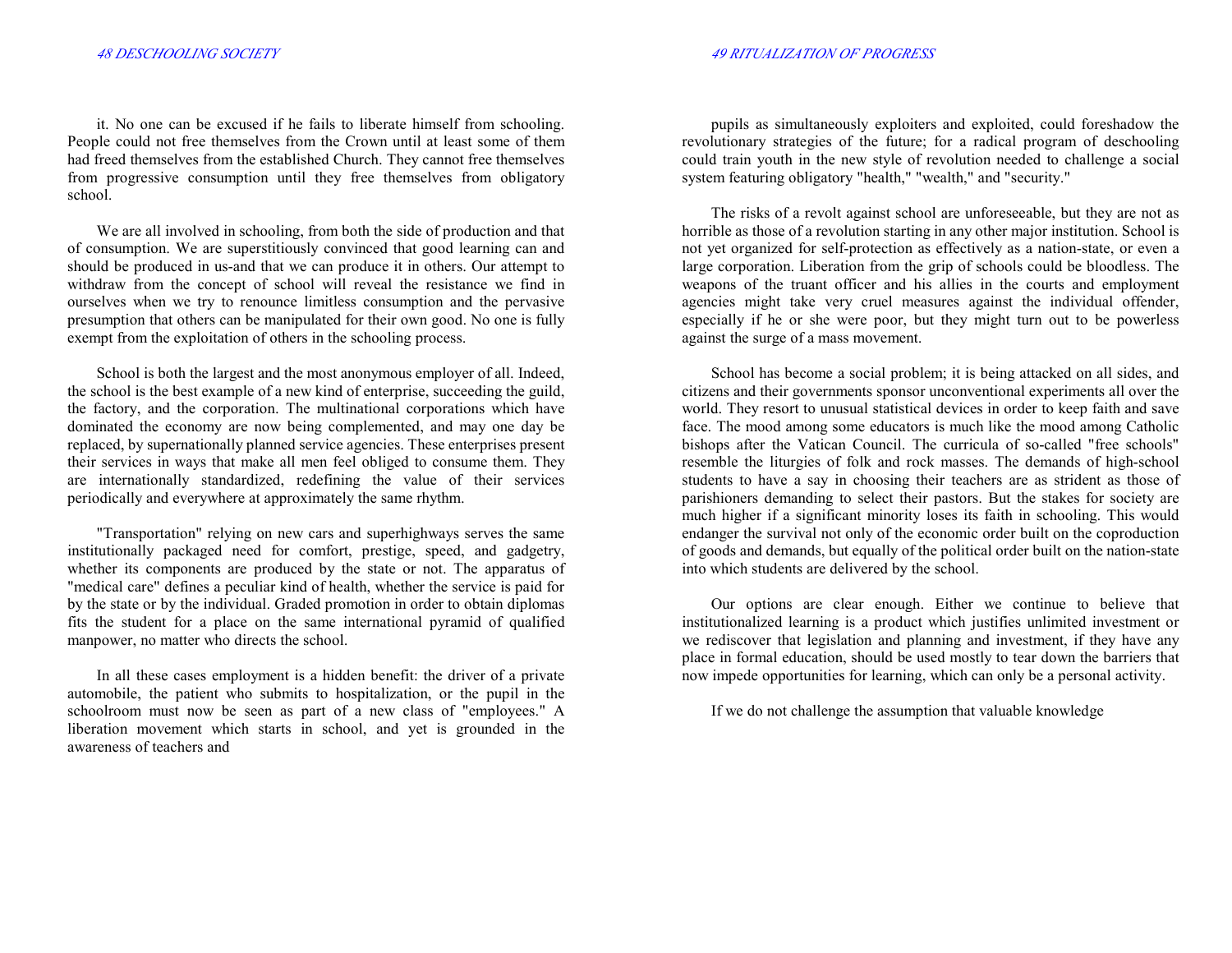is a commodity which under certain circumstances may be forced into the consumer, society will be increasingly dominated by sinister pseudo schools and totalitarian managers of information. Pedagogical therapists will drug their pupils more in order to teach them better, and students will drug themselves more to gain relief from the pressures of teachers and the race for certificates. Increasingly larger numbers of bureaucrats will presume to pose as teachers. The language of the schoolman has already been coopted by the adman. Now the general and the policeman try to dignify their professions by masquerading as educators. In a schooled society, warmaking and civil repression find an educational rationale. Pedagogical warfare in the style of Vietnam will be increasingly justified as the only way of teaching people the superior value of unending progress.

Repression will be seen as a missionary effort to hasten the coming of the mechanical Messiah. More and more countries will resort to the pedagogical torture already implemented in Brazil and Greece. This pedagogical torture is not used to extract information or to satisfy the psychic needs of sadists. It relies on random terror to break the integrity of an entire population and make it plastic material for the teachings invented by technocrats. The totally destructive and constantly progressive nature of obligatory instruction will fulfill its ultimate logic unless we begin to liberate ourselves right now from our pedagogical hubris, our belief that man can do what God cannot, namely, manipulate others for their own salvation.

Many people are just awakening to the inexorable destruction which present production trends imply for the environment, but individuals have only very limited power to change these trends. The manipulation of men and women begun in school has also reached a point of no return, and most people are still unaware of it. They still encourage school reform, as Henry Ford II proposes less poisonous automobiles.

Daniel Bell says that our epoch is characterized by an extreme disjunction between cultural and social structures, the one being devoted to apocalyptic attitudes, the other to technocratic decision-making. This is certainly true for many educational re-

formers, who feel impelled to condemn almost everything which characterizes modern schools-and at the same time propose new schools.

In his The Structure of Scientific Revolutions, Thomas Kuhn argues that such dissonance inevitably precedes the emergence of a new cognitive paradigm. The facts reported by those who observed free fall, by those who returned from the other side of the earth, and by those who used the new telescope did not fit the Ptolemaic world view. Ouite suddenly, the Newtonian paradigm was accepted. The dissonance which characterizes many of the young today is not so much cognitive as a matter of attitudes--a feeling about what a tolerable society cannot be like. What is surprising about this dissonance is the ability of a very large number of people to tolerate it.

The capacity to pursue incongruous goals requires an explanation. According to Max Gluckman, all societies have procedures to hide such dissonances from their members. He suggests that this is the purpose of ritual. Rituals can hide from their participants even discrepancies and conflicts between social principle and social organization. As long as an individual is not explicitly conscious of the ritual character of the process through which he was initiated to the forces which shape his cosmos, he cannot break the spell and shape a new cosmos. As long as we are not aware of the ritual through which school shapes the progressive consumer--the economy's major resource--we cannot break the spell of this economy and shape a new one.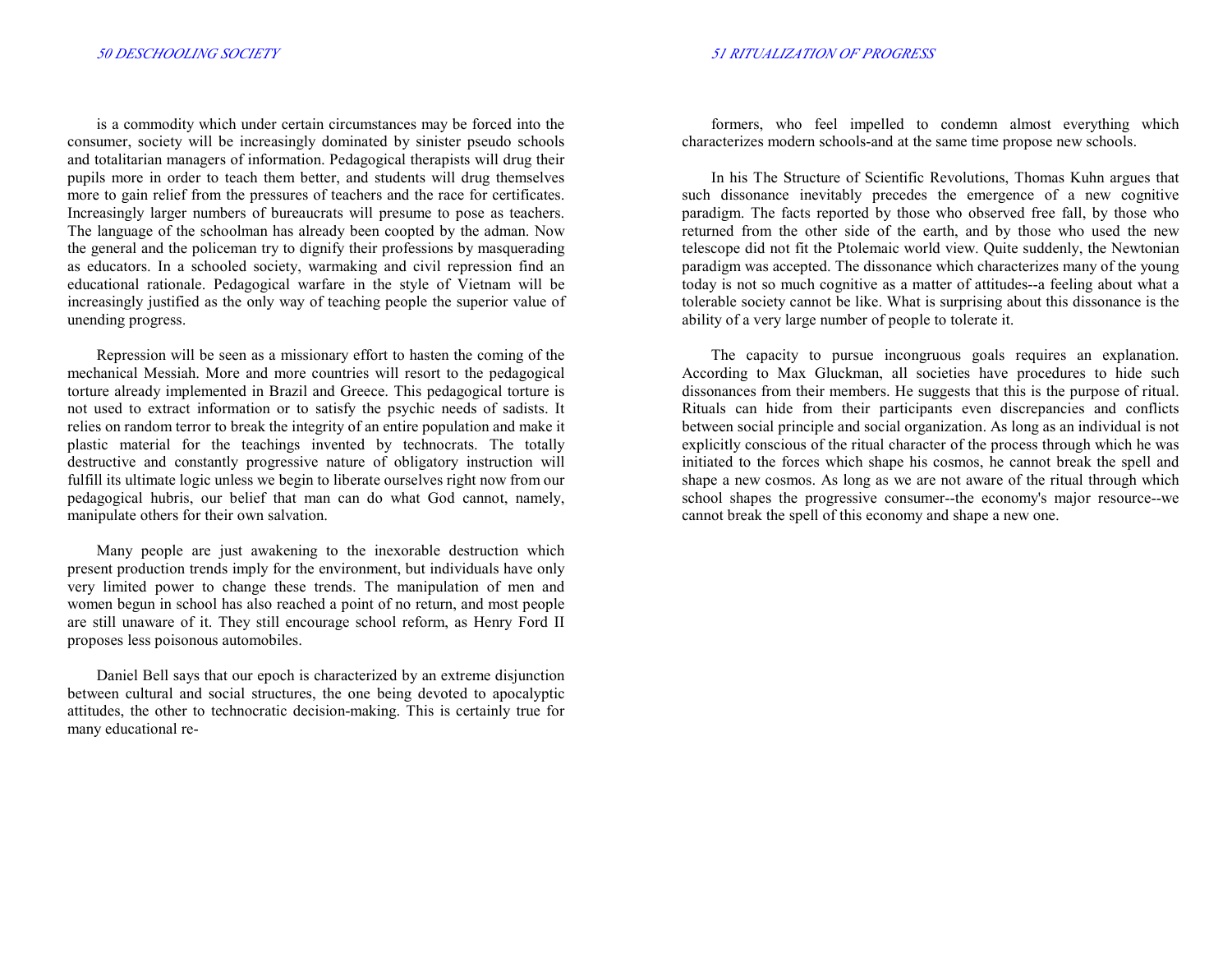# **4 Institutional Spectrum**

Most utopian schemes and futuristic scenarios call for new and costly technologies, which would have to be sold to rich and poor nations alike. Herman Kahn has found pupils in Venezuela, Argentina, and Colombia. The pipe dreams of Sergio Bernardes for his Brazil of the year 2000 sparkle with more new machinery than is now possessed by the United States, which by then will be weighted down with the antiquated missile sites, jetports, and cities of the sixties and seventies. Futurists inspired by Buckminster Fuller would depend on cheaper and more exotic devices. They count on the acceptance of a new but possible technology that would apparently allow us to make more with less-lightweight monorails rather than supersonic transport; vertical living rather than horizontal sprawling. All of today's futuristic planners seek to make economically feasible what is technically possible while refusing to face the inevitable social consequence: the increased craving of all men for goods and services that will remain the privilege of a few.

I believe that a desirable future depends on our deliberately choosing a life of action over a life of consumption, on our engendering a life style which will enable us to be spontaneous, independent, yet related to each other, rather than maintaining a life style which only allows us to make and unmake, produce and consume-a style of life which is merely a way station on the road to the depletion and pollution of the environment. The future depends more upon our choice of institutions which sup-

port a life of action than on our developing new ideologies and technologies. We need a set of criteria which will permit us to recognize those institutions which support personal growth rather than addiction, as well as the will to invest our techno-logical resources preferentially in such institutions of growth.

The choice is between two radically opposed institutional types, both of which are exemplified in certain existing institutions, although one type so characterizes the contemporary period, as to almost define it. This dominant type I would propose to call the manipulative institution. The other type also exists, but only precariously. The institutions which fit it are humbler and less noticeable; yet I take them as models for a more desirable future. I call them "convivial" and suggest placing them at the left of an institutional spectrum, both to show that there are institutions which fall between the extremes and to illustrate how historical institutions can change color as they shift from facilitating activity to organizing production.

Generally, such a spectrum, moving from left to right, has been used to characterize men and their ideologies, not our social institutions and their styles. This categorization of men, whether as individuals or in groups, often generates more heat than light. Weighty objections can be raised against using an ordinary convention in an unusual fashion, but by doing so I hope to shift the terms of the discussion from a sterile to a fertile plane. It will become evident that men of the left are not always characterized by their opposition to the manipulative institutions, which I locate to the right on the spectrum.

The most influential modern institutions crowd up at the right of the spectrum. Law enforcement has moved there, as it has shifted from the hands of the sheriff to those of the FBI and the Pentagon. Modern warfare has become a highly professional enterprise whose business is killing. It has reached the point where its efficiency is measured in body counts. Its peace-keeping potential depends on its ability to convince friend and foe of the nation's unlimited deathdealing power. Modern bullets and chemicals are so effective that a few cents' worth, properly delivered to the intended "client," unfailingly kill or maim. But delivery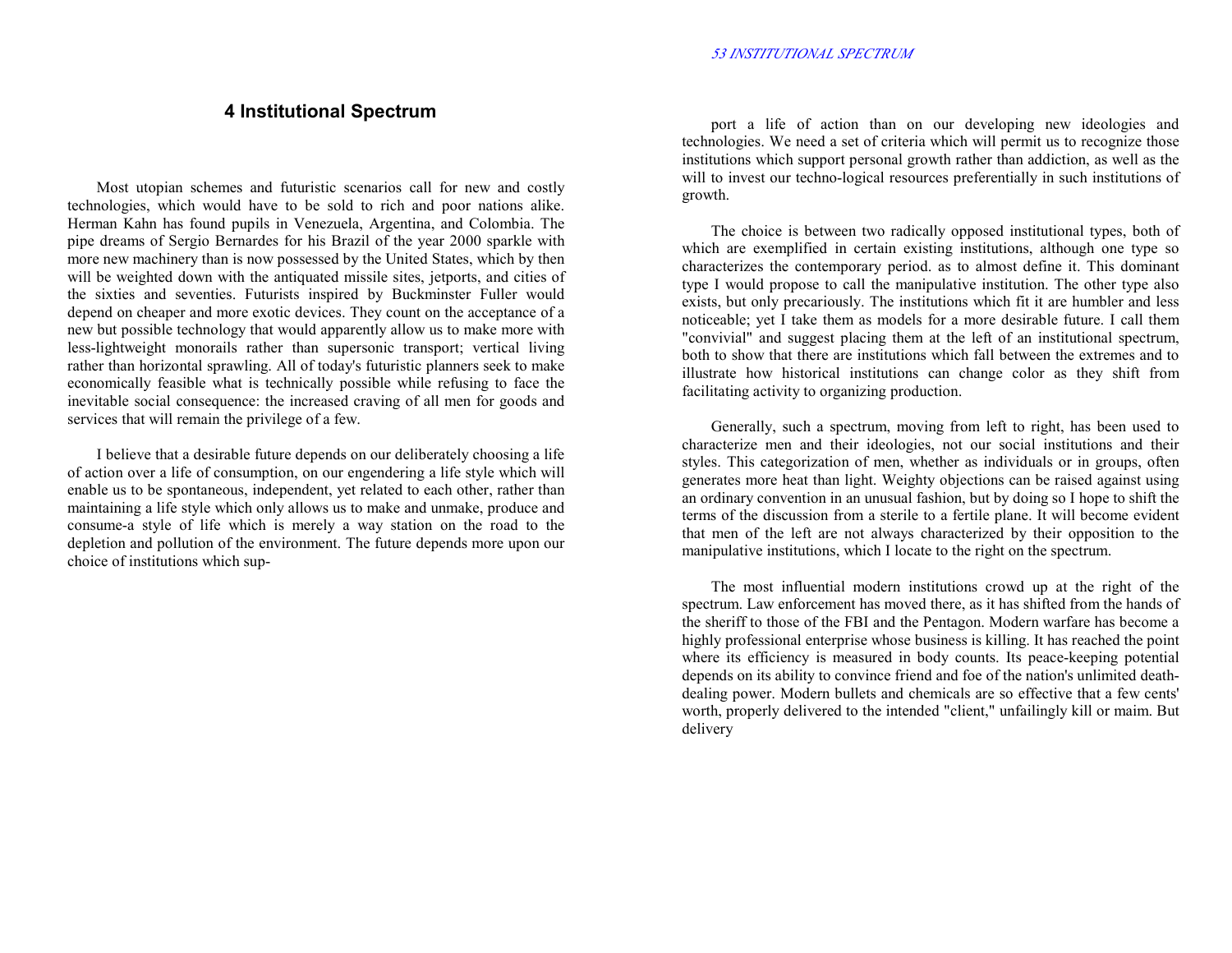costs rise vertiginously; the cost of a dead Vietnamese went from \$360,000 in 1967 to \$450,000 in 1969. Only economies on a scale approaching race suicide would render modern warfare economically efficient. The boomerang effect in war is becoming more obvious: the higher the body count of dead Vietnamese, the more enemies the United States acquires around the world; likewise, the more the United States must spend to create another manipulative institution--cynically dubbed "pacification" in a futile effort to absorb the side effects of war.

At this same extreme on the spectrum we also find social agencies which specialize in the manipulation of their clients. Like the military, they tend to develop effects contrary to their aims as the scope of their operations increases. These social institutions are equally counterproductive, but less obviously so. Many assume a therapeutic and compassionate image to mask this paradoxical effect. For example, jails, up until two centuries ago, served as a means of detaining men until they were sentenced, maimed, killed, or exiled, and were sometimes deliberately used as a form of torture. Only recently have we begun to claim that locking people up in cages will have a beneficial effect on their character and behavior. Now quite a few people are beginning to understand that jail increases both the quality and the quantity of criminals, that, in fact, it often creates them out of mere nonconformists. Far fewer people, however, seem to understand that mental hospitals, nursing homes, and orphan asylums do much the same thing. These institutions provide their clients with the destructive self-image of the psychotic, the overaged, or the waif, and provide a rationale for the existence of entire professions, just as jails produce income for wardens. Membership in the institutions found at this extreme of the spectrum is achieved in two ways, both coercive: by forced commitment or by selective service.

At the opposite extreme of the spectrum lie institutions distinguished by spontaneous use-the "convivial" institutions. Telephone link-ups, subway lines, mail routes, public markets and exchanges do not require hard or soft sells to induce their clients to use them. Sewage systems, drinking water, parks, and side-

walks are institutions men use without having to be institutionally convinced that it is to their advantage to do so. Of course, all institutions require some regulation. But the opera, tion of institutions which exist to be used rather than to produce something requires rules of an entirely different nature from those required by treatment-institutions, which are manipulative. The rules which govern institutions for use have mainly the purpose of avoiding abuses which would frustrate their general accessibility. Sidewalks must be kept free of obstructions, the industrial use of drinking water must be held within limits, and ball playing must be restricted to special areas within a park. At present we need legislation to limit the abuse of our telephone lines by computers, the abuse of mail service by advertisers, and the pollution of our sewage systems by industrial wastes. The regulation of convivial institutions sets limits to their use; as one moves from the convivial to the manipulative end of the spectrum, the rules progressively call for unwilling consumption or participation. The different cost of acquiring clients is just one of the characteristics which distinguish convivial from manipulative institutions.

At both extremes of the spectrum we find service institutions, but on the right the service is imposed manipulation, and the client is made the victim of advertising, aggression, indoctrination, imprisonment, or electroshock. On the left the service is amplified opportunity within formally defined limits, while the client remains a free agent. Right-wing institutions tend to be highly complex and costly production processes in which much of the elaboration and expense is concerned with convincing consumers that they cannot live without the product or the treatment offered by the institution. Left-wing institutions tend to be networks which facilitate client-initiated communication or cooperation.

The manipulative institutions of the right are either socially or psychologically "addictive." Social addiction, or escalation, consists in the tendency to prescribe increased treatment if smaller quantities have not yielded the desired results. Psycho-logical addiction, or habituation, results when consumers become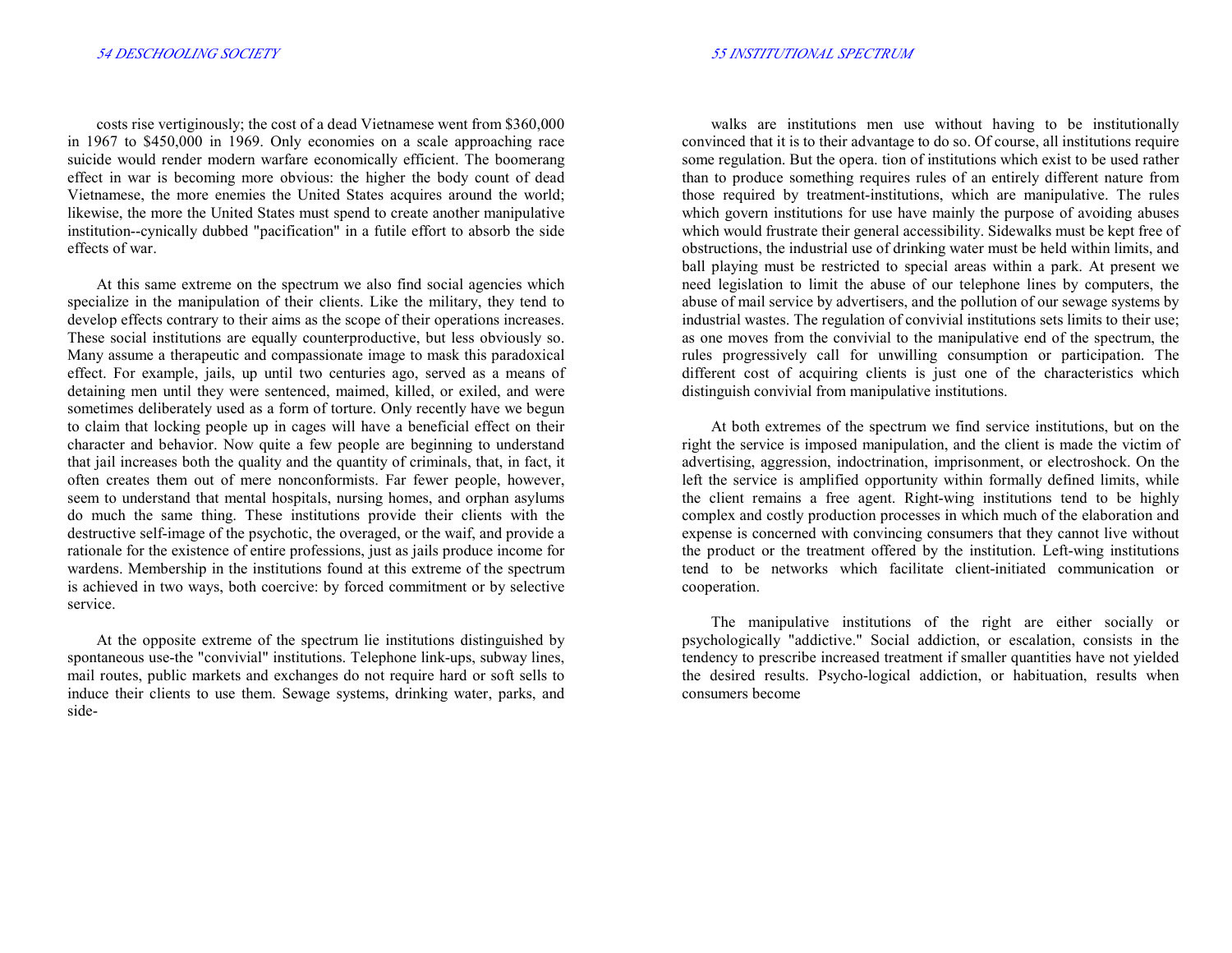hooked on the need for more and more of the process or product. The selfactivated institutions of the left tend to be self-limiting. Unlike production processes which identify satisfaction with the mere act of consumption, these networks serve a purpose beyond their own repeated use. An individual picks up the telephone when he wants to say something to someone else, and hangs up when the desired communication is over. He does not, teen-agers excepted, use the telephone for the sheer pleasure of talking into the receiver. If the telephone is not the best way to get in touch, people will write a letter or take a trip. Right-wing institutions, as we can see clearly in the case of schools, both invite compulsively repetitive use and frustrate alternative ways of achieving similar results.

Toward, but not at, the left on the institutional spectrum, we can locate enterprises which compete with others in their own field, but have not begun notably to engage in advertising. Here we find hand laundries, small bakeries, hairdressers, and-to speak of professionals-some lawyers and music teachers. Characteristically left of center, then, are self-employed persons who have institutionalized their services but not their publicity. They acquire clients through their personal touch and the comparative quality of their services.

Hotels and cafeterias are somewhat closer to the center. The big chains like Hilton-which spend huge amounts on selling their image-often behave as if they were running institutions of the right. Yet Hilton and Sheraton enterprises do not usually offer anything more-in fact, they often give less-than similarly priced, independently managed lodgings. Essentially, a hotel sign beckons to a traveler in the manner of a road sign. It says, "Stop, here is a bed for you," rather than, "You should prefer a hotel bed to a park bench!"

The producers of staples and most perishable consumer goods belong in the middle of our spectrum. They fill generic demands and add to the cost of production and distribution whatever the market will bear in advertising costs for publicity and special packaging. The more basic the product-be it goods or services-the more does competition tend to limit the sales cost of the item.

Most manufacturers of consumer goods have moved much further to the right. Both directly and indirectly, they produce demands for accessories which boost real purchase price far beyond production cost. General Motors and Ford produce means of transportation, but they also, and more importantly, manipulate public taste in such a way that the need for transportation is expressed as a demand for private cars rather than public buses. They sell the desire to control a machine, to race at high speeds in luxurious comfort, while also offering the fantasy at the end of the road. What they sell, however, is not just a matter of uselessly big motors, superfluous gadgetry, or the new extras forced on the manufacturers by Ralph Nader and the clean-air lobbyists. The list price includes souped-up engines, air-conditioning, safety belts, and exhaust controls; but other costs not openly declared to the driver are also involved: the corporation's advertising and sales expenses, fuel, maintenance and parts, insurance, interest on credit, as well as less tangible costs like loss of time, temper, and breathable air in our traffic-congested cities.

An especially interesting corollary to our discussion of socially useful institutions is the system of "public" highways. This major element of the total cost of automobiles deserves lengthier treatment, since it leads directly to the rightist institution in which I am most interested, namely, the school.

**False Public Utilities** 

The highway system is a network for locomotion across relatively large distances. As a network, it appears to belong on the left of the institutional spectrum. But here we must make a distinction which will clarify both the nature of highways and the nature of true public utilities. Genuinely all-purpose roads are true public utilities. Superhighways are private preserves, the cost of which has been partially foisted upon the public.

Telephone, postal, and highway systems are all networks, and none of them is free. Access to the telephone network is limited by time charges on each call. These rates are relatively small and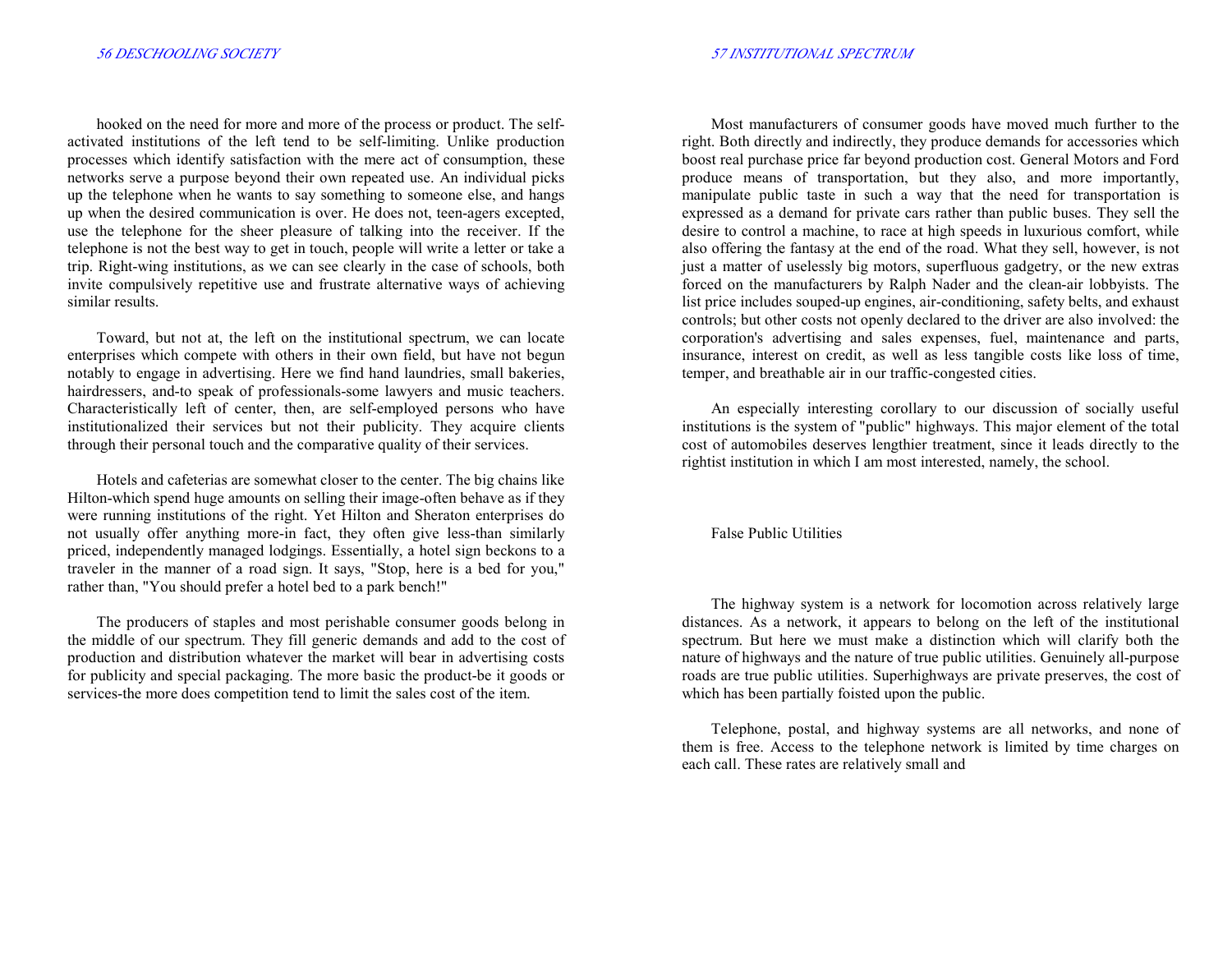could be reduced without changing the nature of the system. Use of the telephone system is not in the least limited by what is transmitted, although it is best used by those who can speak coherent sentences in the language of the other party-an ability universally possessed by those who wish to use the network. Postage is usually cheap. Use of the postal system is slightly limited by the price of pen and paper, and somewhat more by the ability to write. Still, when someone who does not know how to write has a relative or friend to whom he can dictate a letter, the postal system is at his service, as it is if he wants to ship a recorded tape.

The highway system does not similarly become available to someone who merely learns to drive. The telephone and postal networks exist to serve those who wish to use them, while the highway system mainly serves as an accessory to the private automobile. The former are true public utilities, whereas the latter is a public service to the owners of cars, trucks, and buses. Public utilities exist for the sake of communication among men; highways, like other institutions of the right, exist for the sake of a product. Auto manufacturers, we have already observed, produce simultaneously both cars and the demand for cars. They also produce the demand for multilane highways, bridges, and oilfields. The private car is the focus of a cluster of right-wing institutions. The high cost of each element is dictated by elaboration of the basic product, and to sell the basic product is to hook society on the entire package.

To plan a highway system as a true public utility would discriminate against those for whom velocity and individualized comfort are the primary transportation values, in favor of those who value fluidity and destination. It is the difference between a far-flung network with maximum access for travelers and one which offers only privileged access to restricted areas.

Transferring a modern institution to the developing nations provides the acid test of its quality. In very poor countries roads are usually just good enough to permit transit by special, high-axle trucks loaded with groceries, livestock, or people. This kind of country should use its limited resources to build a spiderweb

of trails extending to every region and should restrict imports to two or three different models of highly durable vehicles which can manage all trails at low speed. This would simplify maintenance and the stocking of spare parts, permit the operation of these vehicles around the clock, and provide maximum fluidity and choice of destination to all citizens. This would require the engineering of all-purpose vehicles with the simplicity of the Model T, making use of the most modern alloys to guarantee durability, with a built-in speed limit of not more than fifteen miles per hour, and strong enough to run on the roughest terrain. Such vehicles are not on the market because there is no demand for them. As a matter of fact, such a demand would have to be cultivated, quite possibly under the protection of strict legislation. At present, whenever such a demand is even slightly felt, it is quickly snuffed out by counterpublicity aimed at universal sales of the machines which currently extract from U.S. taxpayers the money needed for building superhighways.

In order to "improve" transportation, all countries-even the poorest-now plan highway systems designed for the passenger cars and high-speed trailers which fit the velocity-conscious minority of producers and consumers in the elite classes. This approach is frequently rationalized as a saving of the most precious resource of a poor country: the time of the doctor, the school inspector, or the public administrator. These men, of course, serve almost exclusively the same people who have, or hope one day to have, a car. Local taxes and scarce international exchange are wasted on false public utilities.

"Modern" technology transferred to poor countries falls into three large categories: goods, factories which make them, and service institutions-principally schools--which make men into modern producers and consumers. Most countries spend by far the largest proportion of their budget on schools. The school-made graduates then create a demand for other conspicuous utilities, such as industrial power, paved highways, modern hospitals, and airports, and these in turn create a market for the goods made for rich countries and, after a while, the tendency to import obsolescent factories to produce them.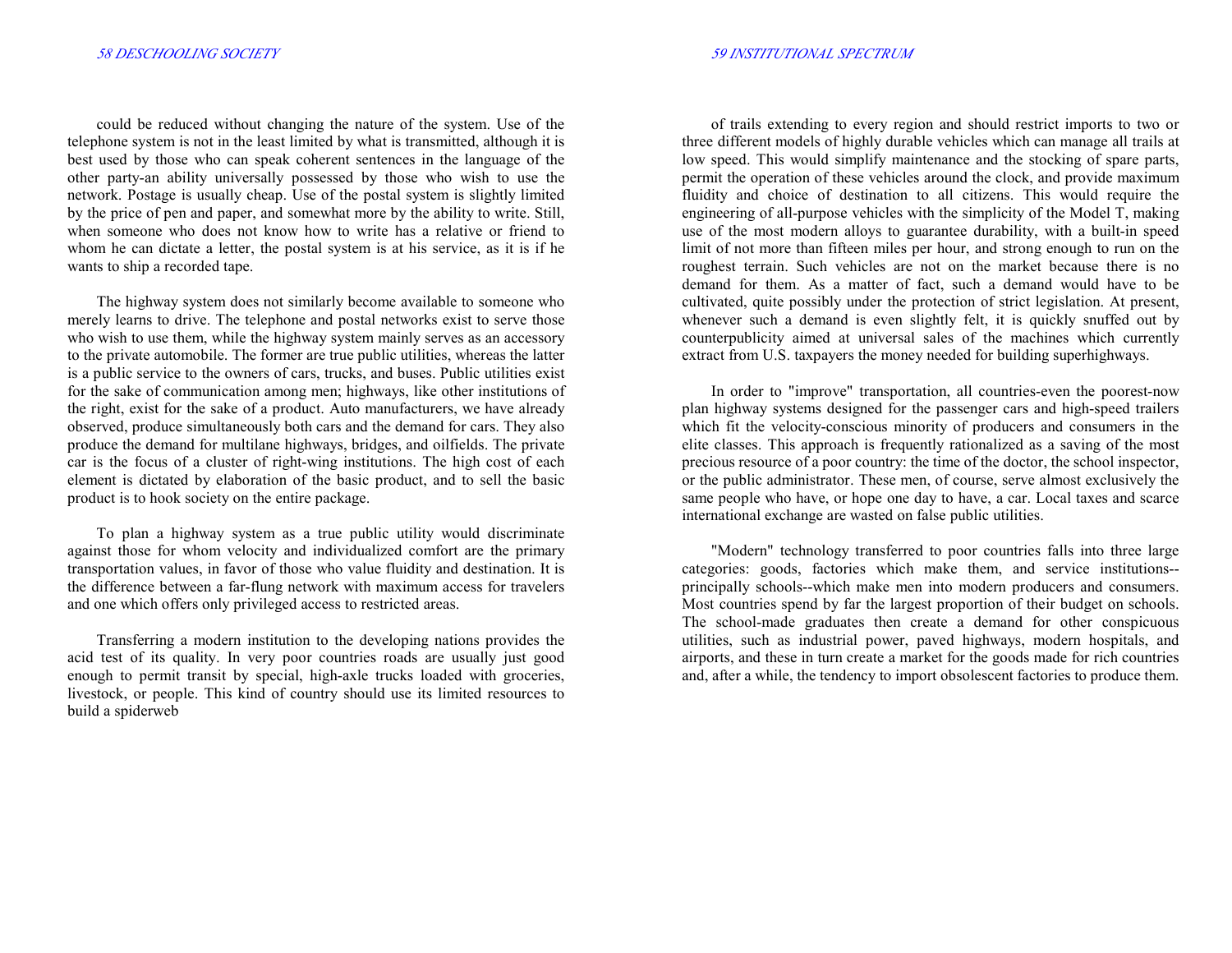Of all "false utilities," school is the most insidious. Highway systems produce only a demand for cars. Schools create a demand for the entire set of modern institutions which crowd the right end of the spectrum. A man who questioned the need for high, ways would be written off as a romantic; the man who questions the need for school is immediately attacked as either heartless or imperialist.

#### Schools as False Public Utilities

Like highways, schools, at first glance, give the impression of being equally open to all comers. They are, in fact, open only to those who consistently renew their credentials. Just as highways create the impression that their present level of cost per year is necessary if people are to move, so schools are presumed essential for attaining the competence required by a society which uses modern technology. We have exposed speedways as spurious public utilities by noting their dependence on private automobiles. Schools are based upon the equally spurious hypothesis that learning is the result of curricular teaching.

Highways result from a perversion of the desire and need for mobility into the demand for a private car. Schools themselves pervert the natural inclination to grow and learn into the demand for instruction. Demand for manufactured maturity is a far greater abnegation of self-initiated activity than the demand for manufactured goods. Schools are not only to the right of highways and cars; they belong near the extreme of the institutional spectrum occupied by total asylums. Even the producers of body counts kill only bodies. By making men abdicate the responsibility for their own growth, school leads many to a kind of spiritual suicide.

Highways are paid for in part by those who use them, since tolls and gasoline taxes are extracted only from drivers. School, on the other hand, is a perfect system of regressive taxation, where the privileged graduates ride on the back of the entire

paying public. School puts a head tax on promotion. The underconsumption of highway mileage is not nearly so costly as the underconsumption of schooling. The man who does not own a car in Los Angeles may be almost immobilized, but if he can somehow manage to reach a work place, he can get and hold a job. The school dropout has no alternative route. The suburbanite with his new Lincoln and his country cousin who drives a beat-up jalopy get essentially the same use out of the highway, even though one man's car costs thirty times more than the other's. The value of a man's schooling is a function of the number of years he has completed and of the costliness of the schools he has attended. The law compels no one to drive. whereas it obliges everyone to go to school.

The analysis of institutions according to their present placement on a leftright continuum enables me to clarify my belief that fundamental social change must begin with a change of consciousness about institutions and to explain why the dimension of a viable future turns on the rejuvenation of institutional style.

During the sixties institutions born in different decades since the French Revolution simultaneously reached old age; public school systems founded in the time of Jefferson or of AtatŸrk, along with others which started after World War II, all became bureaucratic, self-justifying, and manipulative. The same thing happened to systems of social security, to labor unions, major churches and diplomacies, the care of the aged, and the disposal of the dead.

Today, for instance, the school systems of Colombia, Britain, the U.S.S.R., and the U.S. resemble each other more closely than U.S. schools of the late 1890's resembled either today's or their contemporaries in Russia. Today all schools are obligatory, open-ended, and competitive. The same convergence in institutional style affects health care, merchandising, personnel administration, and political life. All these institutional processes tend to pile up at the manipulative end of the spectrum.

A merger of world bureaucracies results from this convergence of institutions. The style, the ranking systems, and the paraphernalia (from textbook to computer) are standardized on the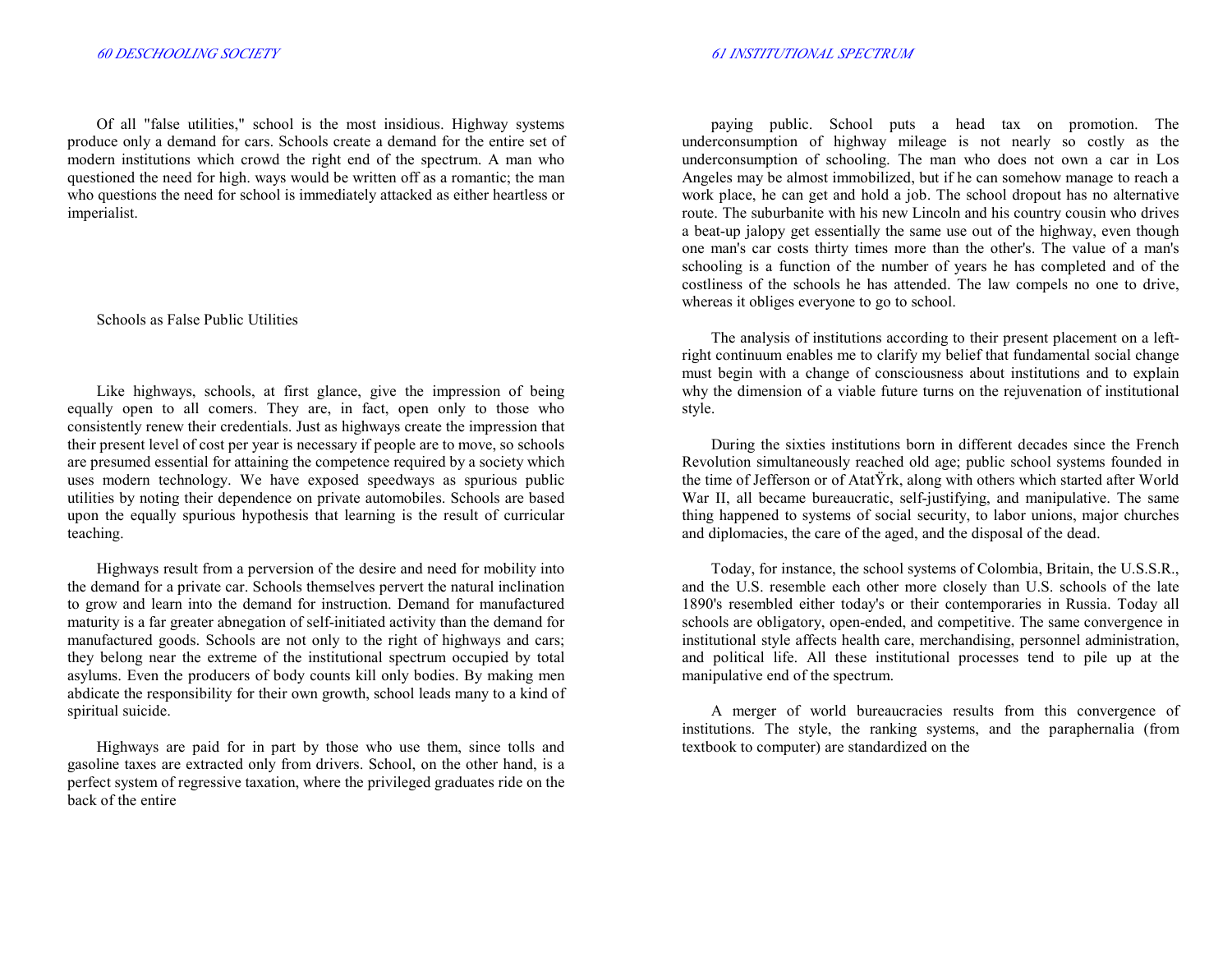planning boards of Costa Rica or Afghanistan after the model of Western Europe.

Everywhere these bureaucracies seem to focus on the same task: promoting the growth of institutions of the right. They are concerned with the making of things, the making of ritual rules, and the making-and reshaping--of "executive" truth," the ideology or fiat which establishes the current value which should be attributed to their product. Technology provides these bureaucracies with increasing power on the right hand of society. The left hand of society seems to wither, not because technology is less capable of increasing the range of human action, and providing time for the play of individual imagination and personal creativity, but because such use of technology does not increase the power of an elite which administers it. The postmaster has no control over the substantive use of the mails, the switchboard operator or Bell Telephone executive has no power to stop adultery, murder, or subversion from being planned over his network.

At stake in the choice between the institutional right and left is the very nature of human life. Man must choose whether to be rich in things or in the freedom to use them. He must choose between alternate styles of life and related production schedules.

Aristotle had already discovered that "making and acting" are different, so different, in fact, that one never includes the other. "For neither is acting a way of making-nor making a way of truly acting. Architecture [techne] is a way of making - - - of bringing something into being whose origin is in the maker and not in the thing. Making has always an end other than itself, action not; for good action itself is its end. Perfection in making is an art, perfection in acting is a virtue."\* The word which Aristotle employed for making was "poesis," and the word he employed for doing, "praxis." A move to the right implies that an institution is being restructured to increase its ability to "make," while as it moves to the left, it is being restructured to allow increased "doing" or "praxis." Modern technology has increased the ability of man to relinquish the "making" of things to machines, and his potential time for "acting"" has increased.

· Nichomachean Ethics, 1 140.

"Making" the necessities of life has ceased to take up his time. Unemployment is the result of this modernization: it is the idleness of a man for whom there is nothing to "make" and who does not know what to "do"--that is, how to "act." Unemployment is the sad idleness of a man who, contrary to Aristotle, believes that making things, or working, is virtuous and that idleness is bad. Unemployment is the experience of the man who has succumbed to the Protestant ethic. Leisure, according to Weber, is necessary for man to be able to work. For Aristotle, work is necessary for man to have leisure.

Technology provides man with discretionary time he can fill either with making or with doing. The choice between sad unemployment and joyful leisure is now open for the entire culture. It depends on the institutional style the culture chooses. This choice would have been unthinkable in an ancient culture built either on peasant agriculture or on slavery. It has become inevitable for postindustrial man.

One way to fill available time is to stimulate increased demands for the consumption of goods and, simultaneously, for the production of services. The former implies an economy which provides an ever-growing array of ever newer things which can be made, consumed, wasted, and recycled. The latter implies the futile attempt to "make" virtuous actions into the products of "service" institutions. This leads to the identification of schooling and education, of medical service and health, of program-watching and entertainment, of speed and effective locomotion. This first option now goes under the name of development.

The radically alternative way to fill available time is a limited range of more durable goods and to provide access to institutions which can increase the opportunity and desirability of human interaction.

A durable-goods economy is precisely the contrary of an economy based on planned obsolescence. A durable-goods economy means a constraint on the bill of goods. Goods would have to be such that they provided the maximum opportunity to "do" something with them: items made for self-assembly, selfhelp, reuse, and repair.

The complement to a durable, repairable, and reusable bill of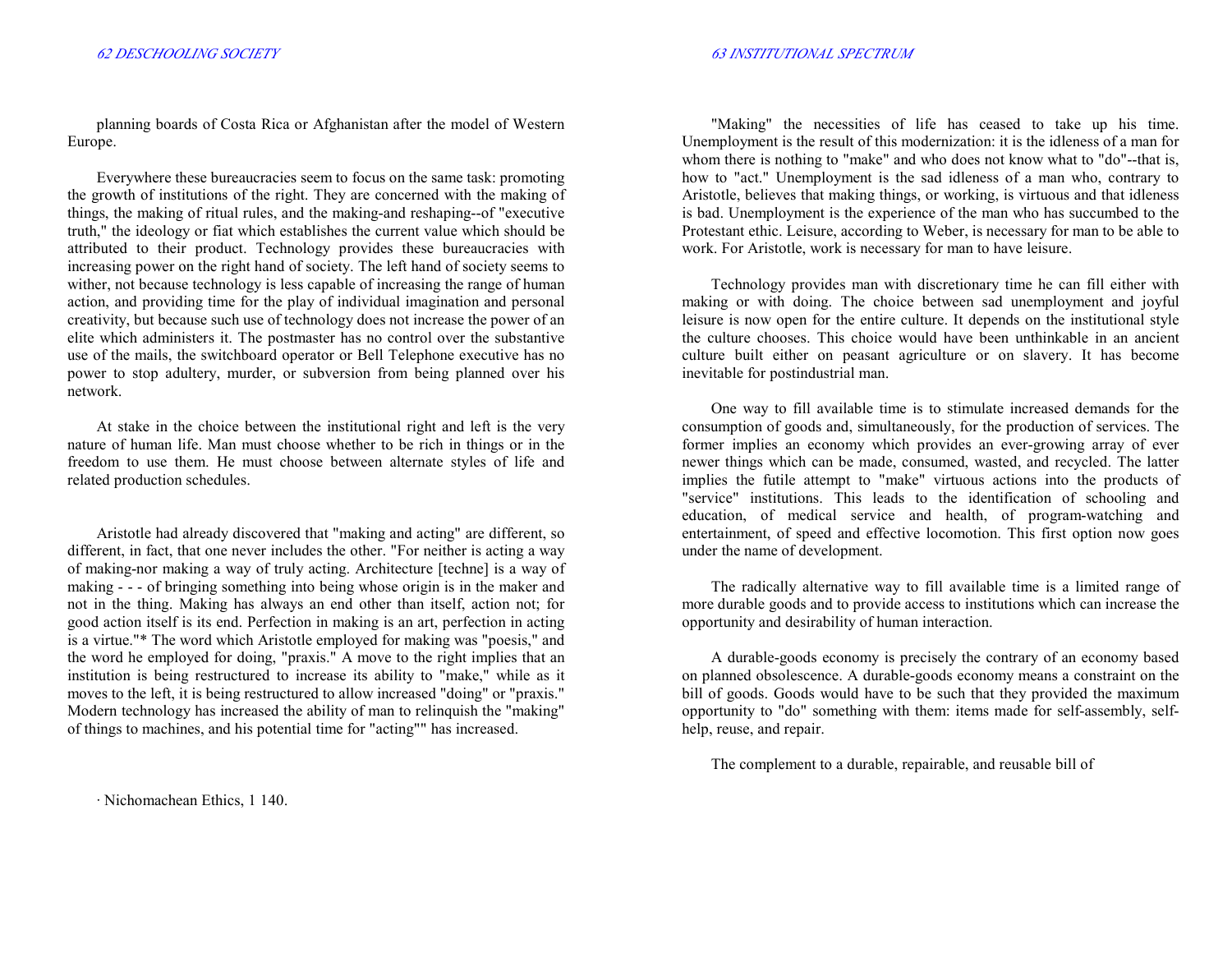goods is not an increase of institutionally produced services, but rather an institutional framework which constantly educates to action, participation, and self-help. The movement of our society from the present-in which all institutions gravitate toward post-industrial bureaucracy--to a future of postindustrial conviviality--in which the intensity of action would prevail over production--must begin with a renewal of style in the service institutions--and, first of all, with a renewal of education. A future which is desirable and feasible depends on our willingness to invest our technological know-how into the growth of convivial institutions. In the field of educational research, this amounts to the request for a reversal of present trends.

# 5 Irrational Consistencies\*

I believe that the contemporary crisis of education demands that we review the very idea of publicly prescribed learning, rather than the methods used in its enforcement. The dropout rate-especially of junior-high-school students and elementary-school teachers--points to a grass-roots demand for a completely fresh look. The "classroom practitioner" who considers himself a liberal teacher is increasingly attacked from all sides. The free-school movement, confusing discipline with indoctrination, has painted him into the role of a destructive authoritarian. The educational technologist consistently demonstrates the teacher's inferiority at measuring and modifying behavior. And the school administration for which he works forces him to bow to both Summerhill and Skinner, making it obvious that compulsory learning cannot be a liberal enterprise. No wonder that the desertion rate of teachers is overtaking that of their students.

America's commitment to the compulsory education of its young now reveals itself to be as futile as the pretended American commitment to compulsory democratization of the Vietnamese. Conventional schools obviously cannot do it. The free-school movement entices unconventional educators, but ultimately does so in support of the conventional ideology of schooling. And the promises of educational technologists, that their research and

· This chapter was presented originally at a meeting of the American Educational Research Association, in New York City, February 6,

1971.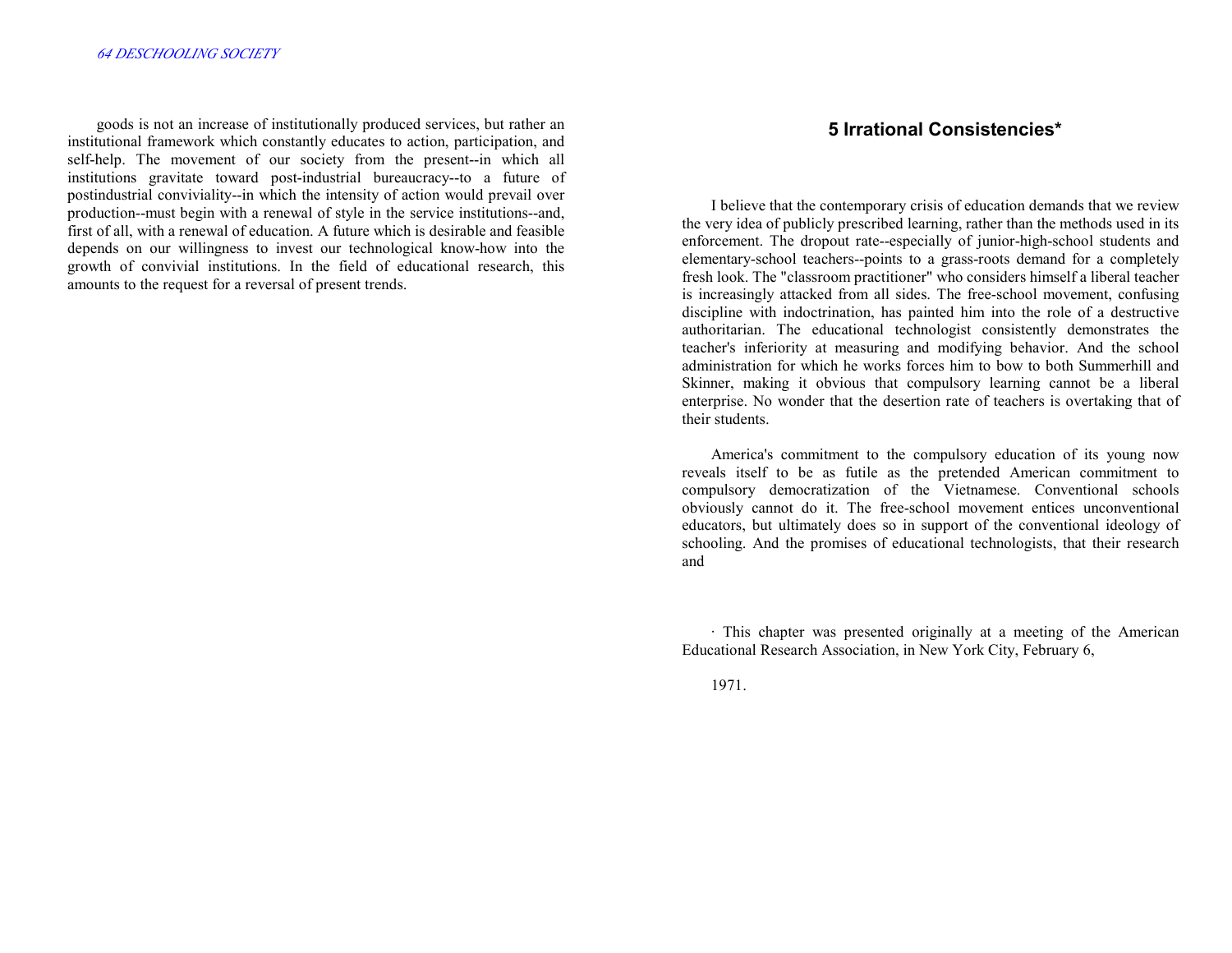development--if adequately funded--can offer some kind of final solution to the resistance of youth to compulsory learning, sound as confident and prove as fatuous as the analogous promises made by the military technologists.

The criticism directed at the American school system by the behaviorists and that coming from the new breed of radical educators seem radically opposed. The behaviorists apply educational research to the "induction of autotelic instruction through individualized learning packages." Their style clashes with the nondirective cooption of youth into liberated communes established under the supervision of adults. Yet, in historical perspective, these two are just contemporary manifestations of the seemingly contradictory yet really complementary goals of the public school system. From the beginning of this century, the schools have been protagonists of social control on the one hand and free cooperation on the other, both placed at the service of the "good society," conceived of as a highly organized and smoothly working corporate structure. Under the impact of intense urbanization, children became a natural resource to be molded by the schools and fed into the industrial machine. Progressive politics and the cult of efficiency converged in the growth of the U.S. public school.\* Vocational guidance and the junior high school were two important results of this kind of thinking.

It appears, therefore, that the attempt to produce specified behavioral changes which can be measured and for which the processor can be held accountable is just one side of a coin, whose other side is the pacification of the new generation within specially engineered enclaves which will seduce them into the dream world of their elders. These pacified in society are well described by Dewey, who wants us to "make each one of our schools an embryonic community life, active with types of occupations that reflect the life of the larger society, and permeate it with the spirit of art, history and science." In this historical perspective, it would

\*See Joel Spring, Education and the Rise of the Corporate State, Cuaderno No. 50. Centro Intercultural de Documentación.

Cuernavaca, Mexico, 1971.

be a grave mistake to interpret the current three-cornered controversy between the school establishment, the educational technologists and the free schools as the prelude to a revolution in education. This controversy reflects rather a stage of an attempt to escalate an old dream into fact, and to finally make all valuable learning the result of professional teaching. Most educational alternatives proposed converge toward goals which are immanent in the production of the cooperative man whose individual needs are met by means of his specialization in the American system: They are oriented toward the improvement of what-for lack of a better phrase-I call the schooled society. Even the seemingly radical critics of the school system are not willing to abandon the idea that they have an obligation to the young, especially to the poor, an obligation to process them, whether by love or by fear, into a society which needs disciplined specialization as much from its producers as from its consumers and also their full commitment to the ideology which puts economic growth first.

Dissent veils the contradictions inherent in the very idea of school. The established teachers unions, the technological wizards, and the educational liberation movement reinforce the commitment of the entire society to the fundamental axioms of a schooled world, somewhat in the manner in which many peace and protest movements reinforce the commitments of their members--be they black, female, young, or poor--to seek justice through the growth of the gross national income.

Some of the tenets which now go unchallenged are easy to list. There is, first, the shared belief that behavior which has been acquired in the sight of a pedagogue is of special value to the pupil and of special benefit to society. This is related to the assumption that social man is born only in adolescence, and properly born only if he matures in the school-womb, which some want to gentle by permissiveness, others to stuff with gadgets, and still others to varnish with a liberal tradition. And there is, finally, a shared view of youth which is psychologically romantic and politically conservative. According to this view, changes in society must be brought about by burdening the young with the responsibility of transforming it-but only after their eventual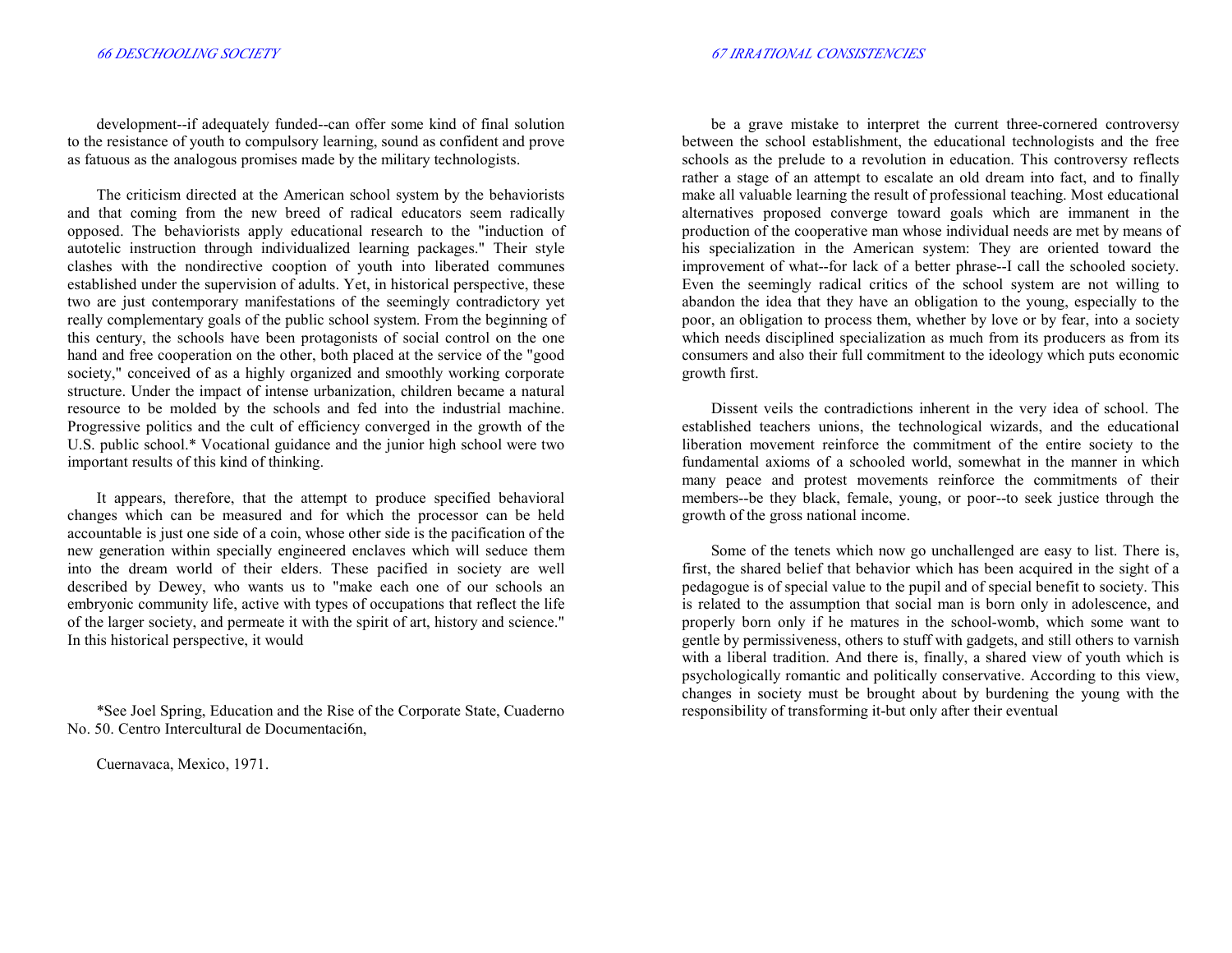release from school. It is easy for a society founded on such tenets to build up a sense of its responsibility for the education of the new generation, and this inevitably means that some men may set, specify, and evaluate the personal goals of others. In a "passage from an imaginary Chinese encyclopedia," Jorge Luis Borges tries to evoke the sense of giddiness such an attempt must produce. He tells us that animals are divided into the following classes: "(a) those belonging to the emperor, (b) those that are embalmed, (c) those that are domesticated, (d) the suckling pigs, (e) the sirens, (f) fabulous ones, (g) the roaming dogs, (h) those included in the present classification, (i) those that drive themselves crazy, (i) innumerable ones,  $(k)$  those painted with a very fine brush of camel hair,  $(1)$  et cetera,  $(m)$  those who have just broken the jug,  $(n)$ those who resemble flies from a far." Now, such a taxonomy does not come into being unless somebody feels it can serve his purpose: in this case, I suppose, that somebody was a tax collector. For him, at least, this taxonomy of beasts must have made sense, the same way in which the taxonomy of educational objectives makes sense to scientific authors.

In the peasant, the vision of men with such inscrutable logic, empowered to assess his cattle, must have induced a chilling sense of impotence. Students, for analogous reasons, tend to feel paranoiac when they seriously submit to a curriculum. Inevitably they are even more frightened than my imaginary Chinese peasant, because it is their life goals rather than their life-stock which is being branded with an inscrutable sign.

This passage of Borges is fascinating, because it evokes the logic of irrational consistency which makes Kafka's and Koestler's bureaucracies so sinister yet so evocative of everyday life. Irrational consistency mesmerizes accomplices who are engaged in mutually expedient and disciplined exploitation. It is the logic generated by bureaucratic behavior. And it becomes the logic of a society which demands that the managers of its educational institutions be held publicly accountable for the behavioral modification they produce in their clients. Students who can be motivated to value the educational packages which their teachers

obligate them to consume are comparable to Chinese peasants who can fit their flocks into the tax form provided by Borges.

At some time during the last two generations a commitment to therapy triumphed in American culture, and teachers came to be regarded as the therapists whose ministrations all men need, if they wish to enjoy the equality and freedom with which, according to the Constitution, they are born. Now the teacher-therapists go on to propose lifelong educational treatment as the next step. The style of this treatment is under discussion: Should it take the form of continued adult classroom attendance? Electronic ecstasy? Or periodic sensitivity sessions? All educators are ready to conspire to push out the walls of the classroom, with the goal of transforming the entire culture into a school.

The American controversy over the future of education, behind its rhetoric and noise, is more conservative than the discourse in other areas of public policy. On foreign affairs, at least, an organized minority constantly reminds us that the United States must renounce its role as the world's policeman. Radical economists, and now even their less radical teachers, question aggregate growth as a desirable goal. There are lobbies for prevention over cure in medicine and others in favor of fluidity over speed in transportation. Only in the field of education do the articulate voices demanding a radical deschooling of society remain so dispersed. There is a lack of cogent argument and of mature leadership aiming at the disestablishment of any and all institutions which serve the purpose of compulsory learning. For the moment, the radical deschooling of society is still a cause without a party. This is especially surprising in a time of growing, though chaotic, resistance to all forms of institutionally planned instruction on the part of those aged twelve to seventeen.

Educational innovators still assume that educational institutions function like funnels for the programs they package. For my argument it is irrelevant whether these funnels take the form of a classroom, a TV transmitter, or a "liberated zone." It is equally irrelevant whether the packages purveyed are rich or poor, hot or cold, hard and measurable (like Math III), or im-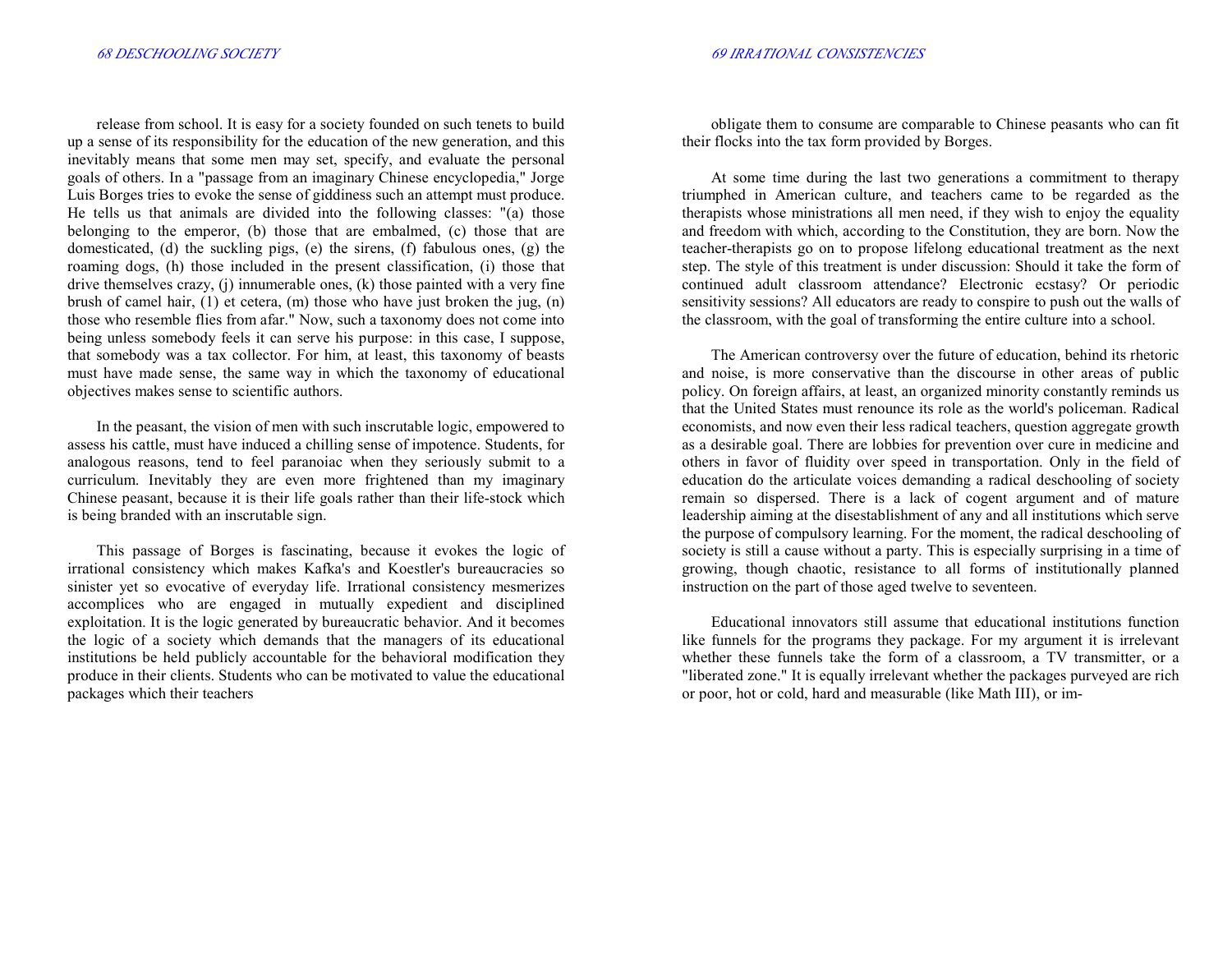#### **71 IRRATIONAL CONSISTENCIES**

possible to assess (like sensitivity). What counts is that education is assumed to be the result of an institutional process managed by the educator. As long as the relations continue to be those between a supplier and a consumer, educational research will remain a circular process. It will amass scientific evidence in support of the need for more educational packages and for their more deadly accurate delivery to the individual customer, just as a certain brand of social science can prove the need for the delivery of more military treatment.

An educational revolution depends on a twofold inversion: a new orientation for research and a new understanding of the educational style of an emerging counterculture.

Operational research now seeks to optimize the efficiency of an inherited framework--a framework which is itself never questioned. This framework has the syntactic structure of a funnel for teaching packages. The syntactic alternative to it is an educational network or web for the autonomous assembly of resources under the personal control of each learner. This alternative structure of an educational institution now lies within the conceptual blind spot of our operational research. If research were to focus on it, this would constitute a true scientific revolution.

The blind spot of educational research reflects the cultural bias of a society in which technological growth has been confused with technocratic control. For the technocrat the value of an environment increases as more contacts between each man and his milieu can be programmed. In this world the choices which are manageable for the observer or planner converge with the choices possible for the observed so-called beneficiary. Freedom is reduced to a selection among packaged commodities.

The emerging counterculture reaffirms the values of semantic content above the efficiency of increased and more rigid syntax. It values the wealth of connotation above the power of syntax to produce wealth. It values the unpredictable outcome of self-chosen personal encounter above the certified quality of professional instruction. This reorientation toward personal surprise rather than institutionally engineered values will be disruptive of the established order until we dissociate the increasing avail-

ability of technological tools which facilitate encounter from the increasing control of the technocrat of what happens when people meet.

Our present educational institutions are at the service of the teacher's goals. The relational structures we need are those which will enable each man to define himself by learning and by contributing to the learning of others.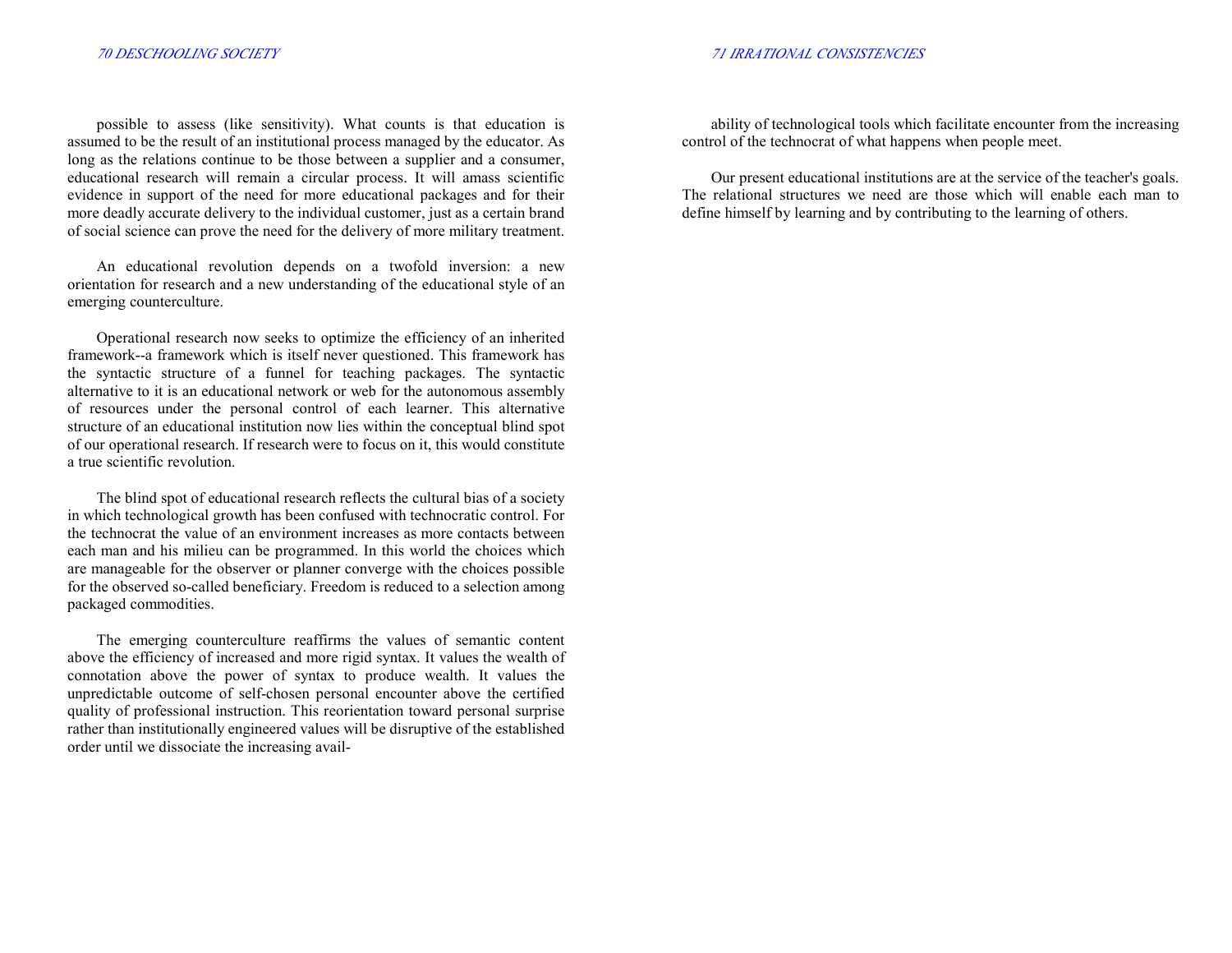**6 Learning Webs** 

In a previous chapter I discussed what is becoming a common complaint about schools, one that is reflected, for example, in the recent report of the Carnegie Commission: In school registered students submit to certified teachers in order to obtain certificates of their own; both are frustrated and both blame insufficient resources--money, time, or buildings--for their mutual frustration.

Such criticism leads many people to ask whether it is possible to conceive of a different style of learning. The same people, paradoxically, when pressed to specify how they acquired what they know and value, will readily admit that they learned it more often outside than inside school. Their knowledge of facts, their understanding of life and work came to them from friendship or love, while viewing TV, or while reading, from examples of peers or the challenge of a street encounter. Or they may have learned what they know through the apprenticeship ritual for admission to a street gang or the initiation to a hospital, newspaper city room, plumber's shop, or insurance office. The alternative to dependence on schools is not the use of public resources for some new device which "makes" people learn; rather it is the creation of a new style of educational relationship between man and his environment. To foster this style, attitudes toward growing up, the tools available for learning, and the quality and structure of daily life will have to change concurrently.

Attitudes are already changing. The proud dependence on

school is gone. Consumer resistance increases in the knowledge industry. Many teachers and pupils, taxpayers and employers, economists and policemen would prefer not to depend any longer on schools. What prevents their frustration from shaping new institutions is a lack not only of imagination but frequently also of appropriate language and of enlightened self-interest. They cannot visualize either a deschooled society or educational institutions in a society which has disestablished school.

In this chapter I intend to show that the inverse of school is possible: that we can depend on self-motivated learning instead of employing teachers to bribe or compel the student to find the time and the will to learn; that we can provide the learner with new links to the world instead of continuing to funnel all educational programs through the teacher. I shall discuss some of the general characteristics which distinguish schooling from learning and outline four major categories of educational institutions which should appeal not only to many individuals but also to many existing interest groups.

An Objection: Who Can Be Served by Bridges to Nowhere?

We are used to considering schools as a variable, dependent on the political and economic structure. If we can change the style of political leadership, or promote the interests of one class or another, or switch from private to public ownership of the means of production, we assume the school system will change as well. The educational institutions I will propose, however, are meant to serve a society which does not now exist, although the current frustration with schools is itself potentially a major force to set in motion change toward new social arrangements. An obvious objection has been raised to this approach: Why channel energy to build bridges to nowhere, instead of marshaling it first to change not the schools but the political and economic system?

This objection, however, underestimates the fundamental political and economic nature of the school system itself, as well as the political potential inherent in any effective challenge to it.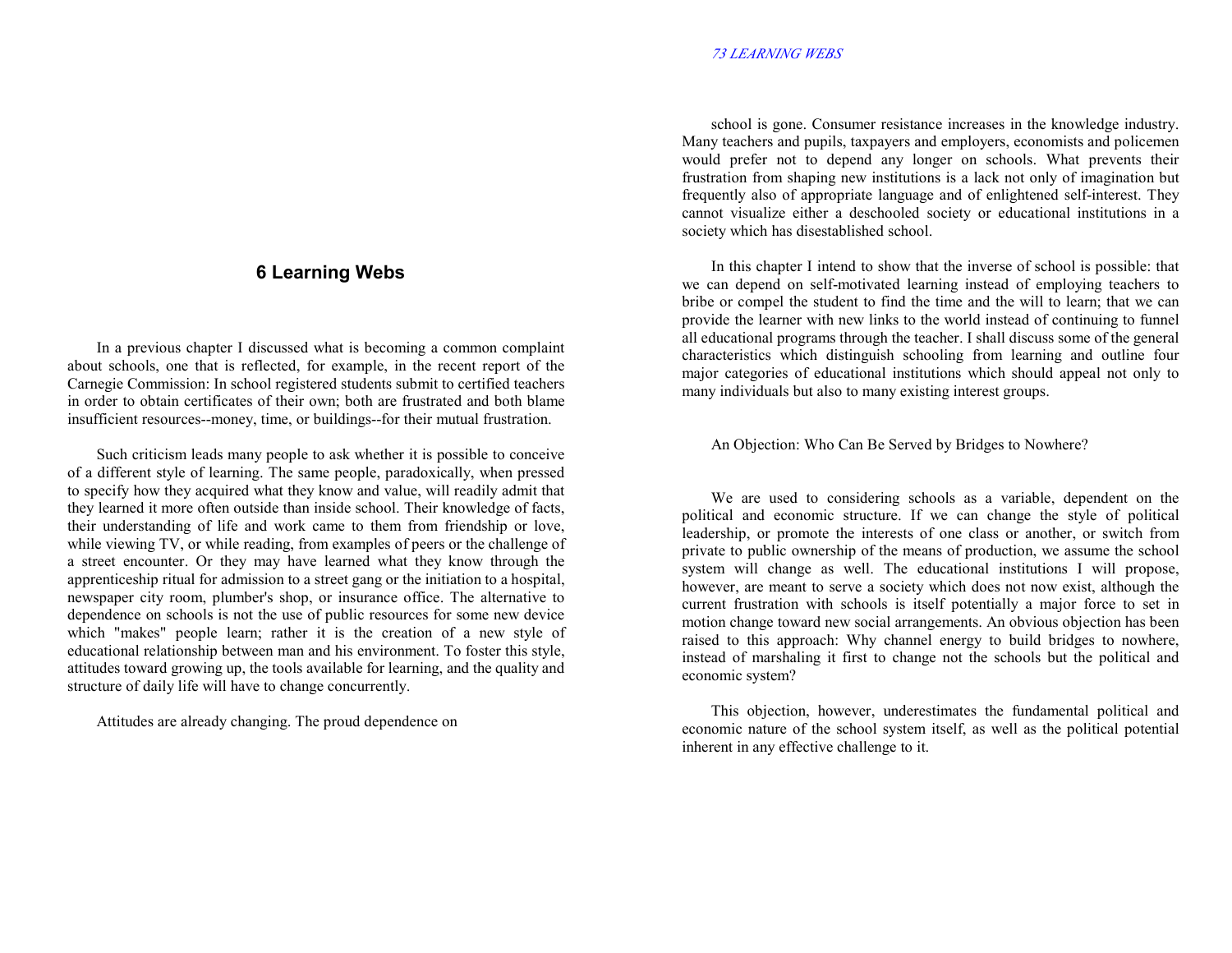In a basic sense, schools have ceased to be dependent on the ideology professed by any government or market organization. Other basic institutions might differ from one country to another: family, party, church, or press. But everywhere the school system has the same structure, and everywhere its hidden curriculum has the same effect. Invariably, it shapes the consumer who values institutional commodities above the nonprofessional ministration of a neighbor.

Everywhere the hidden curriculum of schooling initiates the citizen to the myth that bureaucracies guided by scientific knowledge are efficient and benevolent. Everywhere this same curriculum instills in the pupil the myth that increased production will"" provide a better life. And everywhere it develops the habit of self-defeating consumption of services and alienating production, the tolerance for institutional dependence, and the recognition of institutional rankings. The hidden curriculum of school does all this in spite of contrary efforts undertaken by teachers and no matter what ideology prevails.

In other words, schools are fundamentally alike in all countries, be they fascist, democratic or socialist, big or small, rich or poor. This identity of the school system forces us to recognize the profound world-wide identity of myth, mode of production, and method of social control, despite the great variety of mythologies in which the myth finds expression.

In view of this identity, it is illusory to claim that schools are, in any profound sense, dependent variables. This means that to hope for fundamental change in the school system as an effect of conventionally conceived social or economic change is also an illusion. Moreover, this illusion grants the school-the reproductive organ of a consumer society-almost unquestioned immunity.

It is at this point that the example of China becomes important. For three millennia, China protected higher learning through a total divorce between the process of learning and the privilege conferred by mandarin examinations. To become a world power and a modern nation-state, China had to adopt the international style of schooling. Only hindsight will allow us to

discover if the Great Cultural Revolution will turn out to have been the first successful attempt at deschooling the institutions of society.

Even the piecemeal creation of new educational agencies which were the inverse of school would be an attack on the most sensitive link of a pervasive phenomenon, which is organized by the state in all countries. A political program which does not explicitly recognize the need for deschooling is not revolutionary; it is demagoguery calling for more of the same. Any major political program of the seventies should be evaluated by this measure: How clearly does it state the need for deschooling--and how clearly does it provide guidelines for the educational quality of the society for which it aims?

The struggle against domination by the world market and big-power politics might be beyond some poor communities or countries, but this weakness is an added reason for emphasizing the importance of liberating each society through a reversal of its educational structure, a change which is not beyond any society's means.

#### General Characteristics of

New Formal Educational Institutions

A good educational system should have three purposes: it should provide all who want to learn with access to available resources at any time in their lives; empower all who want to share what they know to find those who want to learn it from them; and, finally, furnish all who want to present an issue to the public with the opportunity to make their challenge known. Such a system would require the application of constitutional guarantees to education. Learners should not be forced to submit to an obligatory curriculum, or to discrimination based on whether they possess a certificate or a diploma. Nor should the public be forced to support, through a regressive taxation, a huge professional apparatus of educators and buildings which in fact restricts the public's chances for learning to the services the profession is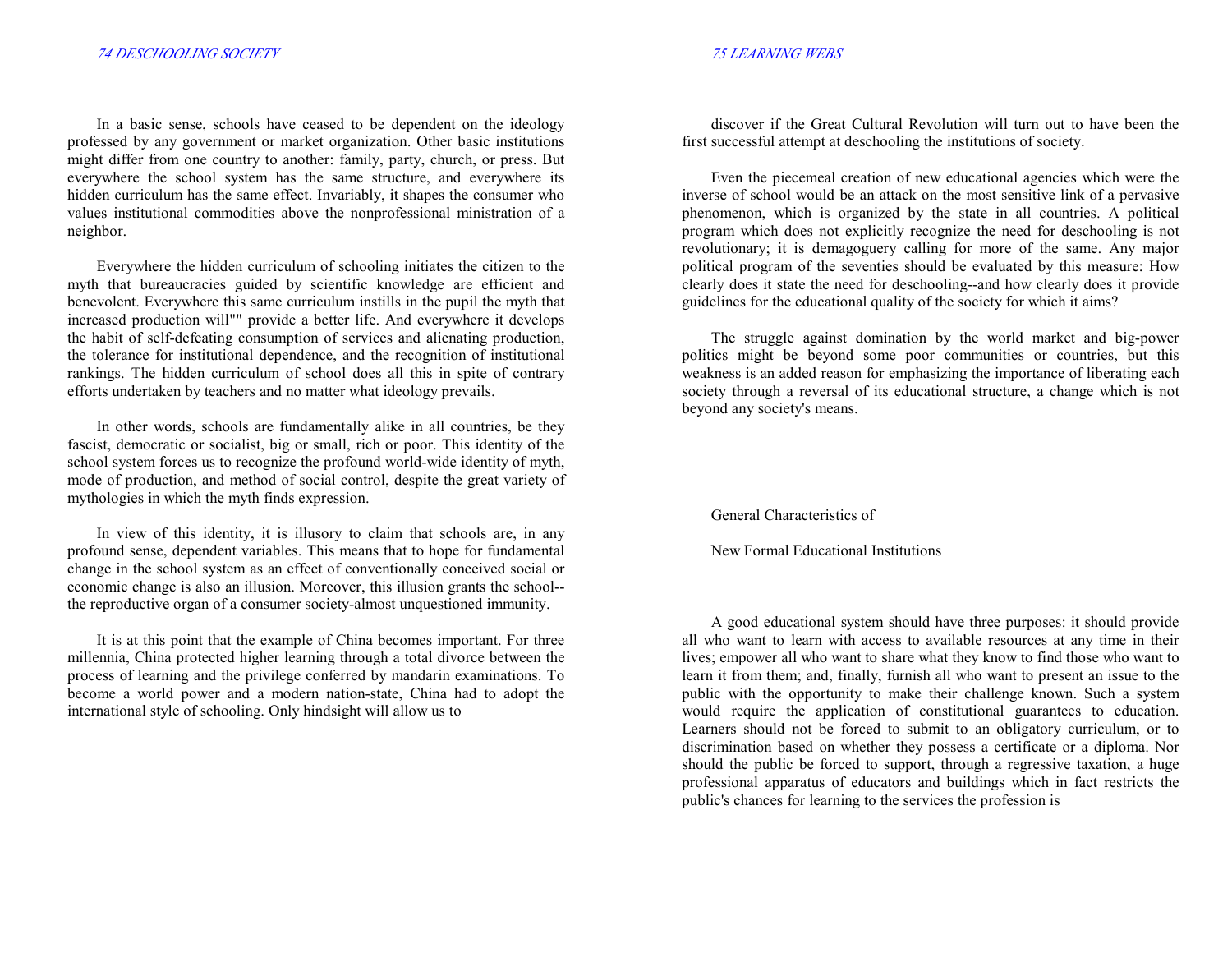#### **77 LEARNING WEBS**

willing to put on the market. It should use modern technology to make free speech, free assembly, and a free press truly universal and, therefore, fully educational

Schools are designed on the assumption that there is a secret to everything in life; that the quality of life depends on knowing that secret; that secrets can be known only in orderly successions; and that only teachers can properly reveal these secrets. An individual with a schooled mind conceives of the world as a pyramid of classified packages accessible only to those who carry the proper tags. New educational institutions would break apart this pyramid. Their purpose must be to facilitate access for the learner: to allow him to look into the windows of the control room or the parliament, if he cannot get in by the door. Moreover, such new institutions should be channels to which the learner would have access without credentials or pedigree--public spaces in which peers and elders outside his immediate horizon would become available.

I believe that no more than four--possibly even three--distinct "channels" or learning exchanges could contain all the resources needed for real learning. The child grows up in a world of things, surrounded by people who serve as models for skills and values. He finds peers who challenge him to argue, to compete, to cooperate, and to understand; and if the child is lucky, he is exposed to confrontation or criticism by an experienced elder who really cares. Things, models, peers, and elders are four resources each of which requires a different type of arrangement to ensure that everybody has ample access to it.

I will use the words "opportunity web" for "network" to designate specific ways to provide access to each of four sets of resources. "Network" is often used, unfortunately, to designate the channels reserved to material selected by others for indoctrination, instruction, and entertainment. But it can also be used for the telephone or the postal service, which are primarily accessible to individuals who want to send messages to one another. I wish we had another word to designate such reticular structures for mutual access, a word less evocative of entrapment, less degraded by current usage and more suggestive of the fact that any such

arrangement includes legal, organizational, and technical aspects. Not having found such a term, I will try to redeem the one which is available, using it as a synonym of "educational web."

What are needed are new networks, readily available to the public and designed to spread equal opportunity for learning and teaching.

To give an example: The same level of technology is used in TV and in tape recorders. All Latin-American countries now have introduced TV: in Bolivia the government has financed a TV station, which was built six years ago, and there are no more than seven thousand TV sets for four million citizens. The money now tied up in TV installations throughout Latin America could have provided every fifth adult with a tape recorder. In addition, the money would have sufficed to provide an almost unlimited library of prerecorded tapes, with outlets even in remote villages, as well as an ample supply of empty tapes.

This network of tape recorders, of course, would be radically different from the present network of TV. It would provide opportunity for free expression: literate and illiterate alike could record, preserve, disseminate, and repeat their opinions. The present investment in TV, instead, provides bureaucrats, whether politicians or educators, with the power to sprinkle the continent with institutionally produced programs which they-or their sponsors-decide are good for or in demand by the people.

Technology is available to develop either independence and learning or bureaucracy and teaching.

**Four Networks** 

The planning of new educational institutions ought not to begin with the administrative goals of a principal or president, or with the teaching goals of a professional educator, or with the learning goals of any hypothetical class of people. It must not start with the question. "What should someone learn?" but with the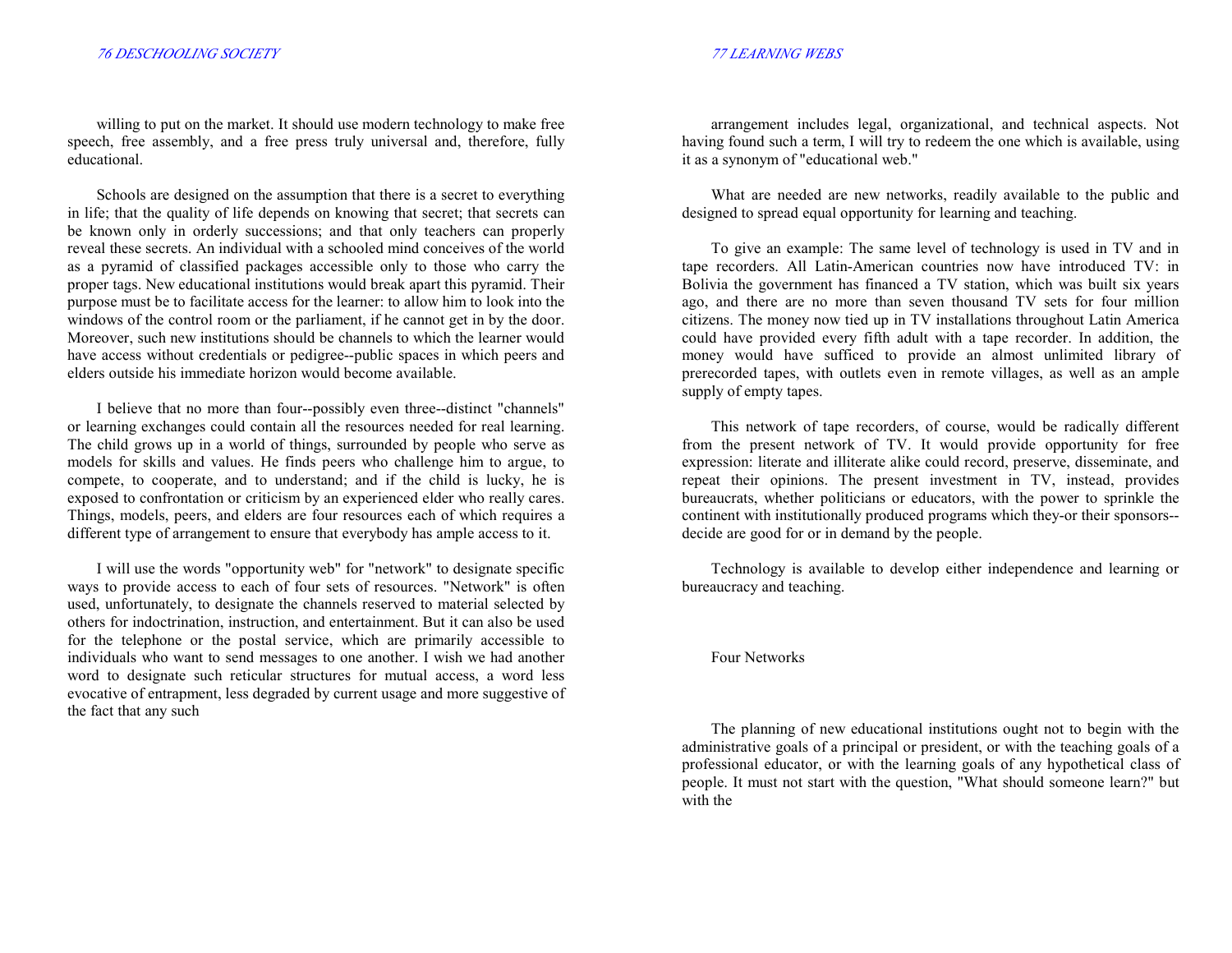#### **79 LEARNING WEBS**

question, "What kinds of things and people might learners want to be in contact with in order to learn?"

Someone who wants to learn knows that he needs both information and critical response to its use from somebody else. Information can be stored in things and in persons. In a good educational system access to things ought to be available at the sole bidding of the learner, while access to informants requires, in addition, others' consent. Criticism can also come from two directions: from peers or from elders, that is, from fellow learners whose immediate interests match mine, or from those who will grant me a share in their superior experience. Peers can be colleagues with whom to raise a question, companions for playful and enjoyable (or arduous) reading or walking, challengers at any type of game. Elders can be consultants on which skill to learn, which method to use, what company to seek at a given moment. They can be guides to the right questions to be raised among peers and to the deficiency of the answers they arrive at. Most of these resources are plentiful. But they are neither conventionally perceived as educational resources, nor is access to them for learning purposes easy, especially for the poor. We must conceive of new relational structures which are deliberately set up to facilitate access to these resources for the use of anybody who is motivated to seek them for his education. Administrative, technological, and especially legal arrangements are required to set up such web-like structures.

Educational resources are usually labeled according to educators' curricular goals. I propose to do the contrary, to label four different approaches which enable the student to gain access to any educational resource which may help him to define and achieve his own goals:

1. Reference Services to Educational Objects-which facilitate access to things or processes used for formal learning. Some of these things can be reserved for this purpose, stored in libraries, rental agencies, laboratories, and showrooms like museums and theaters; others can be in daily use in factories, airports, or on farms, but made available to students as apprentices or on off hours.

2. Skill Exchanges-which permit persons to list their skills, the conditions under which they are willing to serve as models for others who want to learn these skills, and the addresses at which they can be reached.

3. Peer-Matching--a communications network which permits persons to describe the learning activity in which they wish to engage, in the hope of finding a partner for the inquiry.

4. Reference Services to Educators-at-Large--who can be listed in a directory giving the addresses and self-descriptions of professionals. paraprofessionals, and free-lancers, along with conditions of access to their services. Such educators, as we will see, could be chosen by polling or consulting their former clients.

Reference Services to Educational Objects

Things are basic resources for learning. The quality of the environment and the relationship of a person to it will determine how much he learns incidentally. Formal learning requires special access to ordinary things, on the one hand, or, on the other, easy and dependable access to special things made for educational purposes. An example of the former is the special right to operate or dismantle a machine in a garage. An example of the latter is the general right to use an abacus, a computer, a book, a botanical garden, or a machine withdrawn from production and placed at the full disposal of students.

At present, attention is focused on the disparity between rich and poor children in their access to things and in the manner in which they can learn from them. OEO and other agencies, following this approach, concentrate on equalizing chances, by trying to provide more educational equipment for the poor. A more radical point of departure would be to recognize that in the city rich and poor alike are artificially kept away from most of the things that surround them. Children born into the age of plastics and efficiency experts must penetrate two barriers which obstruct their understanding: one built into things and the other around institutions. Industrial design creates a world of things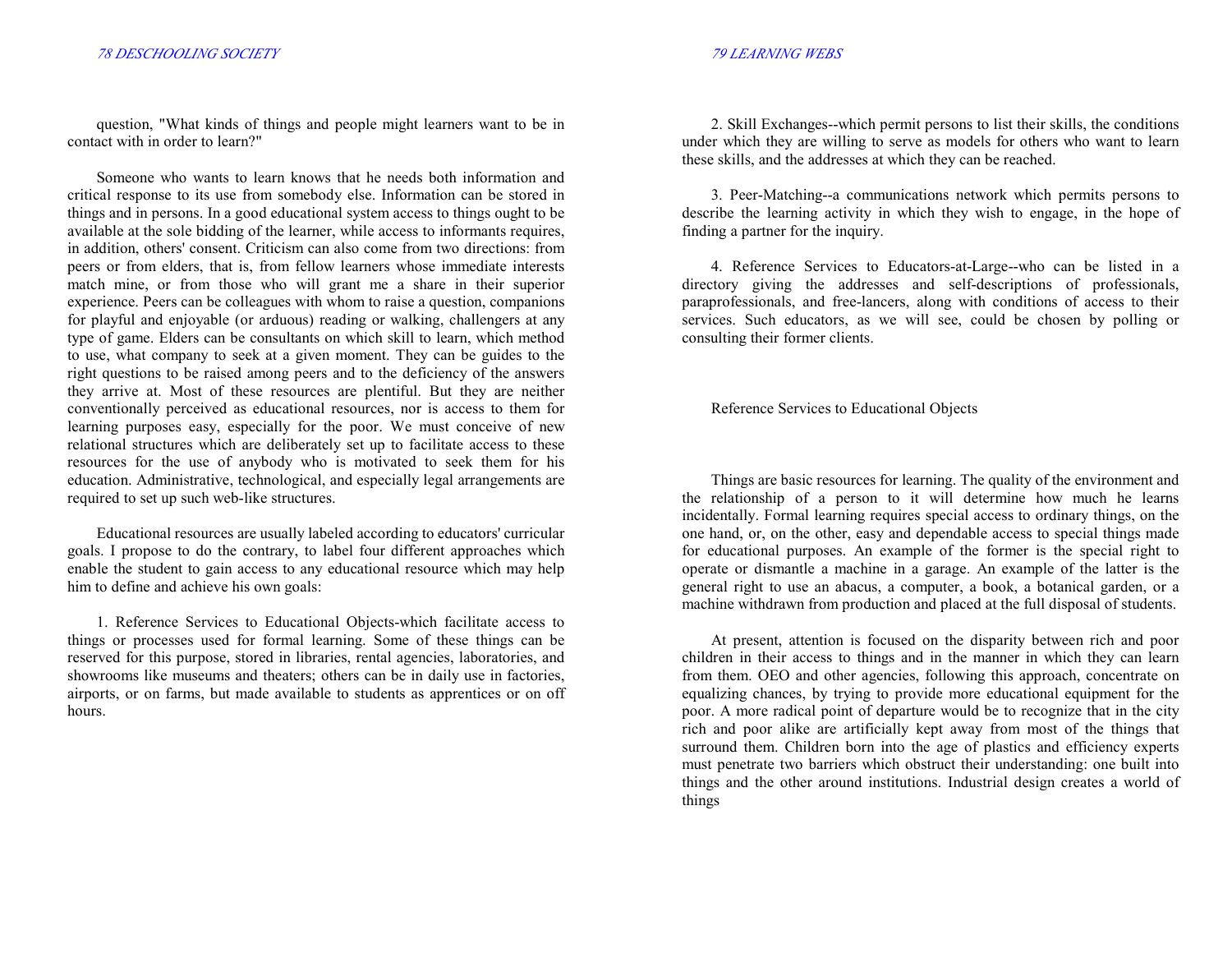that resist insight into their nature, and schools shut the learner out of the world of things in their meaningful setting.

After a short visit to New York, a woman from a Mexican village told me she was impressed by the fact that stores sold only wares heavily made up with cosmetics." I understood her to mean that industrial products "speak" to their customers about their allurements and not about their nature. Industry has surrounded people with artifacts whose inner workings only specialists are allowed to understand. The nonspecialist is discouraged from figuring out what makes a watch tick, or a tele-phone ring, or an electric typewriter work, by being warned that it will break if he tries. He can be told what makes a transistor radio work, but he cannot find out for himself. This type of design tends to reinforce a noninventive society in which the experts find it progressively easier to hide behind their expertise and beyond evaluation.

The man-made environment has become as inscrutable as nature is for the primitive. At the same time, educational materials have been monopolized by school. Simple educational objects have been expensively packaged by the knowledge industry. They have become specialized tools for professional educators, and their cost has been inflated by forcing them to stimulate either environments or teachers.

The teacher is jealous of the textbook he defines as his professional implement. The student may come to hate the lab because he associates it with schoolwork. The administrator rationalizes his protective attitude toward the library as a defense of costly public equipment against those who would play with it rather than learn. In this atmosphere the student too often uses the map, the lab, the encyclopedia, or the microscope only at the rare moments when the curriculum tells him to do so. Even the great classics become part of "sophomore year" instead of marking a new turn in a person's life. School removes things from everyday use by labeling them educational tools.

If we are to deschool, both tendencies must be reversed. The general physical environment must be made accessible, and those physical learning resources which have been reduced to teaching

instruments must become generally available for self-directed learning. Using things only as part of a curriculum can have an even worse effect than just removing them from the general environment. It can corrupt the attitudes of pupils.

Games are a case in point. I do not mean the "games" of the physical education department (such as football and basketball), which the schools use to raise income and prestige and in which they have made a substantial capital investment. As the athletes themselves are well aware, these enterprises, which take the form of warlike tournaments, have undermined the playfulness of sports and are used to reinforce the competitive nature of schools. Rather I have in mind the educational games which can provide a unique way to penetrate formal systems. Set theory, linguistics, propositional logic, geometry, physics, and even chemistry reveal themselves with little effort to certain persons who play these games. A friend of mine went to a Mexican market with a game called "Wff 'n Proof," which consists of some dice on which twelve logical symbols are imprinted. He showed children which two or three combinations constituted a well-formed sentence, and inductively within the first hour some onlookers also grasped the principle. Within a few hours of playfully conducting formal logical proofs, some children are capable of introducing others to the fundamental proofs of propositional logic. The others just walk away.

In fact, for some children such games are a special form of liberating education, since they heighten their awareness of the fact that formal systems are built on changeable axioms and that conceptual operations have a gamelike nature. They are also simple, cheap, and-to a large extent-can be organized by the players themselves. Used outside the curriculum such games provide an opportunity for identifying and developing unusual talent, while the school psychologist will often identify those who have such talent as in danger of becoming antisocial, sick, or unbalanced. Within school, when used in the form of tournaments, games are not only removed from the sphere of leisure; they often become tools used to translate playfulness into competition, a lack of abstract reasoning into a sign of inferiority. An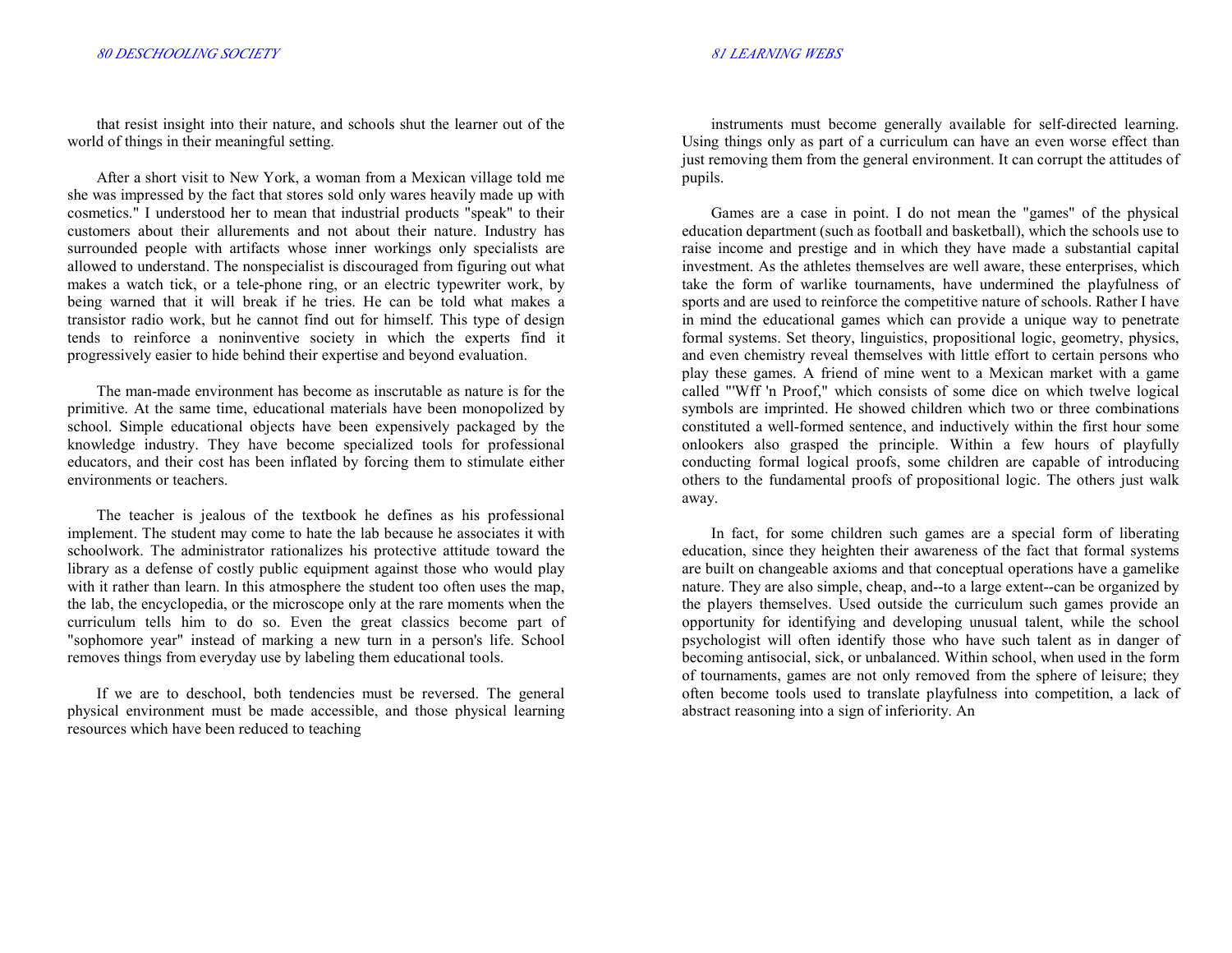exercise which is liberating for some character types becomes a strait acket for others.

The control of school over educational equipment has still another effect. It increases enormously the cost of such cheap materials. Once their use is restricted to scheduled hours, professionals are paid to supervise their acquisition, storage, and use. Then students vent their anger against the school on the equipment, which must be purchased once again.

Paralleling the untouchability of teaching tools is the impenetrability of modern junk. In the thirties any self-respecting boy knew how to repair an automobile, but now car makers multiply wires and withhold manuals from everyone except specialized mechanics. In a former era an old radio contained enough coils and condensers to build a transmitter that would make all the neighborhood radios scream in feedback. Transistor radios are more portable, but nobody dares to take them apart. To change this in the highly industrialized countries will be immensely difficult; but at least in the Third World we must insist on built-in educational qualities.

To illustrate my point, let me present a model: By spending ten million dollars it would be possible to connect forty thousand hamlets in a country like Peru with a spiderweb of six-foot-wide trails and maintain these, and, in addition, provide the country with 200,000 three-wheeled mechanical donkeys-five on the average for each hamlet. Few poor countries of this size spend less than this yearly on cars and roads, both of which are now restricted mainly to the rich and their employees, while poor people remain trapped in their villages. Each of these simple but durable little vehicles would cost \$125-half of which would pay for transmission and a six-horsepower motor. A "donkey" could make 15 mph, and it can carry loads of 850 pounds (that is, most things besides tree trunks and steel beams which are ordinarily moved).

The political appeal of such a transportation system to a peasantry is obvious. Equally obvious is the reason why those who hold power-and thereby automatically have a car--are not interested in spending money on trails and in clogging roads

with engine-driven donkeys. The universal donkey could work only if a country's leaders were willing to impose a national speed limit of, say, twentyfive miles an hour and adapt its public institutions to this. The model could not work if conceived only as a stopgap.

This is not the place to elaborate on the political, social, economic, financial, and technical feasibility of this model. I wish only to indicate that educational considerations may be of prime importance when choosing such an alternative to capital. intensive transport. By raising the unit cost per donkey by some 20 percent it would become possible to plan the production of all its parts in such a manner that, as far as possible, each future owner would spend a month or two making and understanding his machine and would be able to repair it. With this additional cost it would also be possible to decentralize production into dispersed plants. The added benefits would result not only from including educational costs in the construction process. Even more significantly, a durable motor which practically anyone could learn to repair and which could be used as a plow and pump by somebody who understood it would provide much higher educational benefits than the inscrutable engines of the advanced countries

Not only the junk but also the supposedly public places of the modern city have become impenetrable. In American society, children are excluded from most things and places on the grounds that they are private. But even in societies which have declared an end to private property children are kept away from the same places and things because they are considered the special domain of professionals and dangerous to the uninitiated. Since the last generation the railroad yard has become as inaccessible as the fire station. Yet with a little ingenuity it should not be difficult to provide for safety in such places. To deschool the artifacts of education will require making the artifacts and processes available--and recognizing their educational value. Certainly, some workers would find it inconvenient to be accessible to learners; but this inconvenience must be balanced against the educational gains.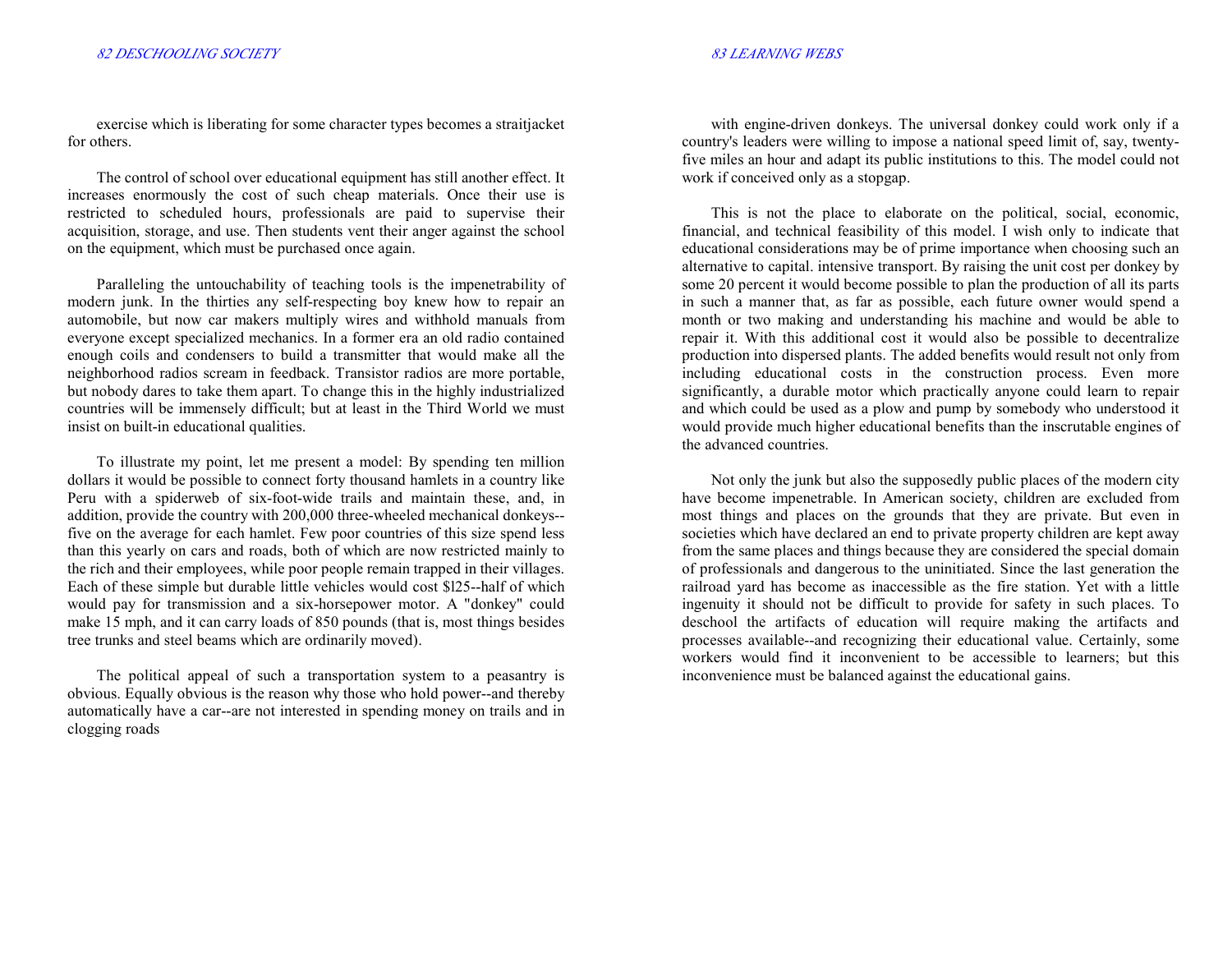Private cars could be banned from Manhattan. Five years ago it was unthinkable. Now certain New York streets are closed off at odd hours, and this trend will probably continue. Indeed, most cross-streets should be closed to automotive traffic and parking should be forbidden everywhere. In a city opened up to people, teaching materials which are now locked up in storerooms and laboratories could be dispersed into independently operated storefront depots which children and adults could visit without the danger of being run over.

If the goals of learning were no longer dominated by schools and schoolteachers, the market for learners would be much more various and the definition of "educational artifacts" would be less restrictive. There could be tool shops, libraries, laboratories, and gaming rooms. Photo labs and offset presses would allow neighborhood newspapers to flourish. Some storefront learning centers could contain viewing booths for closed-circuit television, others could feature office equipment for use and for repair. The jukebox or the record player would be commonplace, with some specializing in classical music, others in international folk tunes, others in jazz. Film clubs would compete with each other and with commercial television. Museum outlets could be networks for circulating exhibits of works of art, both old and new, originals and reproductions, perhaps administered by the various metropolitan museums.

The professional personnel needed for this network would be much more like custodians, museum guides, or reference librarians than like teachers. From the corner biology store, they could refer their clients to the shell collection in the museum or indicate the next showing of biology videotapes in a certain viewing booth. They could furnish guides for pest control, diet, and other kinds of preventive medicine. They could refer those who needed advice to "elders" who could provide it.

Two distinct approaches can be taken to financing a network of "learning" objects." A community could determine a maximum budget for this purpose and arrange for all parts of the network to be open to all visitors at reasonable hours. Or the community could decide to provide citizens with limited entitlements, ac-

cording to their age group, which would give them special access to certain materials which are both costly and scarce, while leaving other, simpler materials available to everyone.

Finding resources for materials made specifically for education is only one--and perhaps the least costly--aspect of building an educational world. The money now spent on the sacred paraphernalia of the school ritual could be freed to provide all citizens with greater access to the real life of the city. Special tax incentives could be granted to those who employed children between the ages of eight and fourteen for a couple of hours each day if the conditions of employment were humane ones. We should return to the tradition of the bar mitzvah or confirmation. By this I mean we should first restrict, and later eliminate, the disenfranchisement of the young and permit a boy of twelve to become a man fully responsible for his participation in the life of the community. Many "school-age" people know more about their neighborhood than social workers or councilmen. Of course, they also ask more embarrassing questions and propose solutions which threaten the bureaucracy. They should be allowed to come of age so that they could put their knowledge and factfinding ability to work in the service of a popular government.

Until recently the dangers of school were easily underestimated in comparison with the dangers of an apprenticeship in the police force, the fire department, or the entertainment industry. It was easy to justify schools at least as a means to protect youth. Often this argument no longer holds. I recently visited a Methodist church in Harlem occupied by a group of armed Young Lords in protest against the death of Julio Rodan, a Puerto Rican youth found hanged in his prison cell. I knew the leaders of the group, who had spent a semester in Cuernavaca. When I wondered why one of them, Juan, was not among them, I was told that he had "gone back on heroin and to the State University."

Planning, incentives, and legislation can be used to unlock the educational potential within our society's huge investment in plants and equipment. Full access to educational objects will not exist so long as business firms are allowed to combine the legal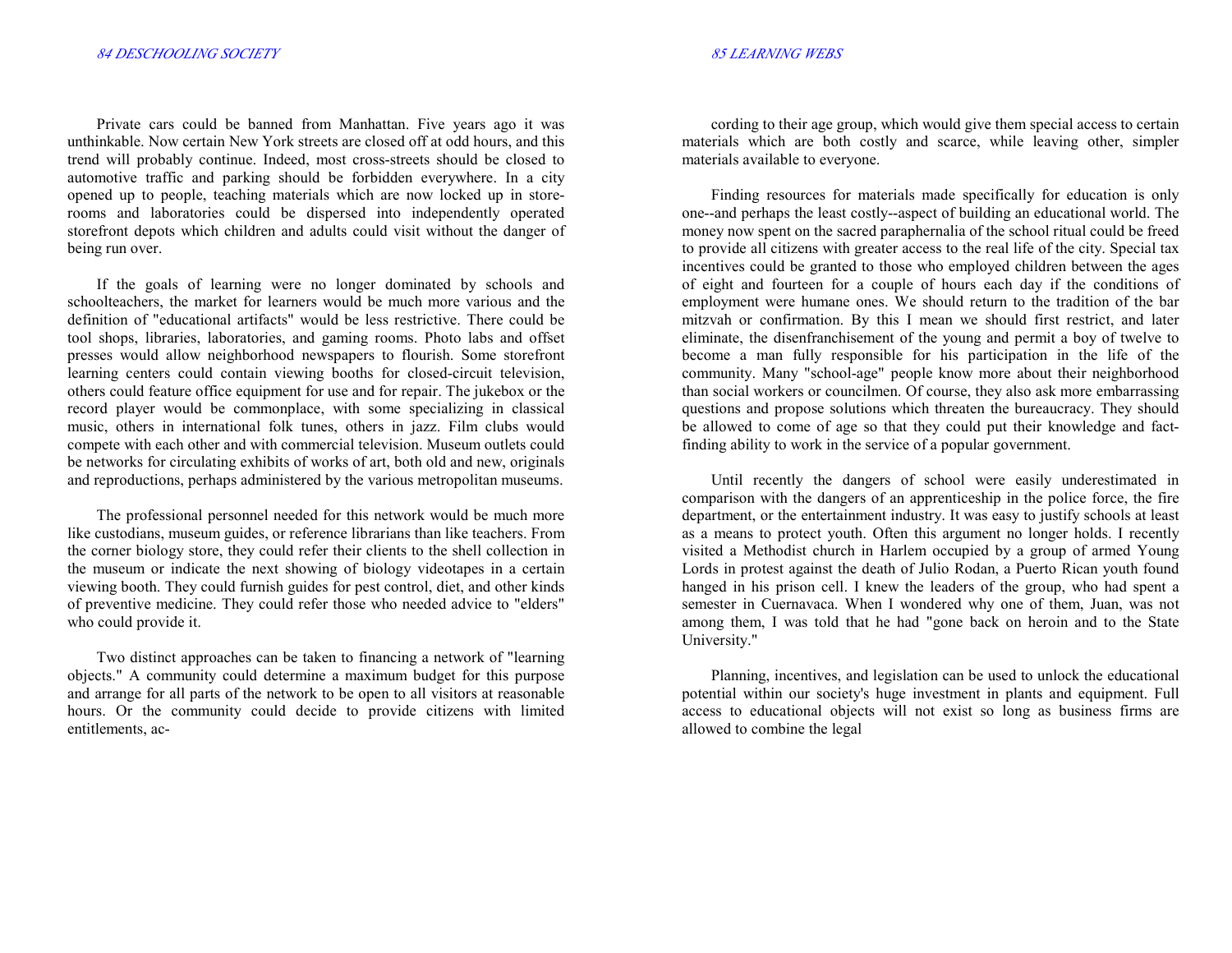#### **87 LEARNING WEBS**

protections which the Bill of Rights reserves to the privacy of individuals with the economic power conferred upon them by their millions of customers and thousands of employees, stockholders, and suppliers. Much of the world's know-how and most of its productive processes and equipment are locked within the walls of business firms, away from their customers, employees, and stockholders, as well as from the general public, whose laws and facilities allow them to function. Money now spent on advertising in capitalist countries could be redirected toward education in and by General Electric, NBC-TV, or Budweiser beer. That is, the plants and offices should be reorganized so that their daily operations could be more accessible to the public in ways that would make learning possible; and, indeed, ways might be found to pay the companies for the learning people acquired from them.

An even more valuable body of scientific objects and data may be withheld from general access-and even from qualified scientists-under the guise of national security. Until recently science was the one forum which functioned like an anarchist's dream. Each man capable of doing research had more or less the same opportunity of access to its tools and to a hearing by the community of peers. Now bureaucratization and organization have placed much of science beyond public reach. Indeed, what used to be an international network of scientific information has been splintered into an arena of competing teams. The members as well as the artifacts of the scientific community have been locked into national and corporate programs oriented toward practical achievement, to the radical impoverishment of the men who support these nations and corporations.

In a world which is controlled and owned by nations and corporations, only limited access to educational objects will ever be possible. But increased access to those objects which can be shared for educational purposes may enlighten us enough to help us to break through these ultimate political barriers. Public schools transfer control over the educational uses of objects from private to professional hands. The institutional inversion of schools could empower the individual to reclaim the right to use

them for education. A truly public kind of ownership might begin to emerge if private or corporate control over the educational aspect of "things" were brought to the vanishing point.

#### Skill Exchanges

A guitar teacher, unlike a guitar, can be neither classified in a museum nor owned by the public nor rented from an educational warehouse. Teachers of skills belong to a different class of resources from objects needed to learn a skill. This is not to say that they are indispensable in every case. I can rent not only a guitar but also taped guitar lessons and illustrated chord charts, and with these things I can teach myself to play the guitar. Indeed, this arrangement may have advantages-if the available tapes are better than the available teachers, or if the only time I have for learning the guitar is late at night, or if the tunes I wish to play are unknown in my country, or if I am shy and prefer to fumble along in privacy.

Skill teachers must be listed and contacted through a different kind of channel from that of things. A thing is available at the bidding of the user--or could be--whereas a person formally becomes a skill resource only when he consents to do so, and he can also restrict time, place, and method as he chooses.

Skill teachers must be also distinguished from peers from whom one would learn. Peers who wish to pursue a common inquiry must start from common interests and abilities; they get together to exercise or improve a skill they share: basketball, dancing, constructing a camp site, or discussing the next election. The first transmission of a skill, on the other hand, involves bringing together someone who has the skill and someone who does not have it and wants to acquire it.

A "skill model" is a person who possesses a skill and is willing to demonstrate its practice. A demonstration of this kind is frequently a necessary resource for a potential learner. Modern inventions permit us to incorporate demonstration into tape, film, or chart; yet one would hope personal demonstration will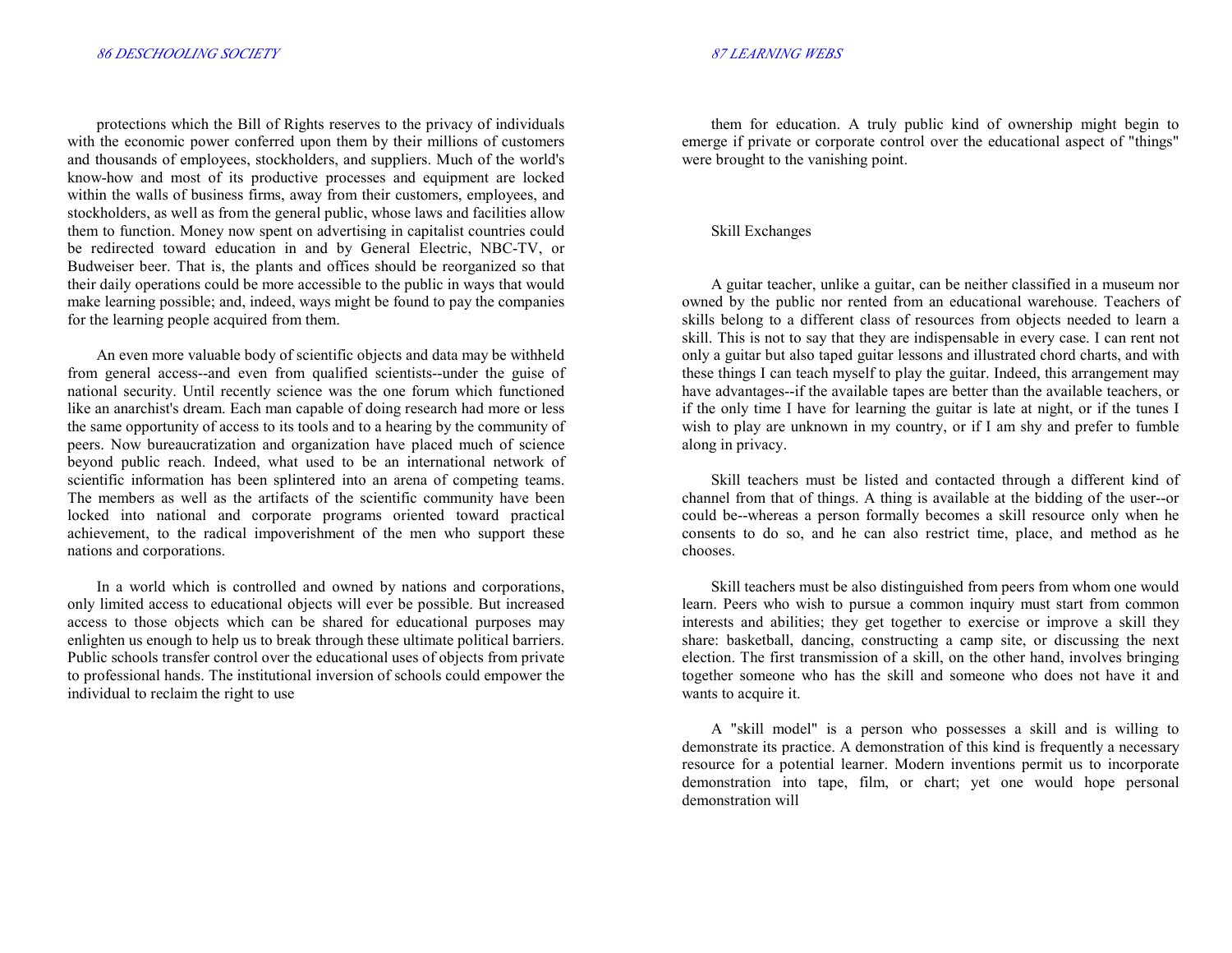remain in wide demand, especially in communication skills. Some ten thousand adults have learned Spanish at our Center at Cuernavaca--mostly highly motivated persons who wanted to acquire near-native fluency in a second language. When they are faced with a choice between carefully programmed instruction in a lab or drill sessions with two other students and a native speaker following a rigid routine, most choose the second.

For most widely shared skills, a person who demonstrates the skill is the only human resource we ever need or get. Whether in speaking or driving, in cooking or in the use of communication equipment, we are often barely conscious of formal instruction and learning, especially after our first experience of the materials in question. I see no reason why other complex skills, such as the mechanical aspects of surgery and playing the fiddle, of reading or the use of directories and catalogues, could not be learned in the same way.

A well-motivated student who does not labor under a specific handicap often needs no further human assistance than can be provided by someone who can demonstrate on demand how to do what the learner wants to learn to do. The demand made of skilled people that before demonstrating their skill they be certified as pedagogues is a result of the insistence either that people learn what they do not want to know or that all people-even those with a special handicap-learn certain things, at a given moment in their lives, and preferably under specified circumstances.

What makes skills scarce on the present educational market is the institutional requirement that those who can demonstrate them may not do so unless they are given public trust, through a certificate. We insist that those who help others acquire a skill should also know how to diagnose learning difficulties and be able to motivate people to aspire to learn skills. In short, we demand that they be pedagogues. People who can demonstrate skills will be plentiful as soon as we learn to recognize them outside the teaching profession.

Where princelings are being taught, the parents' insistence that the teacher and the person with skills be combined in one

person is understandable, if no longer defensible. But for all parents to aspire to have Aristotle for their Alexander is obviously self-defeating. The person who can both inspire students and demonstrate a technique is so rare, and so hard to recognize, that even princelings more often get a sophist than a true philosopher.

A demand for scarce skills can be quickly filled even if there are only small numbers of people to demonstrate them; but such people must be easily available. During the forties radio repairmen, most of them with no schooling in their work, were no more than two years behind radios in penetrating the interior of Latin America. There they staved until transistor radios, which are cheap to purchase and impossible to repair, put them out of business. Technical schools now fail to accomplish what repair. men of equally useful, more durable radios could do as a matter of course

Converging self-interests now conspire to stop a man from sharing his skill. The man who has the skill profits from its scarcity and not from its reproduction. The teacher who special, izes in transmitting the skill profits from the artisan's unwillingness to launch his own apprentice into the field. The public is indoctrinated to believe that skills are valuable and reliable only if they are the result of formal schooling. The job market depends on making skills scarce and on keeping them scarce, either by proscribing their unauthorized use and transmission or by making things which can be operated and repaired only by those who have access to tools or information which are kept scarce.

Schools thus produce shortages of skilled persons. A good example is the diminishing number of nurses in the United States, owing to the rapid increase of four-year B.S. programs in nursing. Women from poorer families, who would formerly have enrolled in a two- or three-year program, now stay out of the nursing profession altogether.

Insisting on the certification of teachers is another way of keeping skills scarce. If nurses were encouraged to train nurses, and if nurses were employed on the basis of their proven skill at giving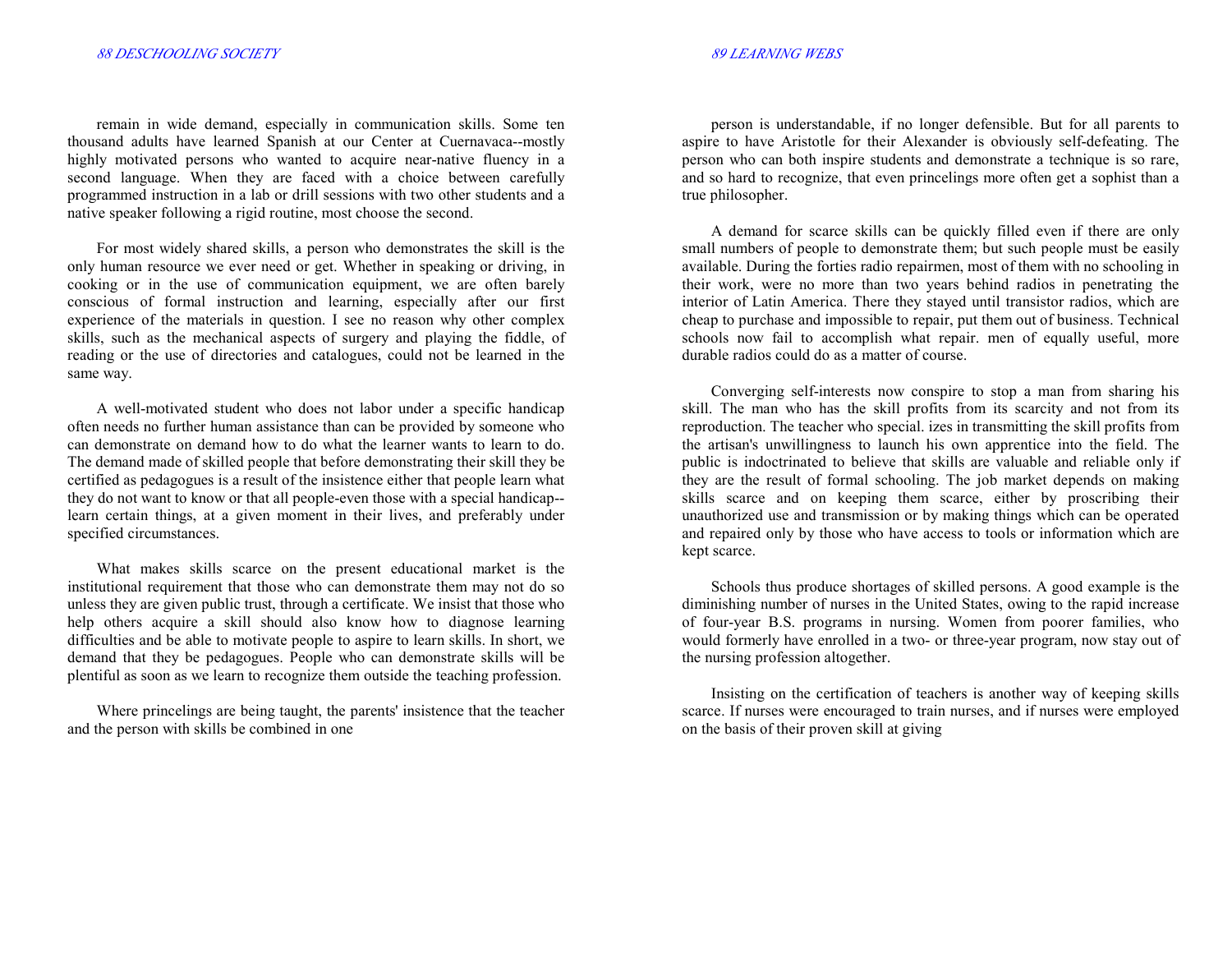injections, filling out charts, and giving medicine, there would soon be no lack of trained nurses. Certification now tends to abridge the freedom of education by converting the civil right to share one's knowledge into the privilege of academic freedom, now conferred only on the employees of a school. To guarantee access to an effective exchange of skills, we need legislation which generalizes academic freedom. The right to teach any skill should come under the protection of freedom of speech. Once restrictions on teaching are removed, they will quickly be removed from learning as well.

The teacher of skills needs some inducement to grant his services to a pupil. There are at least two simple ways to begin to channel public funds to noncertified teachers. One way would be to institutionalize the skill exchange by creating free skill centers open to the public. Such centers could and should be established in industrialized areas, at least for those skills which are fundamental prerequisites for entering certain apprenticeships-such skills as reading, typing, keeping accounts, foreign languages, computer programming and number manipulation, reading special languages such as that of electrical circuits, manipulation of certain machinery, etc. Another approach would be to give certain groups within the population educational currency good for attendance at skill centers where other clients would have to pay commercial rates.

A much more radical approach would be to create a "bank" for skill exchange. Each citizen would be given a basic credit with which to acquire fundamental skills. Beyond that minimum, further credits would go to those who earned them by teaching, whether they served as models in organized skill centers or did so privately at home or on the playground. Only those who had taught others for an equivalent amount of time would have a claim on the time of more advanced teachers. An entirely new elite would be promoted, an elite of those who earned their education by sharing it.

Should parents have the right to earn skill credit for their children? Since such an arrangement would give further advantage to the privileged classes, it might be offset by granting a

larger credit to the underprivileged. The operation of a skill exchange would depend on the existence of agencies which would facilitate the development of directory information and assure its free and inexpensive use. Such an agency might also provide supplementary services of testing and certification and might help to enforce the legislation required to break up and prevent monopolistic practices.

Fundamentally, the freedom of a universal skill exchange must be guaranteed by laws which permit discrimination only on the basis of tested skills and not on the basis of educational pedigree. Such a guarantee inevitably requires public control over tests which may be used to qualify persons for the job market. Otherwise, it would be possible to surreptitiously reintroduce complex batteries of tests at the work place itself which would serve for social selection. Much could be done to make skill-testing objective, e.g., allowing only the operation of specific machines or systems to be tested. Tests of typing (measured according to speed, number of errors, and whether or not the typist can work from dictation), operation of an accounting system or of a hydraulic crane, driving, coding into COBOL, etc., can easily be made objective.

In fact, many of the true skills which are of practical importance can be so tested. And for the purposes of manpower management a test of a current skill level is much more useful than the information that twenty years ago a person satisfied his teacher in a curriculum in which typing, stenography, and accounting were taught. The very need for official skill-testing can, of course, be questioned: I personally believe that freedom from undue hurt to a man's reputation through labeling is better guaranteed by restricting than by forbidding tests of competence.

Peer-Matching

At their worst, schools gather classmates into the same room and subject them to the same sequence of treatment in math, citizenship, and spelling. At their best, they permit each student to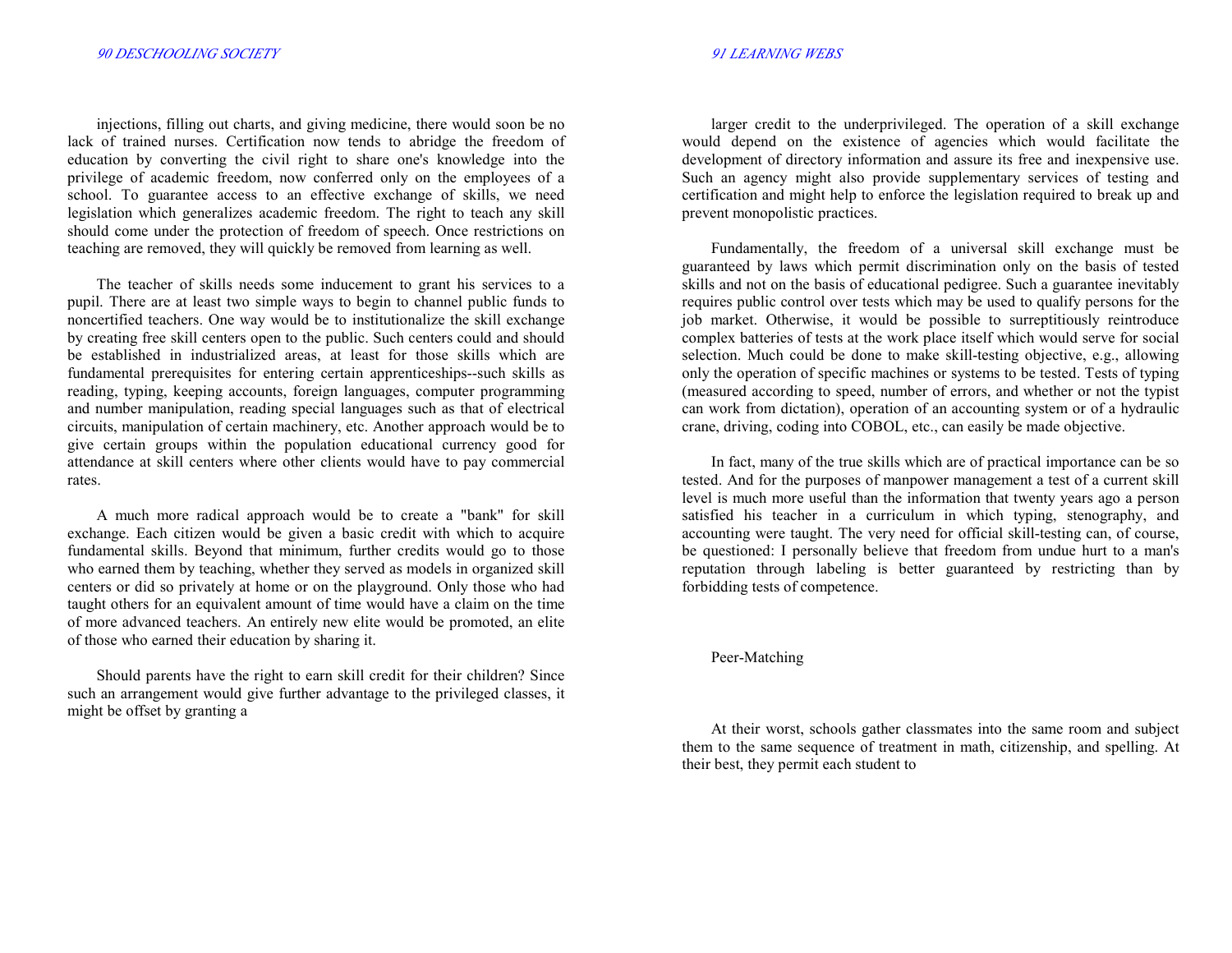choose one of a limited number of courses. In any case, groups of peers form around the goals of teachers. A desirable educational system would let each person specify the activity for which he sought a peer.

School does offer children an opportunity to escape their homes and meet new friends. But, at the same time, this process indoctrinates children with the idea that they should select their friends from among those with whom they are put together. Providing the young from their earliest age with invitations to meet, evaluate, and seek out others would prepare them for a lifelong interest in seeking new partners for new endeavors.

A good chess player is always glad to find a close match, and one novice to find another. Clubs serve their purpose. People who want to discuss specific books or articles would probably pay to find discussion partners. People who want to play games, go on excursions, build fish tanks, or motorize bicycles will go to considerable lengths to find peers. The reward for their efforts is finding those peers. Good schools try to bring out the common interests of their students registered in the same program. The inverse of school would be an institution which increased the chances that persons who at a given moment shared the same specific interest could meet-no matter what else they had in common.

Skill-teaching does not provide equal benefits for both parties, as does the matching of peers. The teacher of skills, as I have pointed out, must usually be offered some incentive beyond the rewards of teaching. Skill-teaching is a matter of repeating drills over and over and is, in fact, all the more dreary for those pupils who need it most. A skill exchange needs currency or credits or other tangible incentives in order to operate, even if the exchange itself were to generate a currency of its own. A peer-match, ing system requires no such incentives, but only a communications network.

Tapes, retrieval systems, programmed instruction, and reproduction of shapes and sounds tend to reduce the need for recourse to human teachers of many skills; they increase the efficiency of teachers and the number of skills one can pick up in

a lifetime. Parallel to this runs an increased need to meet people interested in enjoying the newly acquired skill. A student who has picked up Greek before her vacation would like to discuss in Greek Cretan politics when she returns. A Mexican in New York wants to find other readers of the paper Siempre---or of "Los Agachados," the most popular comic book. Somebody else wants to meet peers who, like himself, would like to increase their interest in the work of James Baldwin or of Bolivar

The operation of a peer-matching network would be simple. The user would identify himself by name and address and describe the activity for which he sought a peer. A computer would send him back the names and addresses of all those who had inserted the same description. It is amazing that such a simple utility has never been used on a broad scale for publicly valued activity.

In its most rudimentary form, communication between client and computer could be established by return mail. In big cities typewriter terminals could provide instantaneous responses. The only way to retrieve a name and address from the computer would be to list an activity for which a peer was sought. People using the system would become known only to their potential peers.

A complement to the computer could be a network of bulletin boards and classified newspaper ads, listing the activities for which the computer could not produce a match. No names would have to be given. Interested readers would then introduce their names into the system. A publicly supported peer-match network might be the only way to guarantee the right of free assembly and to train people in the exercise of this most fundamental civic activity.

The right of free assembly has been politically recognized and culturally accepted. We should now understand that this right is curtailed by laws that make some forms of assembly obligatory. This is especially the case with institutions which conscript according to age group, class, or sex, and which are very time-consuming. The army is one example. School is an even more outrageous one.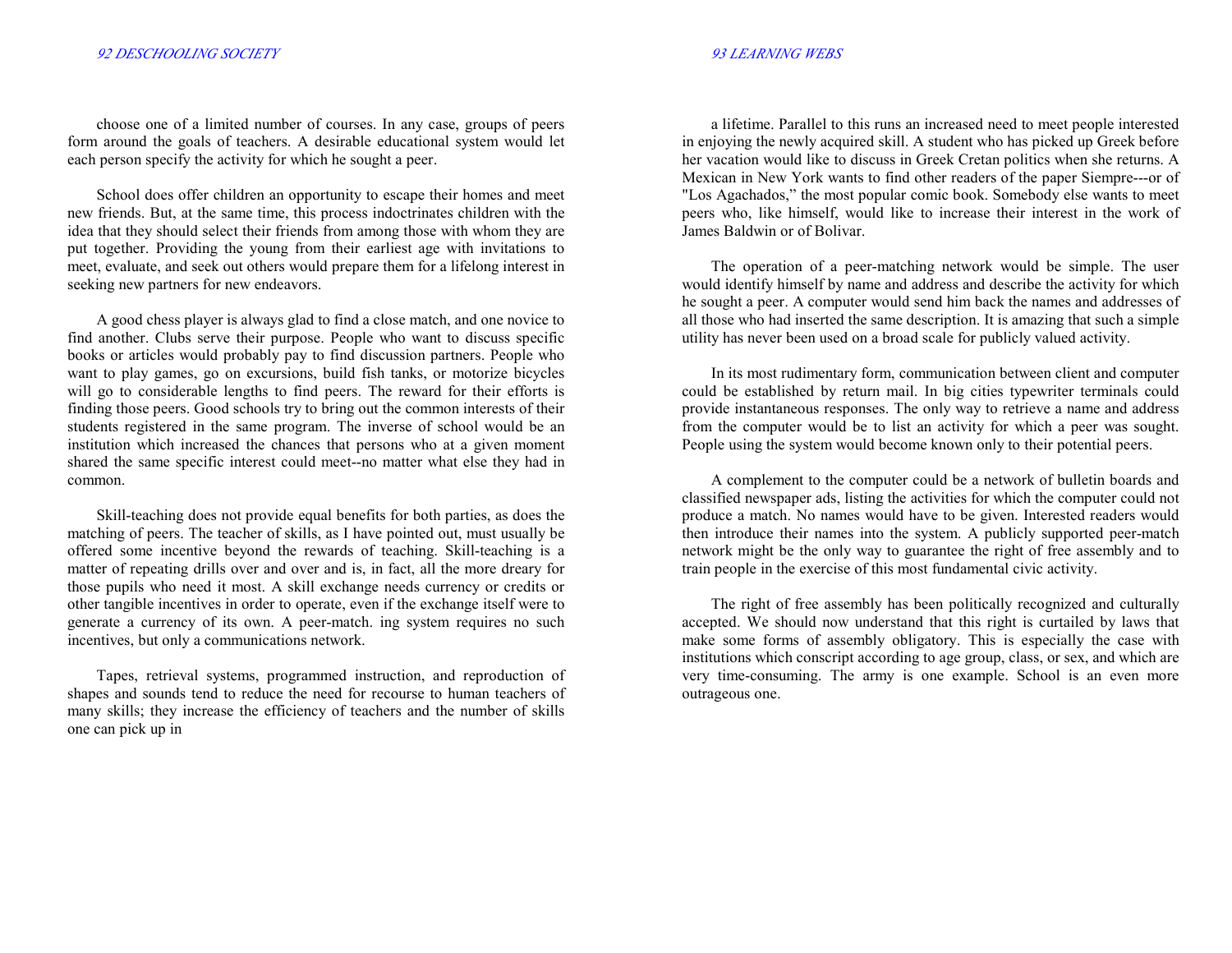To deschool means to abolish the power of one person to oblige another person to attend a meeting. It also means recognizing the right of any person, of any age or sex, to call a meeting. This right has been drastically diminished by the institutionalization of meetings. "Meeting" originally referred to the result of an individual's act of gathering. Now it refers to the institutional product of some agency.

The ability of service institutions to acquire clients has far outgrown the ability of individuals to be heard independently of institutional media, which respond to individuals only if they are salable news. Peer-matching facilities should be available for individuals who want to bring people together as easily as the village bell called the villagers to council. School buildings--of doubtful value for conversion to other uses--could often serve this purpose.

The school system, in fact, may soon face a problem which churches have faced before: what to do with surplus space emptied by the defection of the faithful. Schools are as difficult to sell as temples. One way to provide for their continued use would be to give over the space to people from the neighborhood. Each could state what he would do in the classroom and when, and a bulletin board would bring the available programs to the attention of the inquirers. Access to "class" would be free--or purchased with educational vouchers. The "teacher" could even be paid according to the number of pupils he could attract for any full two-hour period. I can imagine that very young leaders and great educators would be the two types most prominent in such a system. The same approach could be taken toward higher education. Students could be furnished with educational vouchers which entitled them to ten hours' yearly private consultation with the teacher of their choice-and, for the rest of their learning, depend on the library, the peer-matching network, and apprenticeships.

We must, of course, recognize the probability that such public matching devices would be abused for exploitative and immoral purposes, just as the telephone and the mails have been so abused. As with those networks, there must be some protection. I

have proposed elsewhere a matching system which would allow only pertinent printed information, plus the name and address of the inquirer, to be used. Such a system would be virtually foolproof against abuse. Other arrangements could allow the addition of any book, film, TV program, or other item quoted from a special catalogue. Concern about the dangers of the system should not make us lose sight of its far greater benefits.

Some who share my concern for free speech and assembly will argue that peer-matching is an artificial means of bringing people together and would not be used by the poor-who need it most. Some people become genuinely agitated when one suggests the setting up of ad hoc encounters which are not rooted in the life of a local community. Others react when one suggests using a computer to sort and match client-identified interests. People cannot be drawn together in such an impersonal manner, they say. Common inquiry must be rooted in a history of shared experience at many levels, and must grow out of this experience-the development of neighborhood institutions, for example.

I sympathize with these objections, but I think they miss my point as well as their own. In the first place, the return to neighborhood life as the primary center of creative expression might actually work against the re-establishment of neighborhoods as political units. Centering demands on the neighborhood may, in fact, neglect an important liberating aspect of urban life--the ability of a person to participate simultaneously in several peer groups. Also, there is an important sense in which people who have never lived together in a physical community, may occasionally have far more experiences to share than those who have known each other from childhood. The great religions have always recognized the importance of far-off encounters, and the faithful have always found freedom through them; pilgrimage, monasticism, the mutual support of temples and sanctuaries reflect this awareness. Peer-matching could significantly help in making explicit the many potential but suppressed communities of the city.

Local communities are valuable. They are also a vanishing reality as men progressively let service institutions define their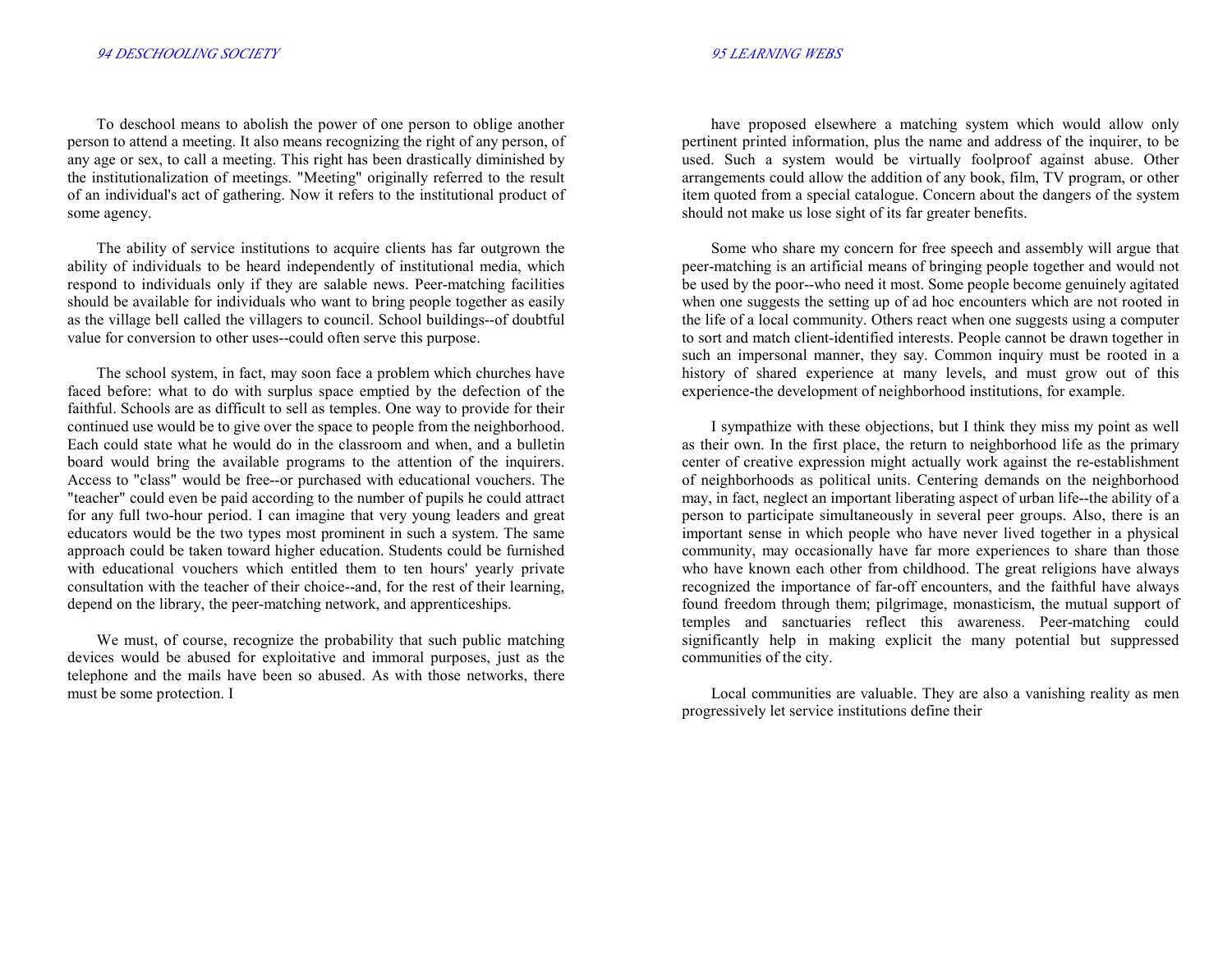which permitted students to choose their teachers or patients their healers.

circles of social relationship. Milton Kotler in his recent book has shown that the imperialism of "downtown" deprives the neighborhood of its political significance. The protectionist attempt to resurrect the neighborhood as a cultural unit only supports this bureaucratic imperialism. Far from artificially removing men from their local contexts to join abstract groupings, peermatching should encourage the restoration of local life to cities from which it is now disappearing. A man who recovers his initiative to call his fellows into meaningful conversation may cease to settle for being separated from them by office protocol or suburban etiquette. Having once seen that doing things together depends on deciding to do so, men may even insist that their local communities become more open to creative political exchange.

We must recognize that city life tends to become immensely costly as citydwellers must be taught to rely for every one of their needs on complex institutional services. It is extremely expensive to keep it even minimally livable. Peer-matching in the city could be a first step toward breaking down the dependence of citizens on bureaucratic civic services.

It would also be an essential step to providing new means of establishing public trust. In a schooled society we have come to rely more and more on the professional judgment of educators on the effect of their own work in order to decide whom we can or cannot trust: we go to the doctor, lawyer, or psychologist because we trust that anybody with the required amount of specialized educational treatment by other colleagues deserves our confidence.

In a deschooled society professionals could no longer claim the trust of their clients on the basis of their curricular pedigree, or ensure their standing by simply referring their clients to other professionals who approved of their schooling. Instead of placing trust in professionals, it should be possible, at any time, for any potential client to consult with other experienced clients of a professional about their satisfaction with him by means of another peer network easily set up by computer, or by a number of other means. Such networks could be seen as public utilities

#### **Professional Educators**

As citizens have new choices, new chances for learning, their willingness to seek leadership should increase. We may expect that they will experience more deeply both their own independence and their need for guidance. As they are liberated from manipulation by others, they should learn to profit from the discipline others have acquired in a lifetime. Deschooling education should increase--rather than stifle--the search for men with practical wisdom who would be willing to sustain the newcomer in his educational adventure. As masters of their art abandon the claim to be superior informants or skill models, their claim to superior wisdom will begin to ring true.

With an increasing demand for masters, their supply should also increase. As the schoolmaster vanishes, conditions will arise which should bring forth the vocation of the independent educator. This may seem almost a contradiction in terms, so thoroughly have schools and teachers become complementary. Yet this is exactly what the development of the first three educational exchanges would tend to result in-and what would be required to permit their full exploitation-for parents and other "natural educators" need guidance, individual learners need assistance, and the networks need people to operate them.

Parents need guidance in directing their children on the road that leads to responsible educational independence. Learners need experienced leadership when they encounter rough terrain. These two needs are quite distinct: the first is a need for pedagogy, the second for intellectual leadership in all other fields of knowledge. The first calls for knowledge of human learning and of educational resources, the second for wisdom based on experience in any kind of exploration. Both kinds of experience are indispensable for effective educational endeavor. Schools package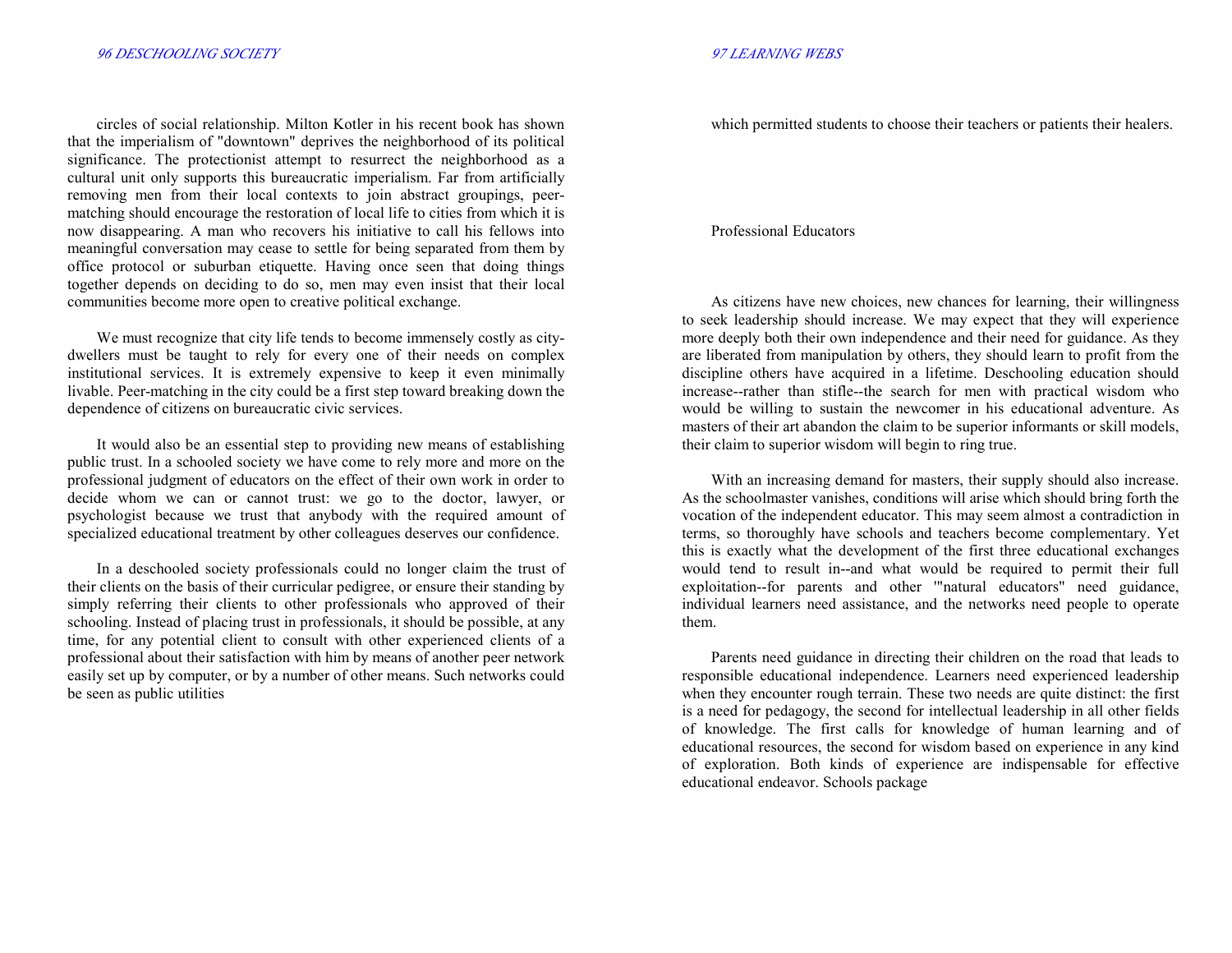these functions into one role-and render the independent exercise of any of them if not disreputable at least suspect.

Three types of special educational competence should, in fact, be distinguished: one to create and operate the kinds of educational exchanges or networks outlined here; another to guide students and parents in the use of these networks; and a third to act as primus inter pares in undertaking difficult intellectual exploratory journeys. Only the former two can be conceived of as branches of an independent profession: educational administrators and pedagogical counselors. To design and operate the networks I have been describing would not require many people, but it would require people with the most profound understanding of education and administration, in a perspective quite different from and even opposed to that of schools.

While an independent educational profession of this kind would welcome many people whom the schools exclude, it would also exclude many whom the schools qualify. The establishment and operation of educational networks would require some designers and administrators, but not in the numbers or of the type required by the administration of schools. Student discipline, public relations, hiring, supervising, and firing teachers would have neither place nor counterpart in the networks I have been describing. Neither would curriculummaking, textbook-purchasing, the maintenance of grounds and facilities, or the supervision of interscholastic athletic competition. Nor would child custody, lesson-planning, and record-keeping, which now take up so much of the time of teachers, figure in the operation of educational networks. Instead, the operation of learning webs would require some of the skills and attitudes now expected from the staff of a museum, a library, an executive employment agency, or a maitre d'h<sup>TM</sup>tel.

Today's educational administrators are concerned with controlling teachers and students to the satisfaction of others-trustees, legislatures, and corporate executives. Network builders and administrators would have to demonstrate genius at keeping themselves, and others, out of people's way, at facilitating encounters among students, skill models, educational leaders, and

educational objects. Many persons now attracted to teaching are profoundly authoritarian and would not be able to assume this task: building educational exchanges would mean making it easy for people-especially the young--to pursue goals which might contradict the ideals of the traffic manager who makes the pursuit possible.

If the networks I have described could emerge, the educational path of each student would be his own to follow, and only in retrospect would it take on the features of a recognizable program. The wise student would periodically seek professional advice: assistance to set a new goal, insight into difficulties encountered, choice between possible methods. Even now, most persons would admit that the important services their teachers have rendered them are such advice or counsel, given at a chance meeting or in a tutorial. Pedagogues, in an unschooled world, would also come into their own, and be able to do what frustrated teachers pretend to pursue today.

While network administrators would concentrate primarily on the building and maintenance of roads providing access to resources, the pedagogue would help the student to find the path which for him could lead fastest to his goal. If a student wanted to learn spoken Cantonese from a Chinese neighbor, the pedagogue would be available to judge their proficiency, and to help them select the textbook and methods most suitable to their talents, character, and the time available for study. He could counsel the would-be airplane mechanic on finding the best places for apprenticeship. He could recommend books to somebody who wanted to find challenging peers to discuss African history. Like the network administrator, the pedagogical counselor would conceive of himself as a professional educator. Access to either could be gained by individuals through the use of educational vouchers.

The role of the educational initiator or leader, the master or "true" leader, is somewhat more elusive than that of the professional administrator or the pedagogue. This is so because leadership is itself hard to define. In practice, an individual is a leader if people follow his initiative and become apprentices in his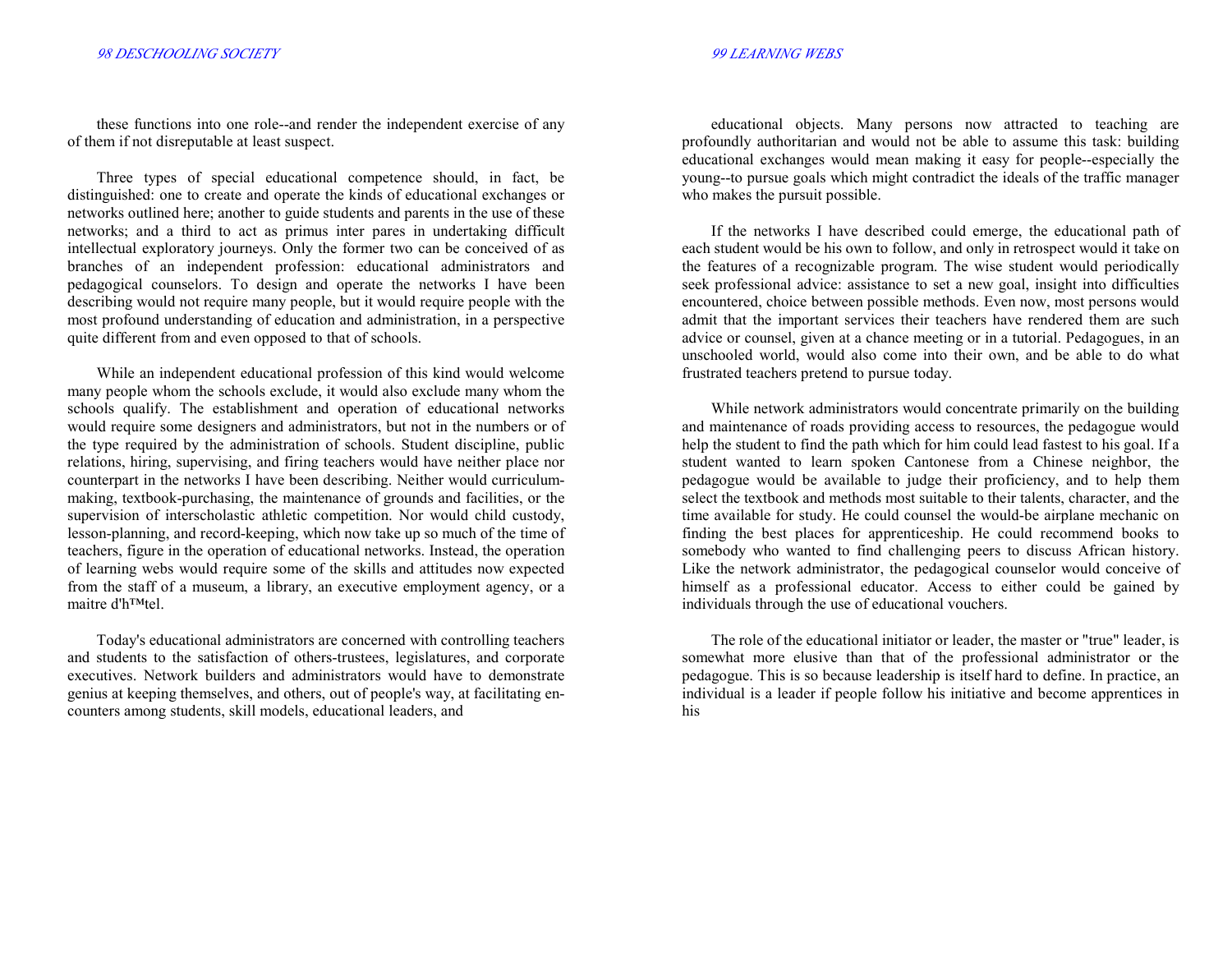progressive discoveries. Frequently, this involves a prophetic vision of entirely new standards--quite understandable today--in which present "wrong" will turn out to be "right." In a society which would honor the right to call assemblies through peer-matching, the ability to take educational initiative on a specific subject would be as wide as access to learning itself. But, of course, there is a vast difference between the initiative taken by someone to call a fruitful meeting to discuss this essay and the ability of someone to provide leadership in the systematic exploration of its implications.

Leadership also does not depend on being right. As Thomas Kuhn points out, in a period of constantly changing paradigms most of the very distinguished leaders are bound to be proven wrong by the test of hindsight. Intellectual leadership does depend on superior intellectual discipline and imagination and the willingness to associate with others in their exercise. A learner, for example, may think that there is an analogy between the U.S. antislavery movement or the Cuban Revolution and what is happening in Harlem. The educator who is himself a historian can show him how to appreciate the flaws in such an analogy. He may retrace his own steps as a historian. He may invite the learner to participate in his own research. In both cases he will apprentice his pupil in a critical art--which is rare in school--and which money or other favors cannot buy.

The relationship of master and disciple is not restricted to intellectual discipline. It has its counterpart in the arts, in physics, in religion, in psychoanalysis, and in pedagogy. It fits mountain-climbing, silverworking and politics, cabinet making and personnel administration. What is common to all true master-pupil relationships is the awareness both share that their relationship is literally priceless and in very different ways a privilege for both.

Charlatans, demagogues, proselytizers, corrupt masters, and simoniacal priests, tricksters, miracle workers, and messiahs have proven capable of assuming leadership roles and thus show the dangers of any dependence of a disciple on the master. Different societies have taken different measures to defend them-

selves against these counterfeit teachers. Indians relied on caste-lineage, Eastern Jews on the spiritual discipleship of rabbis, high periods of Christianity on an exemplary life of monastic virtue, other periods on hierarchical orders. Our society relies on certification by schools. It is doubtful that this procedure provides a better screening, but if it should be claimed that it does, then the counterclaim can be made that it does so at the cost of making personal discipleship almost vanish.

In practice, there will always be a fuzzy line between the teacher of skills and the educational leaders identified above, and there are no practical reasons why access to some leaders could not be gained by discovering the "master" in the drill teacher who introduces students to his discipline.

On the other hand, what characterizes the true master-disciple relationship is its priceless character. Aristotle speaks of it as a ""moral type of friendship, which is not on fixed terms: it makes a gift, or does whatever it does, as to a friend." Thomas Aquinas says of this kind of teaching that inevitably it is an act of love and mercy. This kind of teaching is always a luxury for the teacher and a form of leisure (in Greek, "schole") for him and his pupil: an activity meaningful for both, having no ulterior purpose.

To rely for true intellectual leadership on the desire of gifted people to provide it is obviously necessary even in our society, but it could not be made into a policy now. We must first construct a society in which personal acts themselves reacquire a value higher than that of making things and manipulating people. In such a society exploratory, inventive, creative teaching would logically be counted among the most desirable forms of leisurely "unemployment." But we do not have to wait until the advent of utopia. Even now one of the most important consequences of deschooling and the establishment of peer-matching facilities would be the initiative which "masters" could take to assemble congenial disciples. It would also, as we have seen, provide ample opportunity for potential disciples to share information or to select a master.

Schools are not the only institutions which pervert professions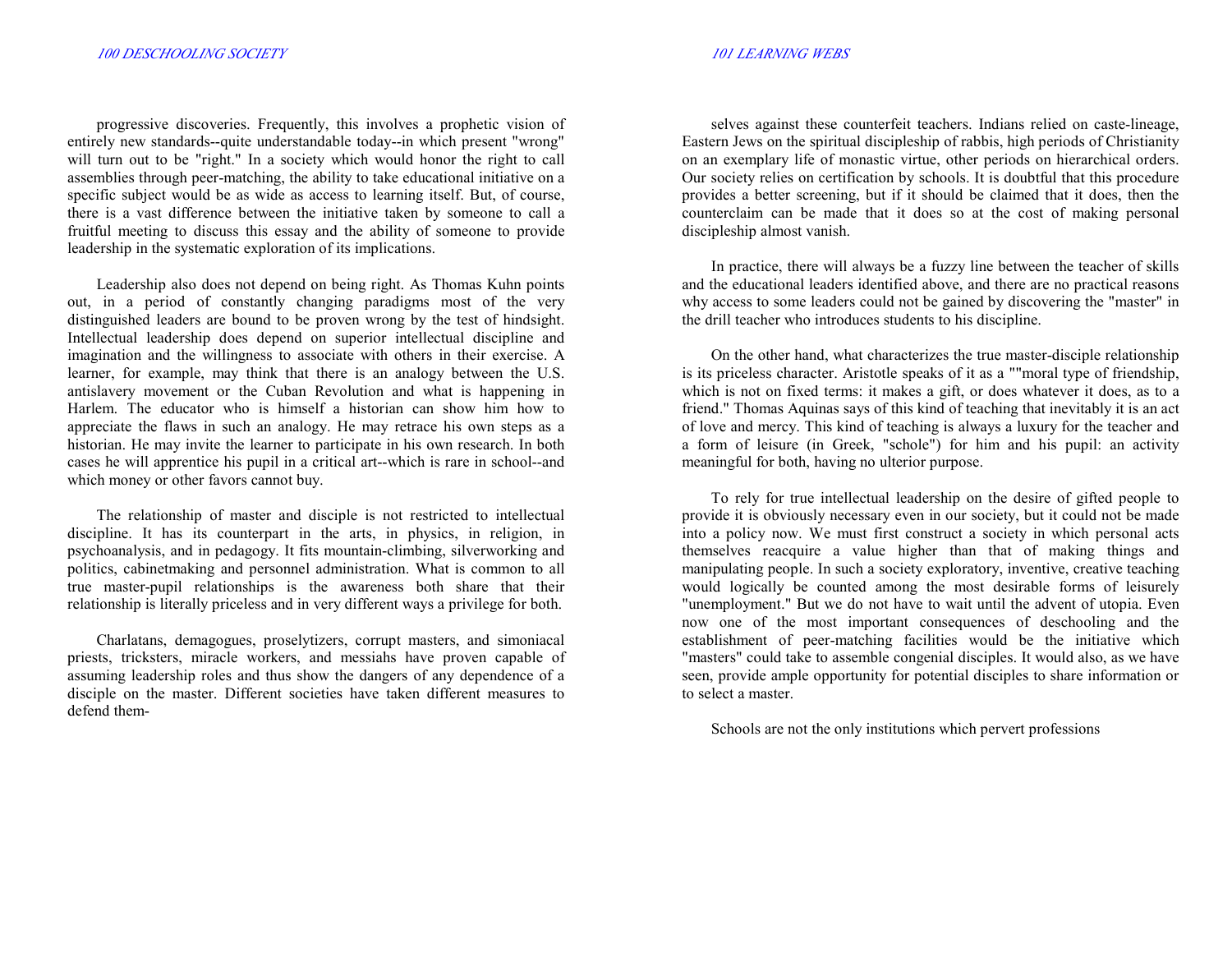by packaging roles. Hospitals render home care increasingly impossible-and then justify hospitalization as a benefit to the sick. At the same time, the doctor's legitimacy and ability to work come increasingly to depend on his association with a hospital, even though he is still less totally dependent on it than are teachers on schools. The same could be said about courts, which overcrowd their calendars as new transactions acquire legal solemnity, and thus delay justice. Or it could be said about churches, which succeed in making a captive profession out of a free vocation. The result in each case is scarce service at higher cost, and greater income to the less competent members of the profession.

So long as the older professions monopolize superior income and prestige it is difficult to reform them. The profession of the schoolteacher should be easier to reform, and not only because it is of more recent origin. The educational profession now claims a comprehensive monopoly; it claims the exclusive competence to apprentice not only its own novices but those of other professions as well. This overexpansion renders it vulnerable to any profession which would reclaim the right to teach its own apprentices. Schoolteachers are overwhelmingly badly paid and frustrated by the tight control of the school system. The most enterprising and gifted among them would probably find more congenial work, more independence, and even higher incomes by specializing as skill models, network administrators, or guidance specialists.

Finally, the dependence of the registered student on the certified teacher can be broken more easily than his dependence on other professionals--for instance, that of a hospitalized patient on his doctor. If schools ceased to be compulsory, teachers who find their satisfaction in the exercise of pedagogical authority in the classroom would be left only with pupils who were attracted by their style. The disestablishment of our present professional structure could begin with the dropping out of the schoolteacher.

The disestablishment of schools will inevitably happen--and it will happen surprisingly fast. It cannot be retarded very much longer, and it is hardly necessary to promote it vigorously, for this is being done now. What is worthwhile is to try to orient it

in a hopeful direction, for it could take place in either of two diametrically opposed ways.

The first would be the expansion of the mandate of the pedagogue and his increasing control over society even outside school. With the best of intentions and simply by expanding the rhetoric now used in school, the present crisis in the schools could provide educators with an excuse to use all the networks of contemporary society to funnel their messages to us--for our own good. Deschooling, which we cannot stop, could mean the advent of a ""brave new world" dominated by well-intentioned administrators of programmed instruction.

On the other hand, the growing awareness on the part of governments, as well as of employers, taxpayers, enlightened pedagogues, and school administrators, that graded curricular teaching for certification has become harmful could offer large masses of people an extraordinary opportunity: that of preserving the right of equal access to the tools both of learning and of sharing with others what they know or believe. But this would require that the educational revolution be guided by certain goals:

1. To liberate access to things by abolishing the control which persons and institutions now exercise over their educational values.

2. To liberate the sharing of skills by guaranteeing freedom to teach or exercise them on request.

3. To liberate the critical and creative resources of people by returning to individual persons the ability to call and hold meetings--an ability now increasingly monopolized by institutions which claim to speak for the people.

4. To liberate the individual from the obligation to shape his expectations to the services offered by any established profession--by providing him with the opportunity to draw on the experience of his peers and to entrust himself to the teacher, guide, adviser, or healer of his choice. Inevitably the deschooling of society will blur the distinctions between economics, education, and politics on which the stability of the present world order and the stability of nations now rest.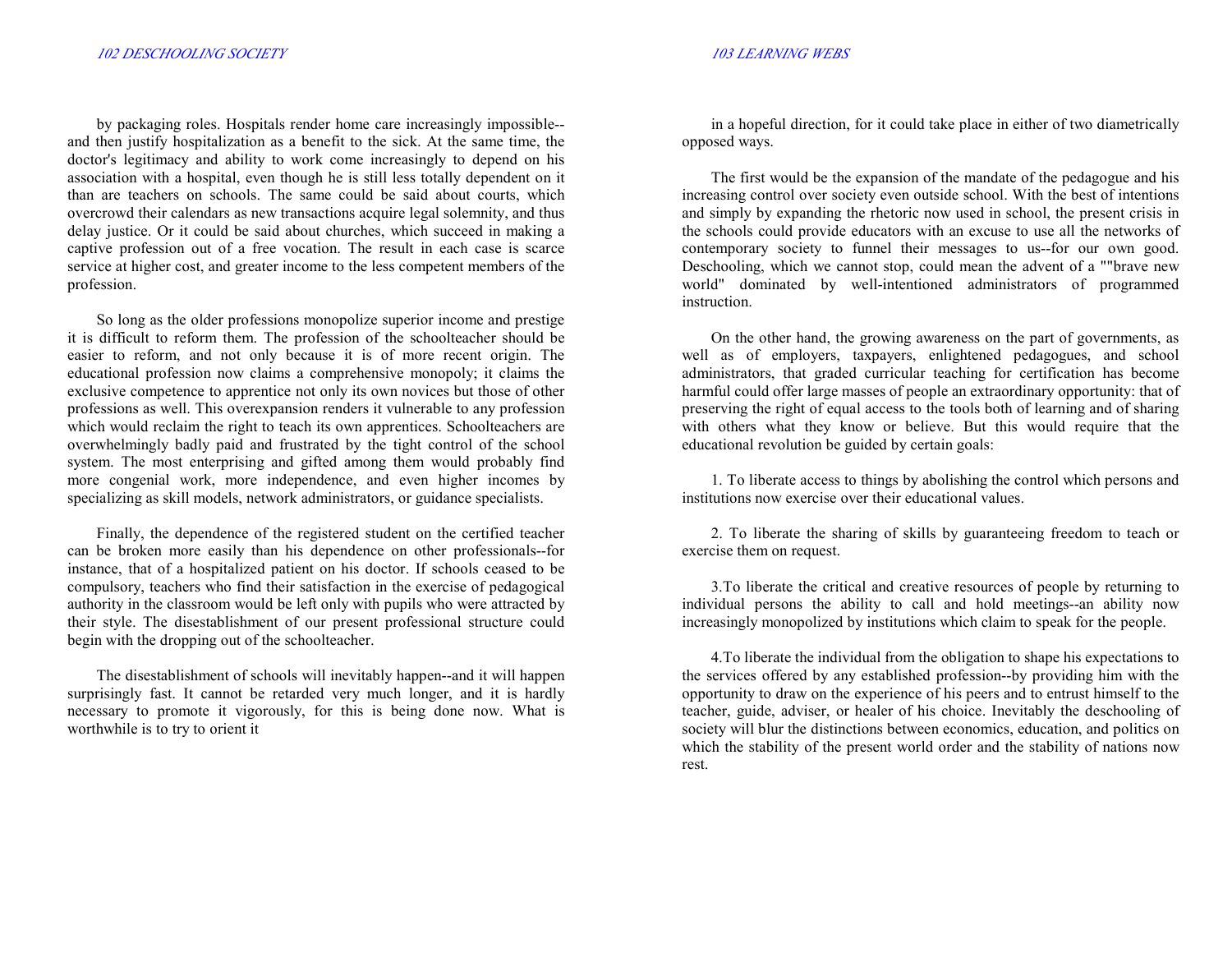Our review of educational institutions leads us to a review of our image of man. The creature whom schools need as a client has neither the autonomy nor the motivation to grow on his own. We can recognize universal schooling as the culmination of a Promethean enterprise, and speak about the alternative as a world fit to live in for Epimethean man. While we can specify that the alternative to scholastic funnels is a world made transparent by true communication webs, and while we can specify very concretely how these could function, we can only expect the Epimethean nature of man to re-emerge; we can neither plan nor produce it.

# 7 Rebirth of Epimethean Man

Our society resembles the ultimate machine which I once saw in a New York toy shop. It was a metal casket which, when you touched a switch, snapped open to reveal a mechanical hand. Chromed fingers reached out for the lid. pulled it down, and locked it from the inside. It was a box; you expected to be able to take something out of it; yet all it contained was a mechanism for closing the cover. This contraption is the opposite of Pandora's "box."

The original Pandora, the All-Giver, was an Earth goddess in prehistoric matriarchal Greece. She let all ills escape from her amphora (pythos). But she closed the lid before Hope could escape. The history of modern man begins with the degradation of Pandora's myth and comes to an end in the self-sealing casket. It is the history of the Promethean endeavor to forge institutions in order to corral each of the rampant ills. It is the history of fading hope and rising expectations.

To understand what this means we must rediscover the distinction between hope and expectation. Hope, in its strong sense, means trusting faith in the goodness of nature, while expectation, as I will use it here, means reliance on results which are planned and controlled by man. Hope centers desire on a person from whom we await a gift. Expectation looks forward to satisfaction from a predictable process which will produce what we have the right to claim. The Promethean ethos has now eclipsed hope.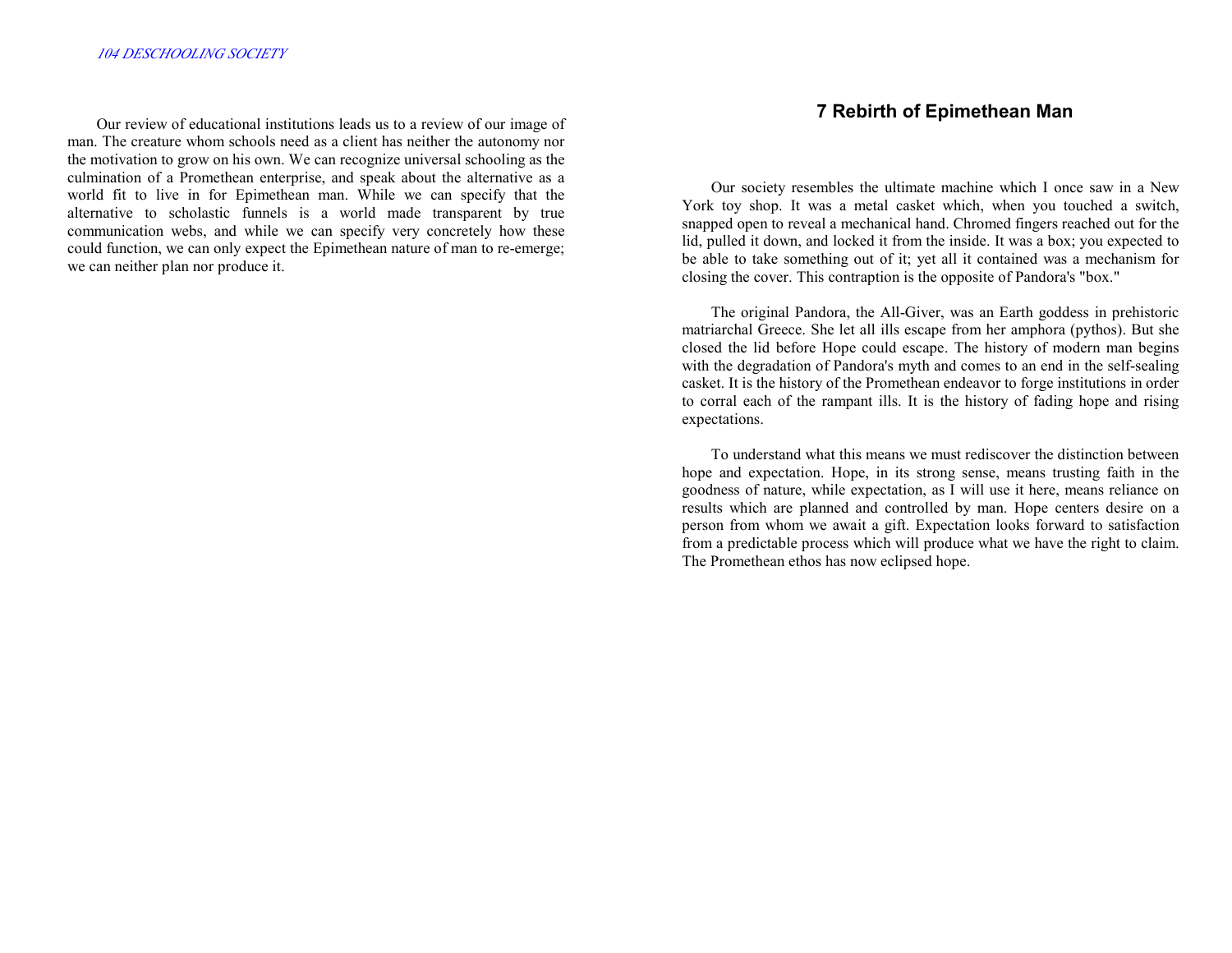Survival of the human race depends on its rediscovery as a social force.

The original Pandora was sent to Earth with a jar which contained all ills; of good things, it contained only hope. Primitive man lived in this world of hope. He relied on the munificence of nature, on the handouts of gods, and on the instincts of his tribe to enable him to subsist. Classical Greeks began to replace hope with expectations. In their version of Pandora she released both evils and goods. They remembered her mainly for the ills she had unleashed. And, most significantly, they forgot that the All-Giver was also the keeper of hope.

The Greeks told the story of two brothers, Prometheus and Epimetheus. The former warned the latter to leave Pandora alone. Instead, he married her. In classical Greece the name "Epimetheus," which means "hindsight," was interpreted to mean "dull" or "dumb." By the time Hesiod retold the story in its classical form, the Greeks had become moral and misogynous patriarchs who panicked at the thought of the first woman. They built a rational and authoritarian society. Men engineered institutions through which they planned to cope with the rampant ills. They became conscious of their power to fashion the world and make it produce services they also learned to expect. They wanted their own needs and the future demands of their children to be shaped by their artifacts. They became lawgivers, architects, and authors, the makers of constitutions, cities, and works of art to serve as examples for their offspring. Primitive man had relied on mythical participation in sacred rites to initiate individuals into the lore of society, but the classical Greeks recognized as true men only those citizens who let themselves be fitted by paidela (education) into the institutions their elders had planned.

The developing myth reflects the transition from a world in which dreams were interpreted to a world in which oracles were made. From immemorial time, the Earth Goddess had been worshipped on the slope of Mount Parnassus, which was the center and navel of the Earth. There, at Delphi (from deiphys, the womb), slept Gaia, the sister of Chaos and Eros. Her son, Python

the dragon, guarded her moonlit and dewy dreams, until Apollo the Sun God, the architect of Troy, rose from the east, slew the dragon, and became the owner of Gaia's cave. His priests took over her temple. They employed a local maiden, sat her on a tripod over Earth's smoking navel, and made her drowsy with fumes. They then rhymed her ecstatic utterances into hexameters of selffulfilling prophecies. From all over the Peloponnesus men brought their problems to Apollo's sanctuary. The oracle was consulted on social options, such as measures to be taken to stop a plague or a famine, to choose the right constitution for Sparta or the propitious sites for cities which later became Byzantium and Chalcedon. The never-erring arrow became Apollo's symbol. Everything about him became purposeful and useful.

In the Republic, describing the ideal state, Plato already excludes popular music. Only the harp and Apollo's lyre would be permitted in towns because their harmony alone creates "the strain of necessity and the strain of freedom, the strain of the unfortunate and the strain of the fortunate, the strain of courage and the strain of temperance which befit the citizen." City-dwellers panicked before Pan's flute and its power to awaken the instincts. Only "the shepherds may play [Pan's] pipes and they only in the country."

Man assumed responsibility for the laws under which he wanted to live and for the casting of the environment into his own image. Primitive initiation by Mother Earth into mythical life was transformed into the education (paideia) of the citizen who would feel at home in the forum.

To the primitive the world was governed by fate, fact, and necessity. By stealing fire from the gods, Prometheus turned facts into problems, called necessity into question, and defied fate. Classical man framed a civilized context for human perspective. He was aware that he could defy fate-natureenvironment, but only at his own risk. Contemporary man goes further; he attempts to create the world in his image, to build a totally man-made environment, and then discovers that he can do so only on the condition of constantly remaking himself to fit it. We now must face the fact that man himself is at stake.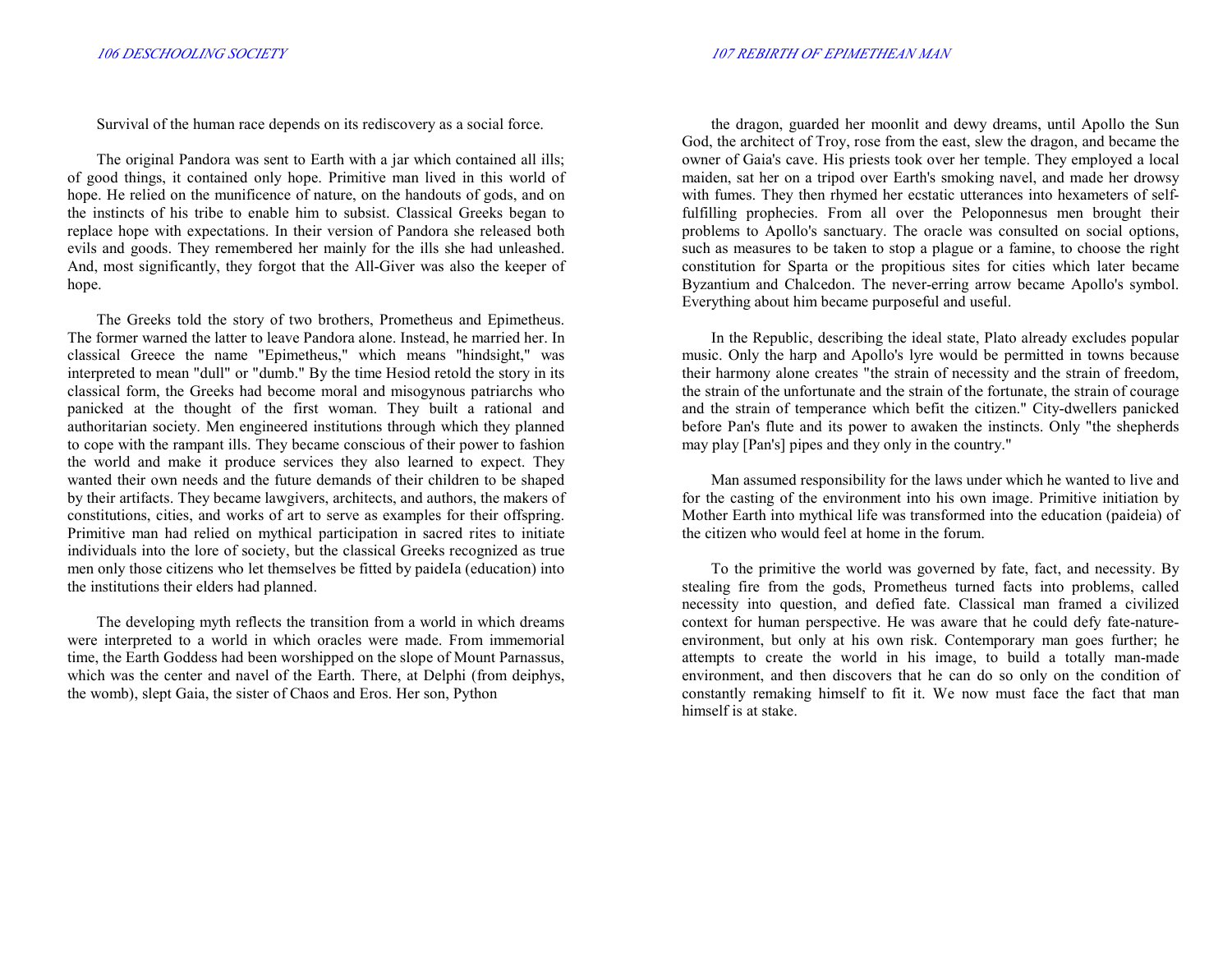Life today in New York produces a very peculiar vision of what is and what can be, and without this vision life in New York is impossible. A child on the streets of New York never touches anything which has not been scientifically developed, engineered, planned, and sold to someone. Even the trees are there because the Parks Department decided to put them there. The jokes the child hears on television have been programmed at a high cost. The refuse with which he plays in the streets of Harlem is made of broken packages planned for somebody else. Even desires and fears are institutionally shaped. Power and violence are organized and managed: the gangs versus the police. Learning itself is defined as the consumption of subject matter, which is the result of researched, planned, and promoted programs. Whatever good there is, is the product of some specialized institution. It would be foolish to demand something which some institution cannot produce. The child of the city cannot expect anything which lies outside the possible development of institutional process. Even his fantasy is prompted to produce science fiction. He can experience the poetic surprise of the unplanned only through his encounter with "dirt," blunder, or failure: the orange peel in the gutter, the puddle in the street, the breakdown of order, program, or machine are the only take-offs for creative fancy. "Goofing off" becomes the only poetry at hand.

Since there is nothing desirable which has not been planned, the city child soon concludes that we will always be able to design an institution for our every want. He takes for granted the power of process to create value. Whether the goal is meeting a mate, integrating a neighborhood, or acquiring reading skills, it will be defined in such a way that its achievement can be engineered. The man who knows that nothing in demand is out of production soon expects that nothing produced can be out of demand. If a moon vehicle can be designed, so can the demand to go to the moon. Not to go where one can go would be subversive. It would unmask as folly the assumption that every satisfied demand entails the discovery of an even greater unsatisfied one. Such insight would stop progress. Not to produce what is possible would expose the law of "rising expectations" as a euphemism

for a growing frustration gap, which is the motor of a society built on the coproduction of services and increased demand.

The state of mind of the modern city-dweller appears in the mythical tradition only under the image of Hell: Sisyphus, who for a while had chained Thanatos (death), must roll a heavy stone up the hill to the pinnacle of Hell, and the stone always slips from his grip just when he is about to reach the top. Tantalus, who was invited by the gods to share their meal, and on that occasion stole their secret of how to prepare all-healing ambrosia, which bestowed immortality, suffers eternal hunger and thirst standing in a river of receding waters, overshadowed by fruit trees with receding branches. A world of everrising demands is not just evil-it can be spoken of only as Hell.

Man has developed the frustrating power to demand anything because he cannot visualize anything which an institution cannot do for him. Surrounded by all-powerful tools, man is reduced to a tool of his tools. Each of the institutions meant to exorcise one of the primeval evils has become a fail-safe, self-sealing coffin for man. Man is trapped in the boxes he makes to contain the ills Pandora allowed to escape. The blackout of reality in the smog produced by our tools has enveloped us. Ouite suddenly we find ourselves in the darkness of our own trap.

Reality itself has become dependent on human decision. The same President who ordered the ineffective invasion of Cambodia could equally well order the effective use of the atom. The "Hiroshima switch" now can cut the navel of the Earth. Man has acquired the power to make Chaos overwhelm both Eros and Gaia. This new power of man to cut the navel of the Earth is a constant reminder that our institutions not only create their own ends, but also have the power to put an end to themselves and to us. The absurdity of modern institutions is evident in the case of the military. Modern weapons can defend freedom, civilization, and life only by annihilating them. Security in military language means the ability to do away with the Earth.

The absurdity that underlies nonmilitary institutions is no less manifest. There is no switch in them to activate their destructive power, but neither do they need a switch. Their grip is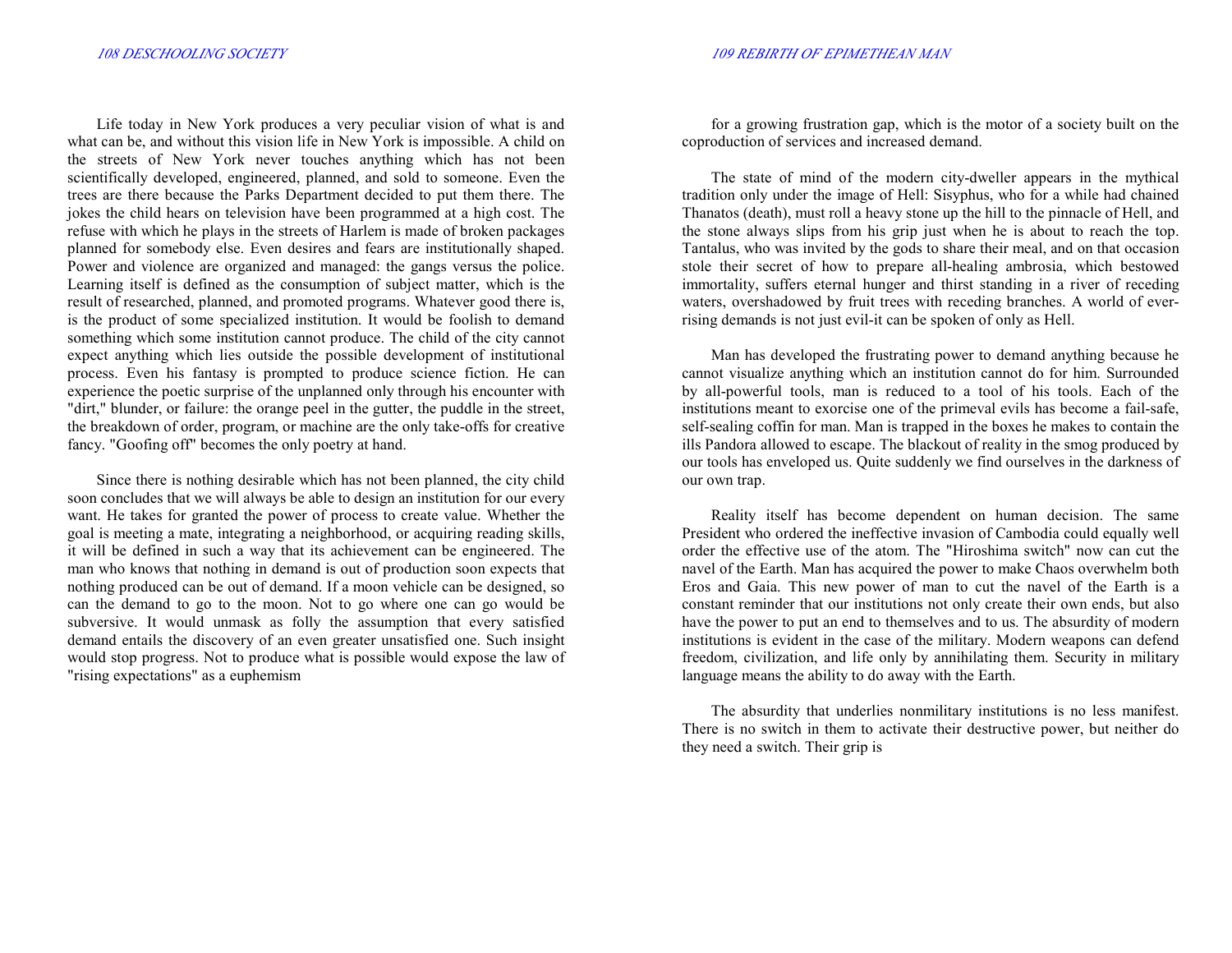already fastened to the lid of the world. They create needs faster than they can create satisfaction, and in the process of trying to meet the needs they generate, they consume the Earth. This is true for agriculture and manufacturing, and no less for medicine and education. Modern agriculture poisons and exhausts the soil. The "green revolution" can, by means of new seeds, triple the output of an acre-but only with an even greater proportional increase of fertilizers, insecticides, water, and power. Manufacturing of these, as of all other goods, pollutes the oceans and the atmosphere and degrades irreplaceable resources. If combustion continues to increase at present rates, we will soon consume the oxygen of the atmosphere faster than it can be replaced. We have no reason to believe that fission or fusion can replace combustion without equal or higher hazards. Medicine men replace midwives and promise to make man into something else: genetically planned, pharmacologically sweetened, and capable of more protracted sickness. The contemporary ideal is a pan-hygienic world: a world in which all contacts between men, and between men and their world, are the result of foresight and manipulation. School has become the planned process which tools man for a planned world, the principal tool to trap man in man s trap. It is sup-posed to shape each man to an adequate level for playing a part in this world game. Inexorably we cultivate, treat, produce, and school the world out of existence.

The military institution is evidently absurd. The absurdity of nonmilitary institutions is more difficult to face. It is even more frightening, precisely because it operates inexorably. We know which switch must stay open to avoid an atomic holocaust. No switch detains an ecological Armageddon.

In classical antiquity, man had discovered that the world could be made according to man's plans, and with this insight he perceived that it was inherently precarious, dramatic and comical. Democratic institutions evolved and man was presumed worthy of trust within their framework. Expectations from due process and confidence in human nature kept each other in balance. The traditional professions developed and with them the institutions needed for their exercise.

Surreptitiously, reliance on institutional process has replaced dependence on personal good will. The world has lost its humane dimension and reacquired the factual necessity and fatefulness which were characteristic of primitive times. But while the chaos of the barbarian was constantly ordered in the name of mysterious, anthropomorphic gods, today only man's planning can be given as a reason for the world being as it, is. Man has become the plaything of scientists, engineers, and planners.

We see this logic at work in ourselves and in others. I know a Mexican village through which not more than a dozen cars drive each day. A Mexican was playing dominoes on the new hard-surface road in front of his house-where he had probably played and sat since his youth. A car sped through and killed him. The tourist who reported the event to me was deeply upset, and yet he said: "The man had it coming to him."

At first sight, the tourist's remark is no different from the statement of some primitive bushman reporting the death of a fellow who had collided with a taboo and had therefore died. But the two statements carry opposite meanings. The primitive can blame some tremendous and dumb transcendence, while the tourist is in awe of the inexorable logic of the machine. The primitive does not sense responsibility; the tourist senses it, but denies it. In both the primitive and the tourist the classical mode of drama, the style of tragedy, the logic of personal endeavor and rebellion is absent. The primitive man has not become conscious of it, and the tourist has lost it. The myth of the Bushman and the myth of the American are made of inert, inhuman forces. Neither experiences tragic rebellion. For the Bushman, the event follows the laws of magic; for the American, it follows the laws of science. The event puts him under the spell of the laws of mechanics, which for him govern physical, social, and psychological events.

The mood of 1971 is propitious for a major change of direction in search of a hopeful future. Institutional goals continuously contradict institutional products. The poverty program produces more poor, the war in Asia more Vietcong, technical assistance more underdevelopment. Birth control clinics increase survival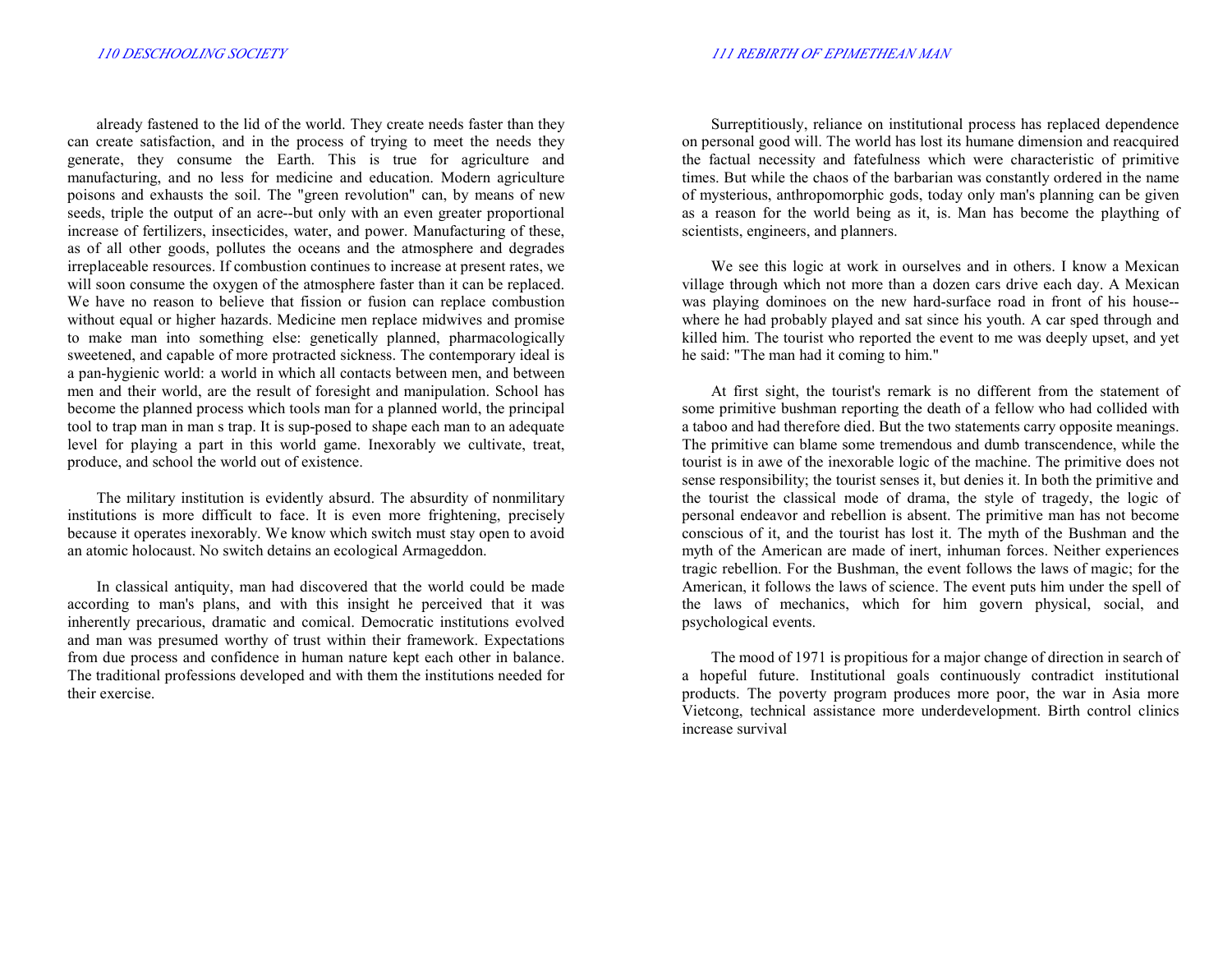rates and boost the population; schools produce more dropouts; and the curb on one kind of pollution usually increases another.

Consumers are faced with the realization that the more they can buy, the more deceptions they must swallow. Until recently it seemed logical that the blame for this pandemic inflation of dysfunctions could be laid either on the limping of scientific discovery behind the technological demands or on the perversity of ethnic, ideological, or class enemies. Both the expectations of a scientific millennium and of a war to end all wars have declined.

For the experienced consumer, there is no way back to a na•ve reliance on magical technologies. Too many people have had bad experiences with neurotic computers, hospital-bred infections, and jams wherever there is traffic on the road, in the air, or on the phone. Only ten years ago conventional wisdom anticipated a better life based on an increase in scientific discovery. Now scientists frighten children. The moon shots provide a fascinating demonstration that human failure can be almost eliminated among the operators of complex systems-yet this does not allay our fears that the human failure to consume according to instruction might spread out of control.

For the social reformer there is no way back, either, to the assumptions of the forties. The hope has vanished that the problem of justly distributing goods can be sidetracked by creating an abundance of them. The cost of the minimum package capable of satisfying modern tastes has skyrocketed, and what makes tastes modern is their obsolescence prior even to satisfaction.

The limits of the Earth's resources have become evident. No breakthrough in science or technology could provide every man in the world with the commodities and services which are now available to the poor of rich countries. For instance, it would take the extraction of one hundred times the present amounts of iron, tin, copper, and lead to achieve such a goal, with even the "lightest" alternative technology.

Finally, teachers, doctors, and social workers realize that their distinct professional ministrations have one aspect-at least-in common. They create further demands for the institutional

treatments they provide, faster than they can provide service institutions.

Not just some part, but the very logic, of conventional wisdom is becoming suspect. Even the laws of economy seem unconvincing outside the narrow parameters which apply to the social, geographic area where most of the money is concentrated. Money is, indeed, the cheapest currency, but only in an economy geared to efficiency measured in monetary terms. Both capitalist and Communist countries in their various forms are committed to measuring efficiency in cost-benefit ratios expressed in dollars. Capitalism flaunts a higher standard of living as its claim to superiority. Communism boasts of a higher growth rate as an index of its ultimate triumph. But under either ideology the total cost of increasing efficiency increases geometrically. The largest institutions compete most fiercely for resources which are not listed in any inventory: the air, the ocean, silence, sunlight, and health. They bring the scarcity of these resources to public attention only when they are almost irremediably degraded. Everywhere nature becomes poisonous, society inhumane, and the inner life is invaded and personal vocation smothered.

A society committed to the institutionalization of values identifies the production of goods and services with the demand for such. Education which makes you need the product is included in the price of the product. School is the advertising agency which makes you believe that you need the society as it is. In such a society marginal value has become constantly self-transcendent. It forces the few largest consumers to compete for the power to deplete the earth, to fill their own swelling bellies, to discipline smaller consumers, and to deactivate those who still find satisfaction in making do with what they have. The ethos of nonsatiety is thus at the root of physical depredation, social polarization, and psychological passivity.

When values have been institutionalized in planned and engineered processes, members of modern society believe that the good life consists in having institutions which define the values that both they and their society believe they need. Institutional value can be defined as the level of output of an institution. The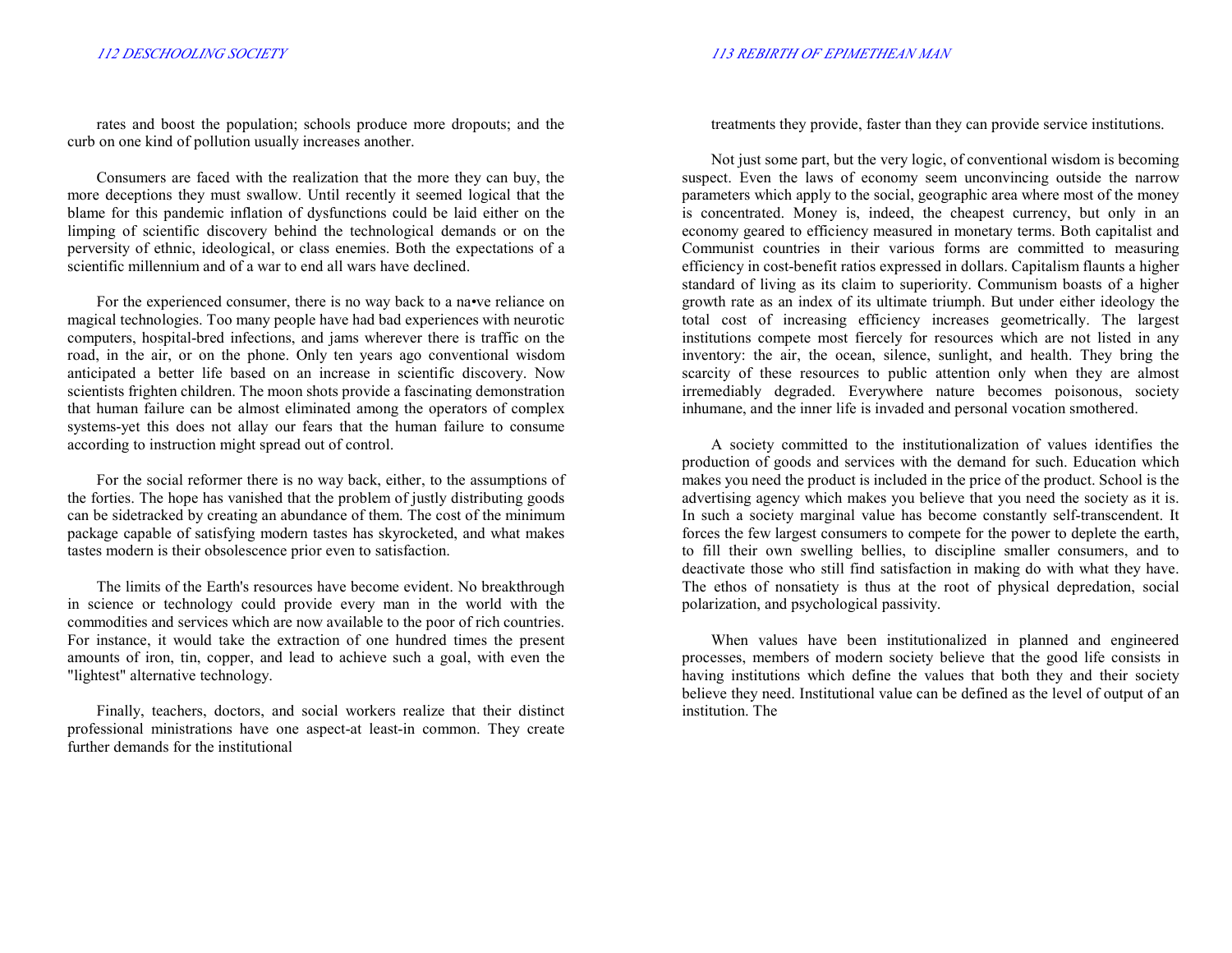corresponding value of man is measured by his ability to consume and degrade these institutional outputs, and thus create a new-even higher-demand. The value of institutionalized man depends on his capacity as an incinerator. To use an image-he has become the idol of his handiworks. Man now defines himself as the fur-nace which burns up the values produced by his tools. And there is no limit to his capacity. His is the act of Prometheus carried to an extreme

The exhaustion and pollution of the earth's resources is, above all, the result of a corruption in man's self-image, of a regression in his consciousness. Some would like to speak about a mutation of collective consciousness which leads to a conception of man as an organism dependent not on nature and individuals, but rather on institutions. This institutionalization of substantive values, this belief that a planned process of treatment ultimately gives results desired by the recipient, this consumer ethos, is at the heart of the Promethean fallacy.

Efforts to find a new balance in the global milieu depend on the deinstitutionalization of values.

The suspicion that something is structurally wrong with the vision of homo faber is common to a growing minority in capitalist, Communist, and "underdeveloped" countries alike. This suspicion is the shared characteristic of a new elite. To it belong people of all classes, incomes, faiths, and civilizations. They have 'become wary of the myths of the majority: of scientific utopias, of ideological diabolism, and of the expectation of the distribution of goods and services with some degree of equality. They share with the majority the sense of being trapped. They share with the majority the awareness that most new policies adopted by broad consensus consistently lead to results which are glaringly opposed to their stated aims. Yet whereas the Promethean majority of would-be spacemen still evades the structural issue, the emergent minority is critical of the scientific deus ex mach ina, the ideological panacea, and the hunt for devils and witches. This minority begins to formulate its suspicion that our constant deceptions tie us to contemporary institutions as the chains bound Prometheus to his rock. Hopeful trust and classical irony (eironeia) must conspire to expose the Promethean fallacy.

Prometheus is usually thought to mean "foresight," or sometimes even "he who makes the North Star progress." He tricked the gods out of their monopoly of fire, taught men to use it in the forging of iron, became the god of technologists, and wound up in iron chains.

The Pythia of Delphi has now been replaced by a computer which hovers above panels and punch cards. The hexameters of the oracle have given way to sixteen-bit codes of instructions. Man the helmsman has turned the rudder over to the cybernetic machine. The ultimate machine emerges to direct our destinies. Children phantasize flying their spacecrafts away from a crepuscular earth.

From the perspectives of the Man on the Moon, Prometheus could recognize sparkling blue Gaia as the planet of Hope and as the Arc of Mankind. A new sense of the finiteness of the Earth and a new nostalgia now can open man's eyes to the choice of his brother Epimetheus to wed the Earth with Pandora.

At this point the Greek myth turns into hopeful prophecy because it tells us that the son of Prometheus was Deucalion, the Helmsman of the Ark who like Noah outrode the Flood to become the father of a new mankind which he made from the earth with Pyrrha, the daughter of Epimetheus and Pandora. We are gaining insight into the meaning of the Pythos which Pandora brought from the gods as being the inverse of the Box: our Vessel and Ark.

We now need a name for those who value hope above expectations. We need a name for those who love people more than products, those who believe that

No people are uninteresting.

Their fate is like the chronicle of planets.

Nothing in them is not particular,

and planet is dissimilar from planet.

We need a name for those who love the earth on which each can meet the other.